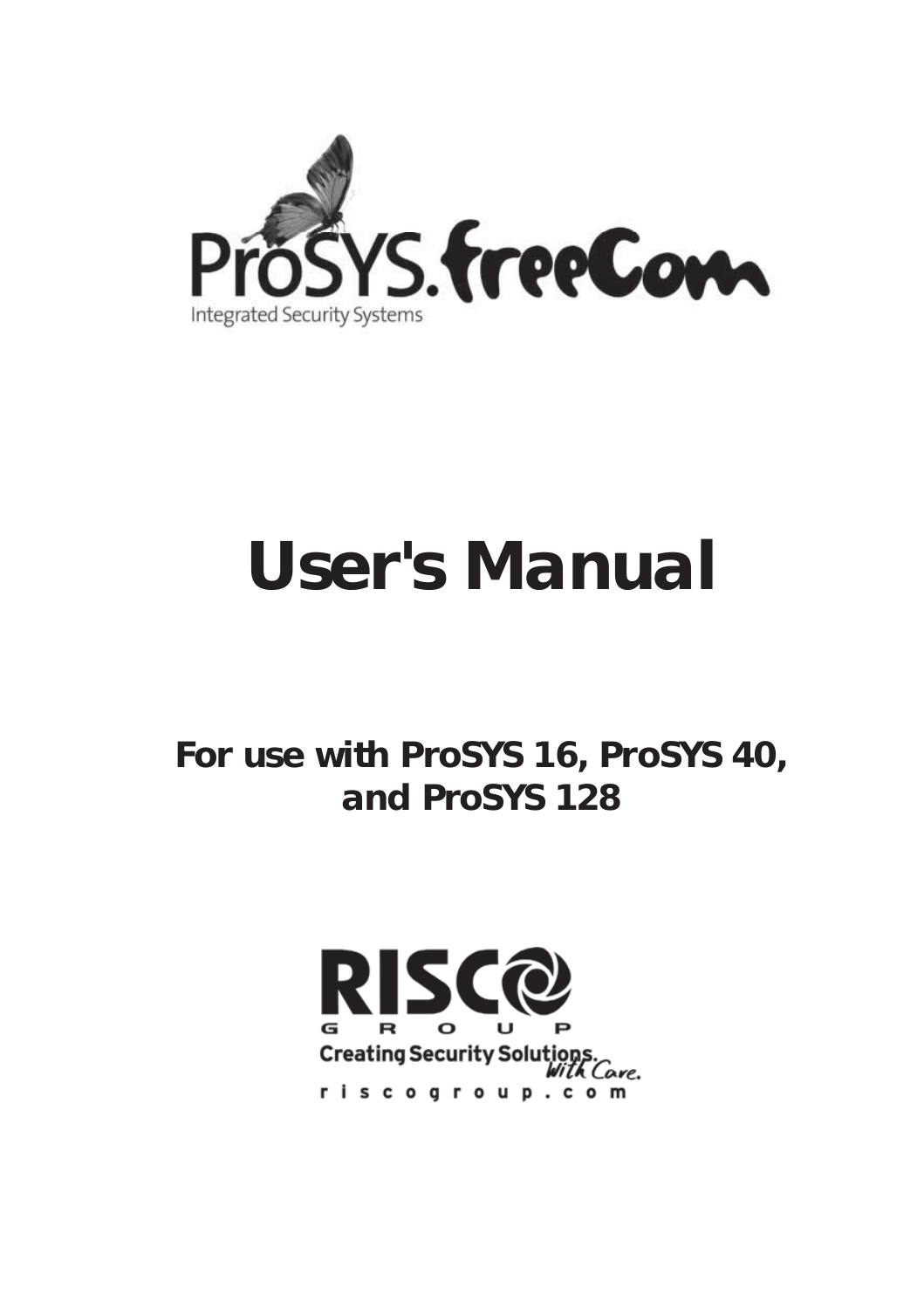### **Important Notice**

This manual is delivered subject to the following conditions and restrictions:

- $\triangleq$  This manual contains proprietary information belonging to RISCO Group. Such information is supplied solely for the purpose of assisting explicitly and properly authorized users of the system.
- $\triangle$  No part of its contents may be used for any other purpose, disclosed to any person or firm or reproduced by any means, electronic or mechanical, without the express prior written permission of RISCO Group.
- $\triangle$  The text and graphics are for the purpose of illustration and reference only. The specifications on which they are based are subject to change without notice
- $\triangleleft$  Information in this document is subject to change without notice. Corporate and individual names and data used in examples herein are fictitious unless otherwise noted.

Copyright © 2009 RISCO Group. All rights reserved.

### **RTTE Declaration of Conformity**

Hereby, RISCO Group, declares that this control panel (ProSYS128, ProSYS40, ProSYS16), with wired accessories (including cables) and wireless accessories, is in compliance with the essential requirements and other relevant provisions of Directive 1999/5/EC.

For the CE Declaration of Conformity please refer to our website: www.riscogroup.com.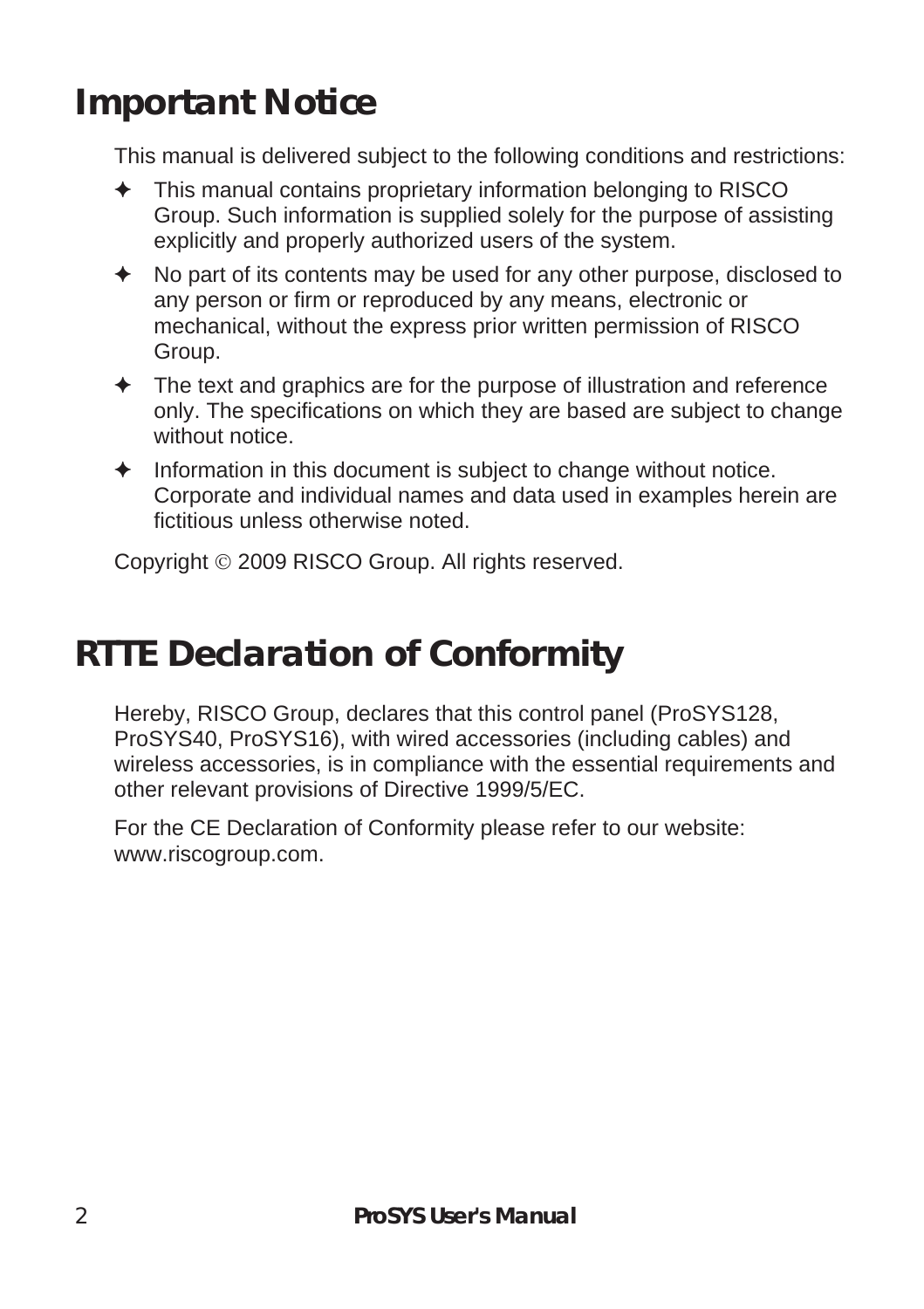### **Table of Contents**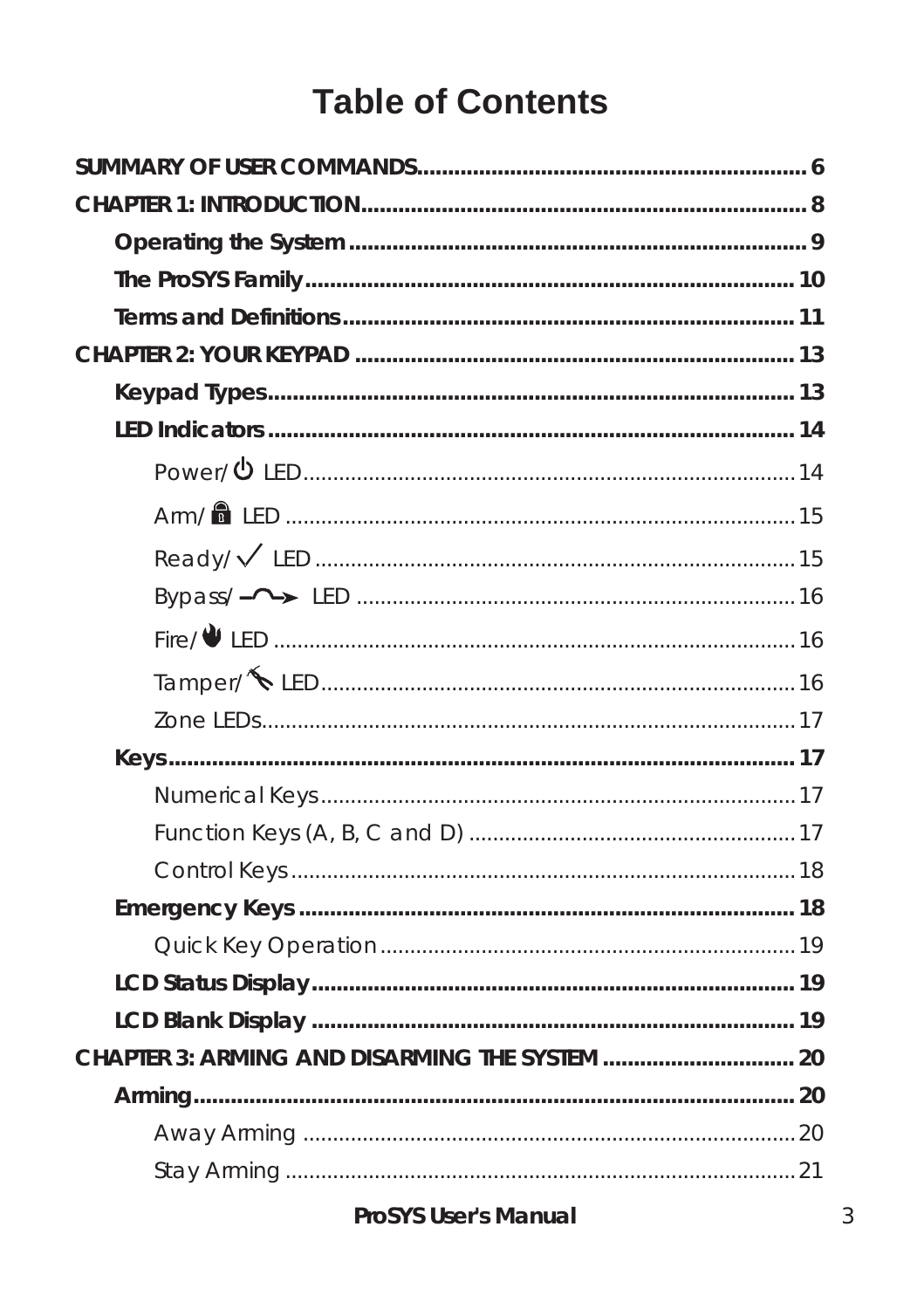| CHAPTER 5: ACTIVATING HOME APPLIANCES (UOS)  32            |  |  |
|------------------------------------------------------------|--|--|
| Activating Home Appliances from the User Functions Menu 33 |  |  |
| Activating Home Appliances by Entering a Code 33           |  |  |
|                                                            |  |  |
|                                                            |  |  |
|                                                            |  |  |
|                                                            |  |  |
|                                                            |  |  |
|                                                            |  |  |
|                                                            |  |  |
|                                                            |  |  |
|                                                            |  |  |
| CHAPTER 9: SETTING AND CHANGING SYSTEM TIME AND DATE  43   |  |  |
|                                                            |  |  |
|                                                            |  |  |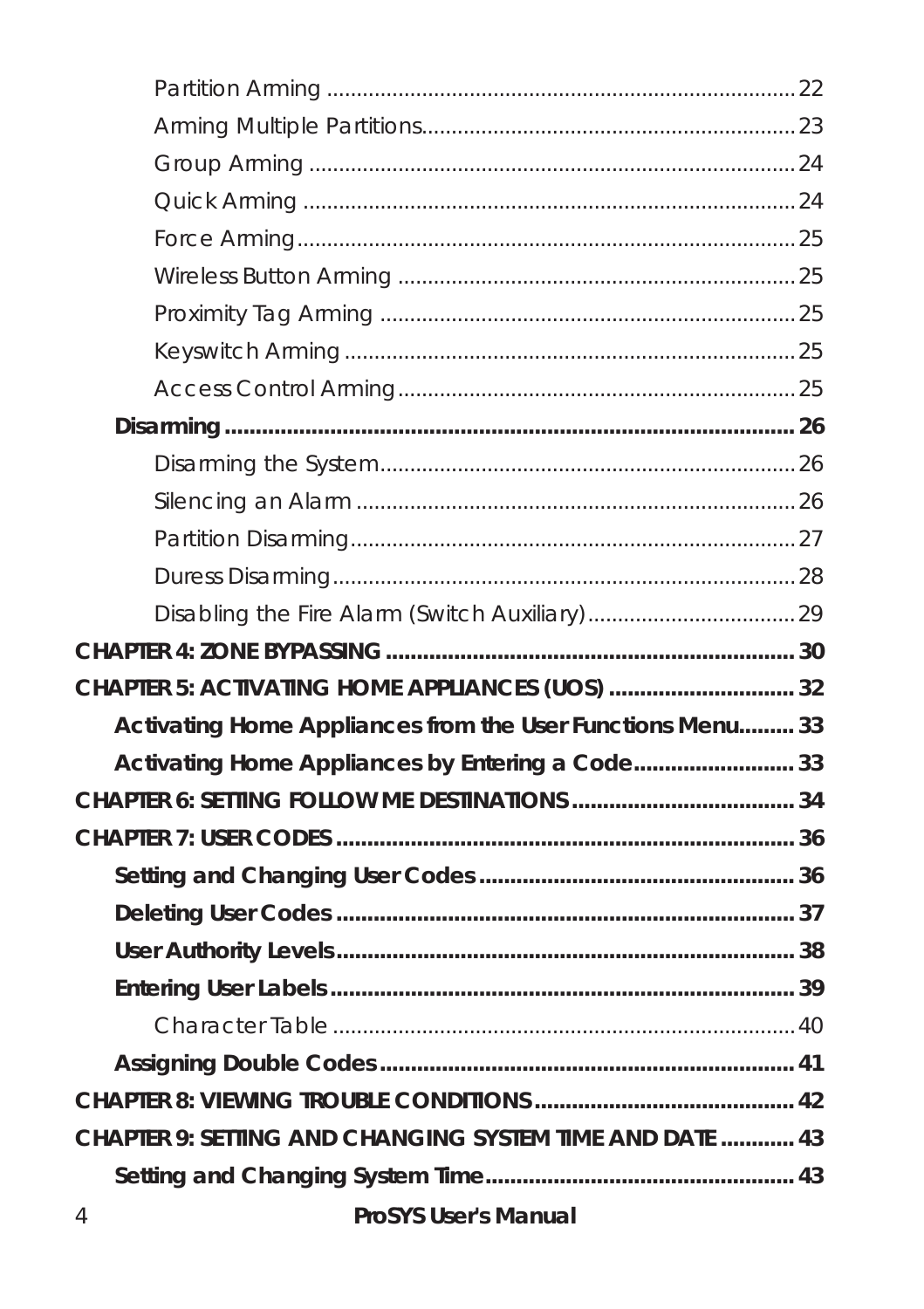| Deleting a Proximity Tag By the User Serial Number56 |  |
|------------------------------------------------------|--|
|                                                      |  |
|                                                      |  |
| CHAPTER 13: COMPLETE MENU OF USER FUNCTIONS 59       |  |
|                                                      |  |
|                                                      |  |
|                                                      |  |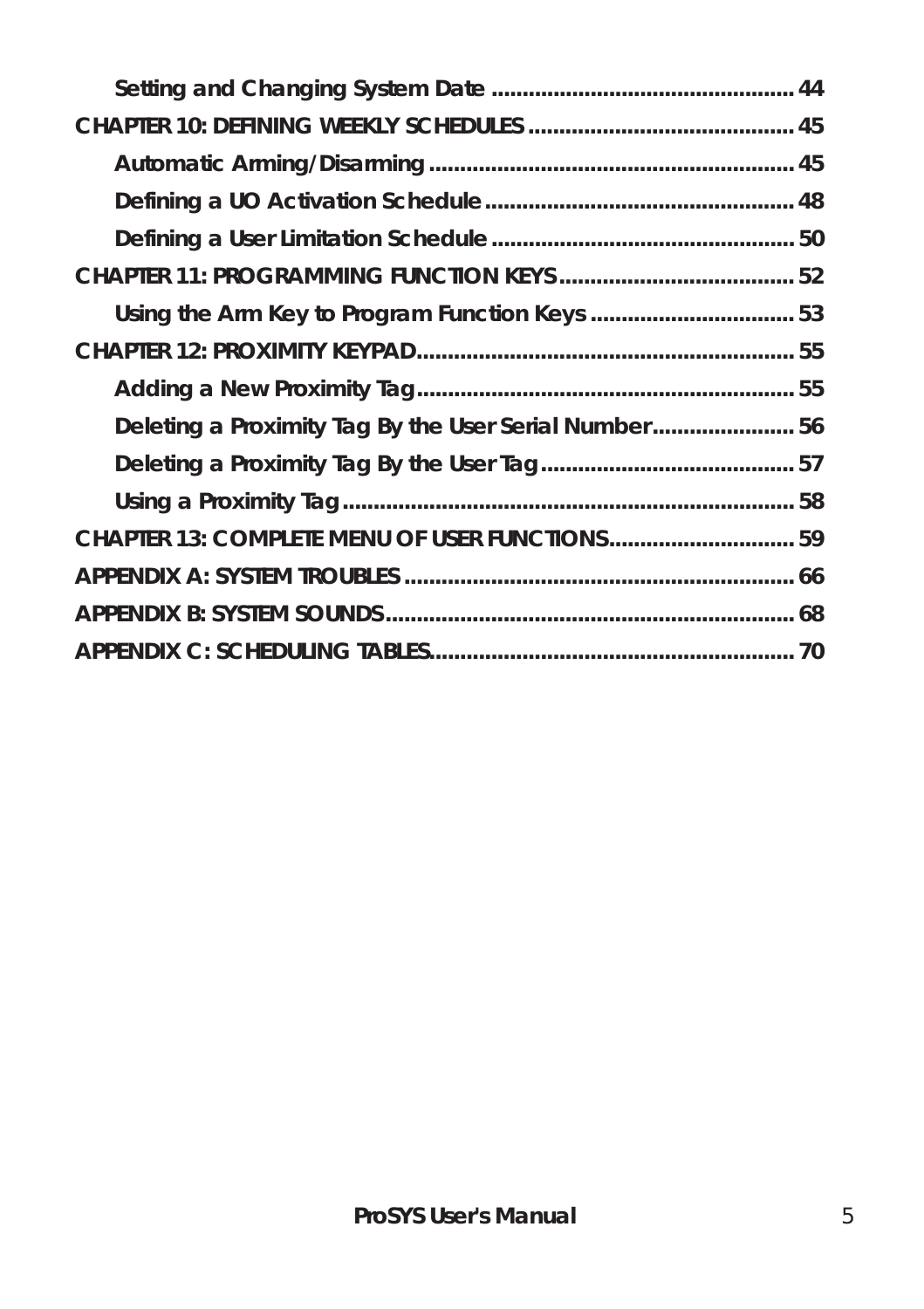## **Summary of User Commands**

| <b>Away Arm</b>                          | Hold the tag close to the keypad's keys<br>$-OR-$                                                                                            |
|------------------------------------------|----------------------------------------------------------------------------------------------------------------------------------------------|
|                                          | Arm<br>8<br>$\text{Code}$                                                                                                                    |
| <b>Stay Arm</b>                          | $\text{Code}$ $\left( \text{Stay} \right)$                                                                                                   |
| <b>Group Arm</b>                         | Code>A/B/C/D                                                                                                                                 |
| <b>Partition Away Arm</b>                | Hold the tag close to the keypad's keys > Partition<br>$\text{No.}>\frac{(\text{Arm})}{(\theta)}$<br>$-OR-$                                  |
|                                          | θ<br>$\frac{Arm}{\sqrt{2}}$ $\left(\frac{d}{d}\right)$ > Partition No. > $\frac{Arm}{d}$<br>$\text{Code} > 0$                                |
| <b>Partition Stay Arm</b>                | Đ<br>Code> $(\frac{Stay}{d})$ ( $\bigoplus$ ) > Partition No. > $(\frac{Stay}{d})$                                                           |
| <b>Partition Group Arm</b>               | Code>A/B/C/D > Partition No. > A/B/C/D                                                                                                       |
| <b>System Disarm</b>                     | Hold the tag close to the keypad's keys<br>$-OR-$                                                                                            |
| <b>Partition Disarm</b>                  | $\text{Code}$ $\sim$ $\text{Disarm}$ $(\#/\#)$<br>Hold the tag close to the keypad's keys > Partition<br>$No. > \frac{D}{B}$ (#/6)<br>$-OR-$ |
|                                          | Code> $\frac{m}{\sqrt{m}}(H/\sqrt{6})$ > Partition No. > $\frac{m}{2}(\#/\sqrt{6})$                                                          |
| <b>Duress Disarm</b>                     | Duress Code > $\frac{m}{\sqrt{m}}$ (#/6)                                                                                                     |
| Silence an Alarm                         | Hold the tag close to the keypad's keys<br>$-OR-$                                                                                            |
|                                          | $\text{Code}$ $\sim$ $\left(\frac{\text{#}}{\text{Hom}}\right)$ $\left(\frac{\text{#}}{\text{#}}\right)$                                     |
| <b>Bypass Zones</b>                      | *)>[1]>[1]>[Code]> $(D_{\text{isorm}}/(\#/\mathbf{6})$ >[Zone No.]                                                                           |
| <b>Activate Utility</b><br><b>Output</b> | * >[2]>[1]>[Code] > $0.5$ (# $\sqrt{6}$ ) [UO No.]                                                                                           |
| <b>Define Follow-Me</b>                  | * >[2] >[7] >[Code] > $\frac{1}{2}$ > $\frac{1}{2}$ + $\frac{1}{2}$                                                                          |
| <b>Enable Installer</b><br>Menu          | * >[7] >[1] >[Installer Code] > $\frac{m}{2}$ (#/6)                                                                                          |
| <b>View Trouble</b>                      | * >[3] >[1] >[Code] > $(Disom)/$ (#/6)                                                                                                       |
| <b>View Alarm Memory</b>                 | * >[3]>[2]>[Code]> $\frac{m}{2}$ $(\frac{m}{6})$                                                                                             |
| 6                                        | <b>ProSYS User's Manual</b>                                                                                                                  |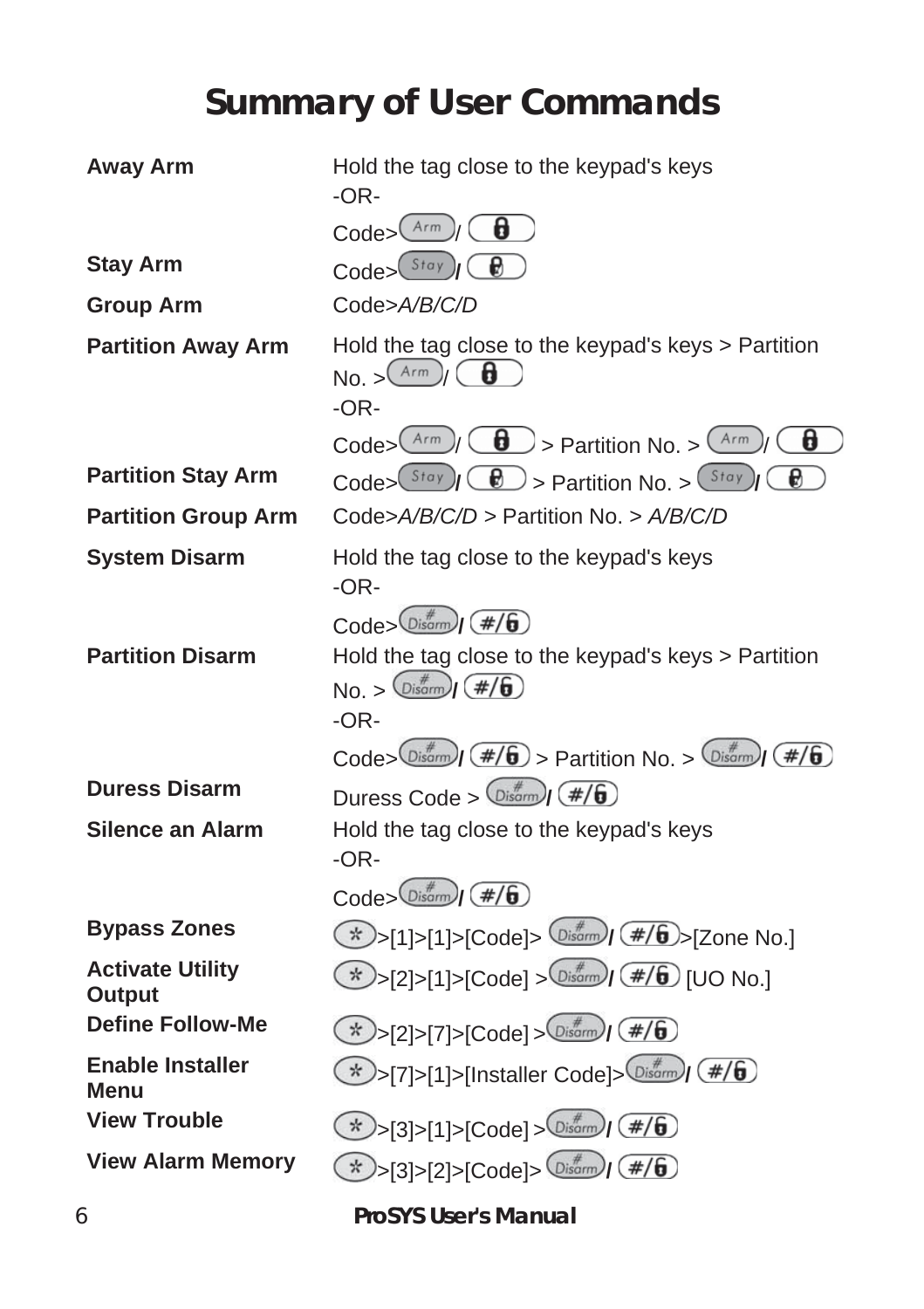**Bell/Strobe/Keypad Zone Testing (Walk** 

**Automatic** 

**View Zone Status**  $\left(\frac{x}{2}\right) > [3] > [4] > [Code] > \frac{p}{p \cdot 3}$  **(#/6) View Event Log**  $\left(\frac{k}{2}\right)$  >[3]>[5]>[Manager Code]>  $\left(\frac{m}{2}\right)$  (#/6) **Test** >[4]>[Code]> **/** >[1] **Zone Testing (Walk**  $\frac{1}{2}$   $\frac{1}{2}$   $\frac{1}{2}$   $\frac{1}{2}$   $\frac{1}{2}$   $\frac{1}{2}$   $\frac{1}{2}$   $\frac{1}{2}$   $\frac{1}{2}$   $\frac{1}{2}$   $\frac{1}{2}$   $\frac{1}{2}$   $\frac{1}{2}$   $\frac{1}{2}$   $\frac{1}{2}$   $\frac{1}{2}$   $\frac{1}{2}$   $\frac{1}{2}$   $\frac{1}{2}$   $\frac{1}{2}$  [0]>[1] **Local Chime On/Off**  $\left(\frac{1}{N}\right)$   $\sup_{|A| > |C \text{ode}| > \left(\frac{1}{D} \cdot \frac{1}{2}\right)}$   $\left(\frac{\#}{6}\right)$   $\sup_{|A| \leq R}$ **Edit User Code**  $\left(\sqrt[4]{x}\right) > [5] > [Code] > \left(\sqrt[4]{\frac{4}{10}}\right) > [1]$ **Edit Time**  $\left(\frac{1}{N}\right)$ >[6]>[Grand Master Code]>  $\frac{1}{N}$  $\frac{1}{N}$  $\left(\frac{\#}{6}\right)$ >[1] **Edit Date**  $\left(\frac{1}{N}\right) > [6] > [Grand Master Code] > \frac{(\frac{1}{D} + \frac{1}{D})}{(\frac{1}{D} + \frac{1}{D})} > [2]$ **Automatic**  $\frac{1}{2}$   $\frac{1}{2}$   $\frac{1}{2}$   $\frac{1}{2}$   $\frac{1}{2}$   $\frac{1}{2}$   $\frac{1}{2}$   $\frac{1}{2}$   $\frac{1}{2}$   $\frac{1}{2}$   $\frac{1}{2}$   $\frac{1}{2}$   $\frac{1}{2}$   $\frac{1}{2}$   $\frac{1}{2}$   $\frac{1}{2}$   $\frac{1}{2}$   $\frac{1}{2}$   $\frac{1}{2}$   $\frac{1}{2}$   $\frac{1}{2}$  >[Schedule No]>[1]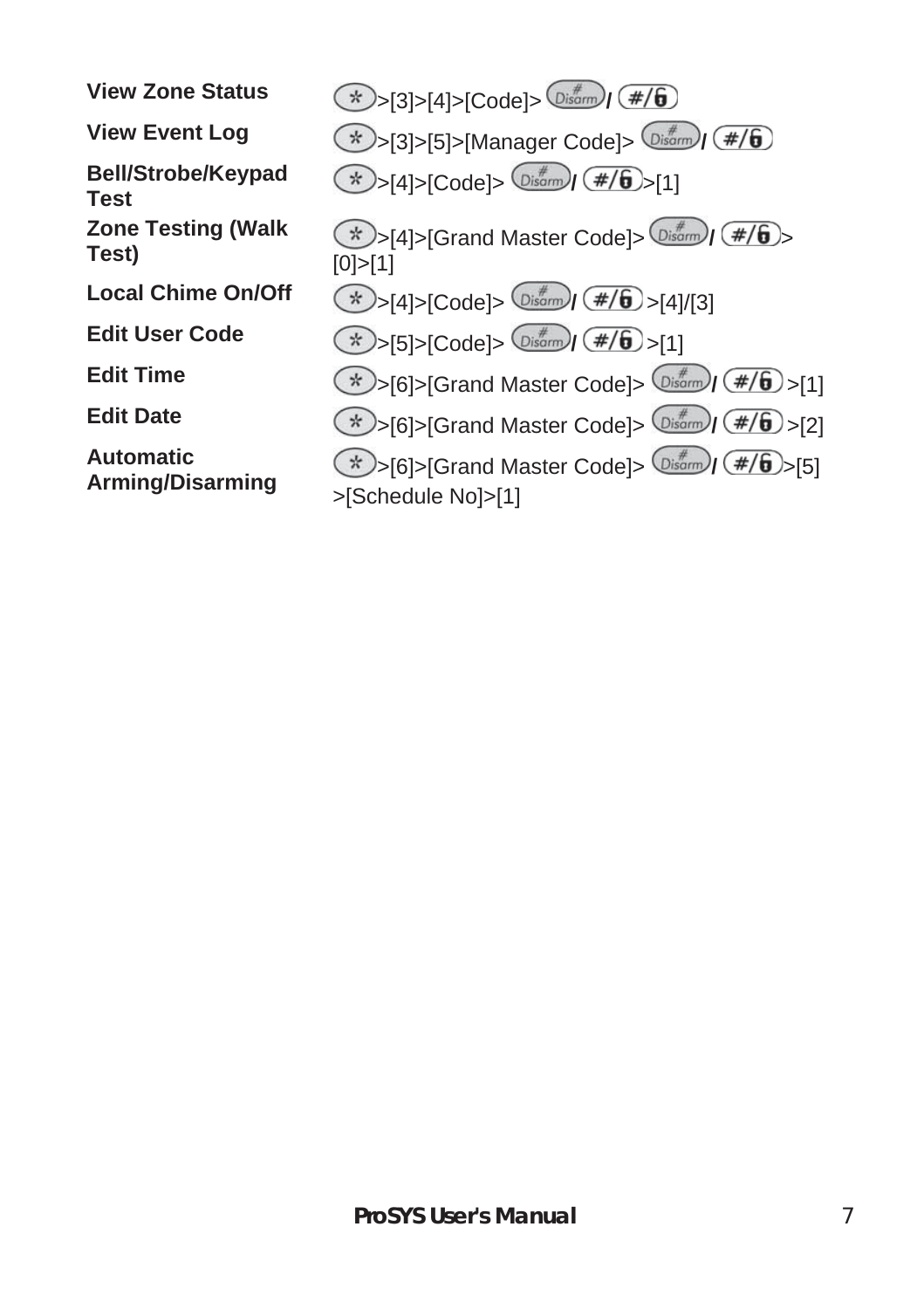### **Chapter 1: Introduction**

Congratulations on your purchase of RISCO Group's ProSYS Security System. The ProSYS has been specifically designed to meet a wide range of security needs for many residential and commercial applications.

The ProSYS includes the most advanced communication capabilities for dual or triple-path communication to Monitoring Stations (MSs) using telephone lines, GSM/GPRS network or TCP/IP network. It consists of a variety of sensors, detectors, and contacts placed throughout the premises. It is designed to recognize abnormal conditions and inform the system of the status of any protected door, window, hallway, room, or area.

The Main Panel, which contains the system's electronics and backup battery, functions in the background. For security purposes, it is recommended that it be installed out of sight.

You can place a household appliance or premises lighting under the control of the ProSYS, where it can be conveniently turned on and off automatically or by user command from any system keypad, as described on page 32.

In addition, the ProSYS supports the following optional RISCO Group devices:

- $\triangleleft$  Advanced Communication Module that enables the system to operate over the IP network.
- $\triangleleft$  GSM/GPRS module which enables the system to communicate over the GSM/GPRS network, and also send or receive SMS commands.
- $\triangle$  Access Control, which enables integrating access control capabilities into your security system.
- $\triangle$  Digital Voice Module which enables you to receive voice messages, operate the system from a remote phone, and listen- in or speak to the premises.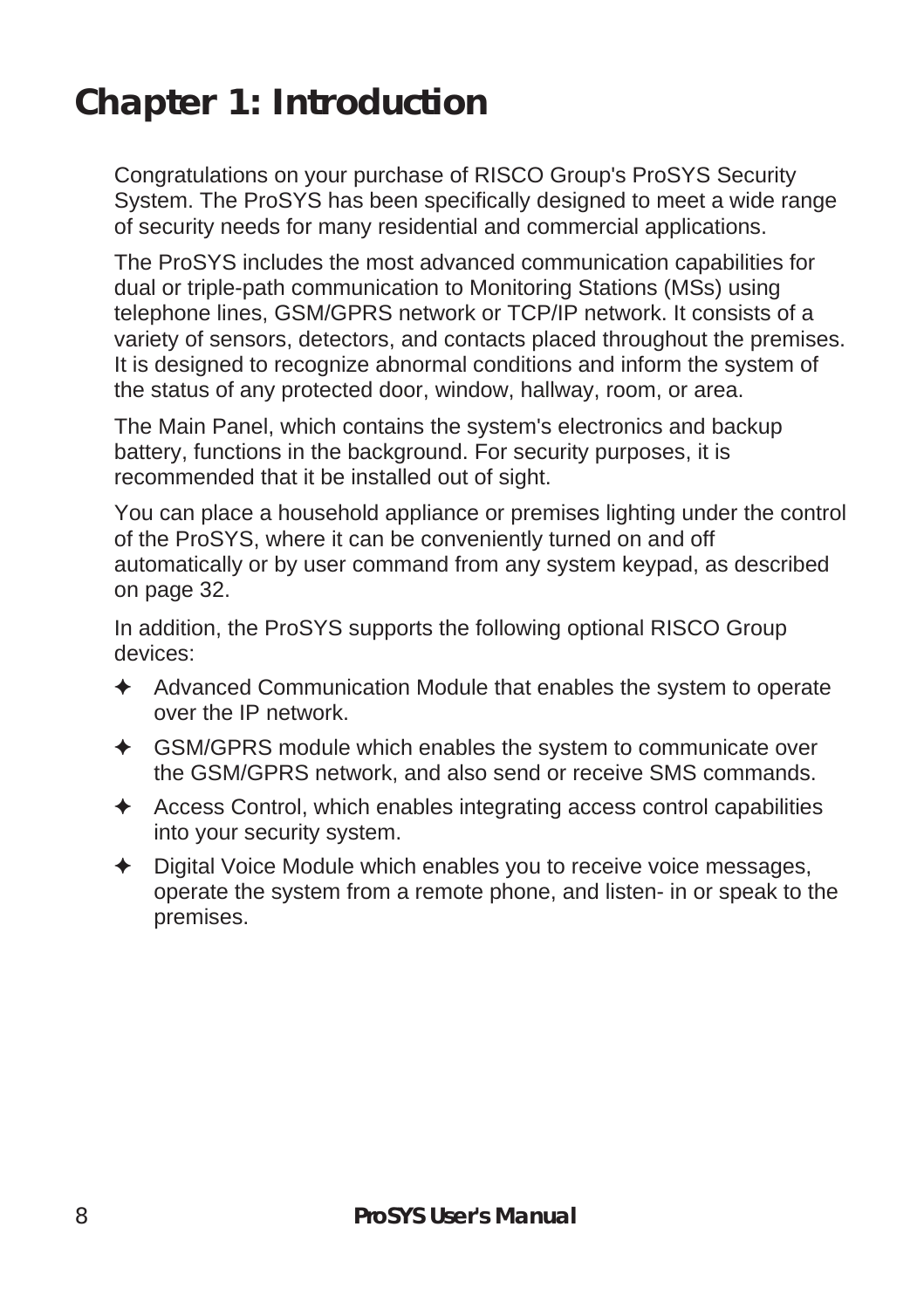### **Operating the System**

The ProSYS can easily be operated locally or remotely depending on the devices connected to the system.

You can issue commands to the system and in turn, the system will communicate information to you via its display, indicators, voice messages, SMS messages, Email messages and by the sounds it makes.

The ProSYS can be operated in the following ways:

 $\triangleq$  Locally through its keypad(s). There are two types of keypads: one with an LED, and the other with an LCD. Using its keys, you can issue commands to your system. In turn, the system can communicate information to you via its display, indicators and by the sounds it makes. See page 13 for a description of the different types of keypads.





- ) Locally or remotely using RISCO Group's Upload/ Download software. The Upload/Download software enables the installer to program the system, and enables the user to operate the system and to view system status.
- If your system is appropriately equipped, it can be armed using a keyswitch, proximity tag or a wireless button key. These features must be programmed by your installer.
- If your system is equipped with RISCO Group's GSM/GPRS module it can provide information about the system by SMS and enable operation of the system using SMS commands for arming the system, disarming the system and more. For details information refer to the manual provided with the GSM/GPRS module.
- If your system includes the Voice module, it can provide audible information about system status, and enable any remote, touch-tone (DTMF) telephone to act as a keypad for the system. Upon event occurrence, such as alarm activation, the Voice module informs you of a security situation by calling you and playing a prerecorded Event announcement, as described in the *Voice Module Programming and*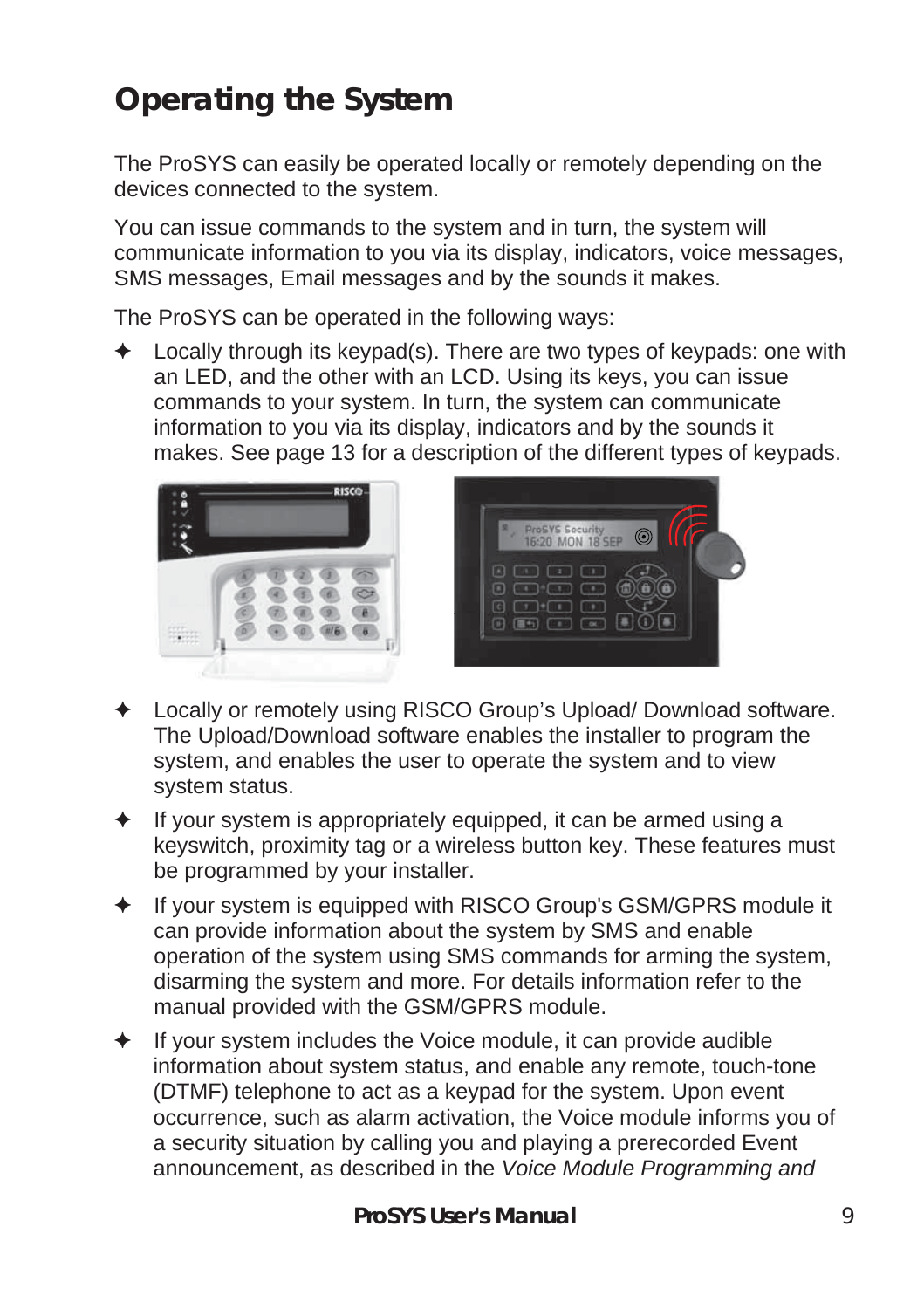*Operations Manual*.

The first task to be performed before operating the system is *Setting and Changing User Codes*, as described on page 36.



**NOTE:** 

A certified serviceman should do all repairs and maintenance including replacement of the device battery.

### **The ProSYS Family**

This manual is intended for all three types of panels in the ProSYS family. The following table lists the number of features in each type of panel.

| <b>Feature</b>                          | <b>ProSYS</b><br>16 | <b>ProSYS</b><br>40 | <b>ProSYS</b><br>128 |
|-----------------------------------------|---------------------|---------------------|----------------------|
| <b>Total Zones</b>                      | $8 - 16$            | $8 - 40$            | $8 - 128$            |
| User Codes                              | 30                  | 60                  | 99                   |
| <b>Utility Outputs</b>                  | $6 - 22$            | $6 - 38$            | $6 - 70$             |
| <b>Follow-Me</b><br><b>Destinations</b> | 8                   | 8                   | 16                   |
| <b>Maximum Keypads</b>                  | 8                   | 12                  | 16                   |
| <b>Partitions</b>                       | 4                   | 4                   | 8                    |
| <b>Weekly Schedules</b>                 | 8                   | 16                  | 32                   |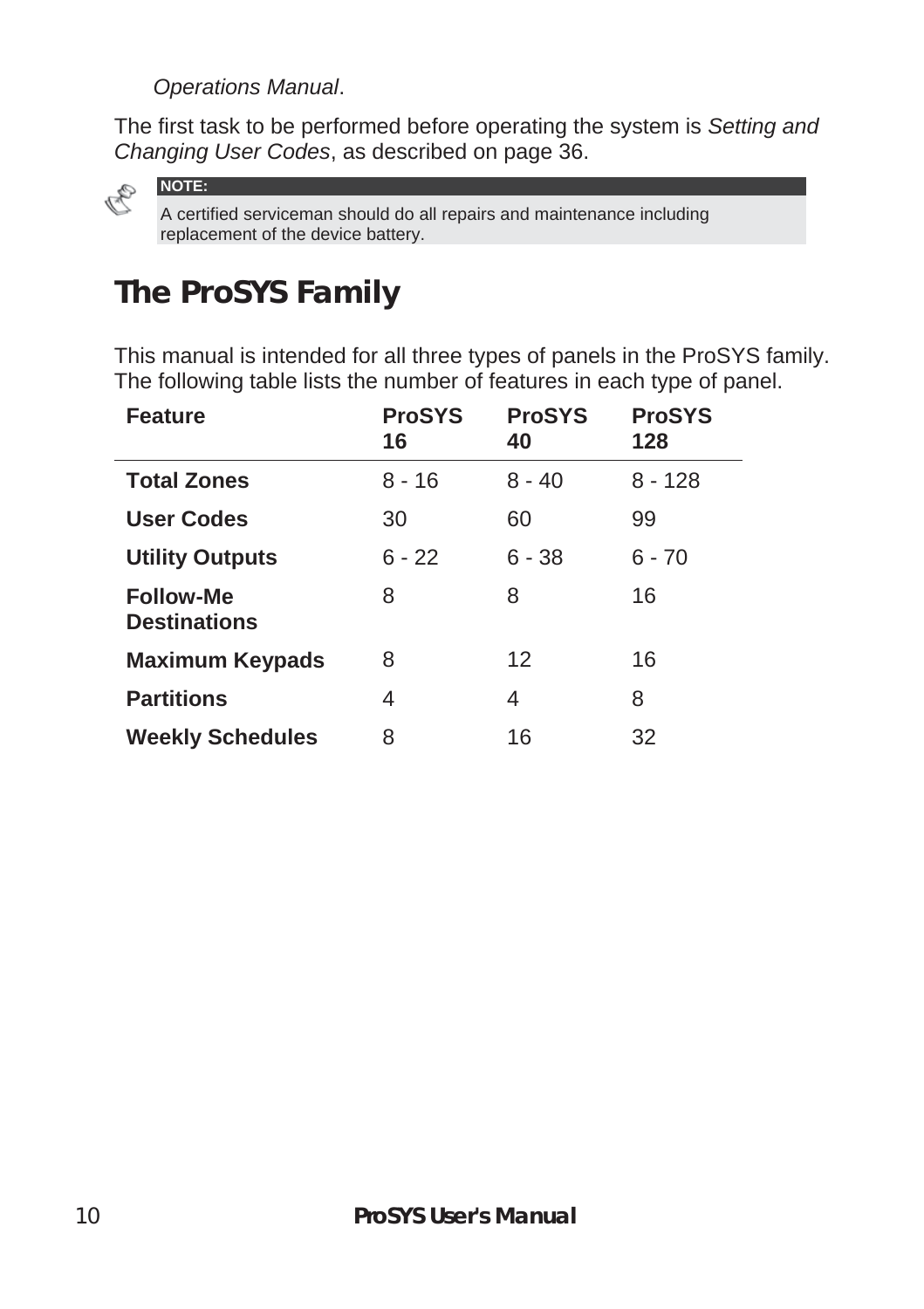### **Terms and Definitions**

There are a few terms with which you should become familiar. Knowing them will help you to better understand and use your system.

**Authority Level:** Each individual using the system is assigned a user code, which, in turn, is linked to an Authority Level. Those with a "higher authority" have access to a greater number of system functions, while those with a "lower authority" are more restricted in what they may do. There are nine different Authority Levels available for users of the ProSYS, as described on page 38.

**Chime:** The chime is a series of three short keypad tones, which can be set up to annunciate, during the disarmed period, the violation of selected intrusion zone(s). For example, the chime tone can be used to annunciate the arrival of a customer each time the front door opens. The chime can be disabled or enabled at your discretion.

**Event Log:** A list of system events can be displayed on an LCD keypad or uploaded to the Monitoring Station via the Upload/Download software and printed for further analysis.

**Exit/Entry Delay:** Your security system must incorporate an entry/exit delay to allow proper entry and exit to and from the premises without causing inadvertent alarms.

**Follow-Me Destinations:** In addition to the standard event reporting to the Monitoring Station, the system can send event messages to a designated system user's telephone/email.

**Group:** A number of zones gathered as one unit to allow partial arming. Each zone can be assigned to any one (or a combination) of four groups (A, B, C or D). Each partition can be divided into a maximum of four groups.

**Keyswitch:** Your system may also be equipped with a keyswitch, which is useful for simple arming and disarming operations (usually at a remote location).

**Monitoring Station:** Your system is set up to report alarms to a Monitoring Station, which is a facility that continually monitors the activities of many security systems (usually via the telephone network) and dispatches the proper authorities.

**Partition:** One of the ProSYS advantages is its ability to divide any system into a number of partitions. You can think of each partition as a separate security system that can be armed and disarmed individually.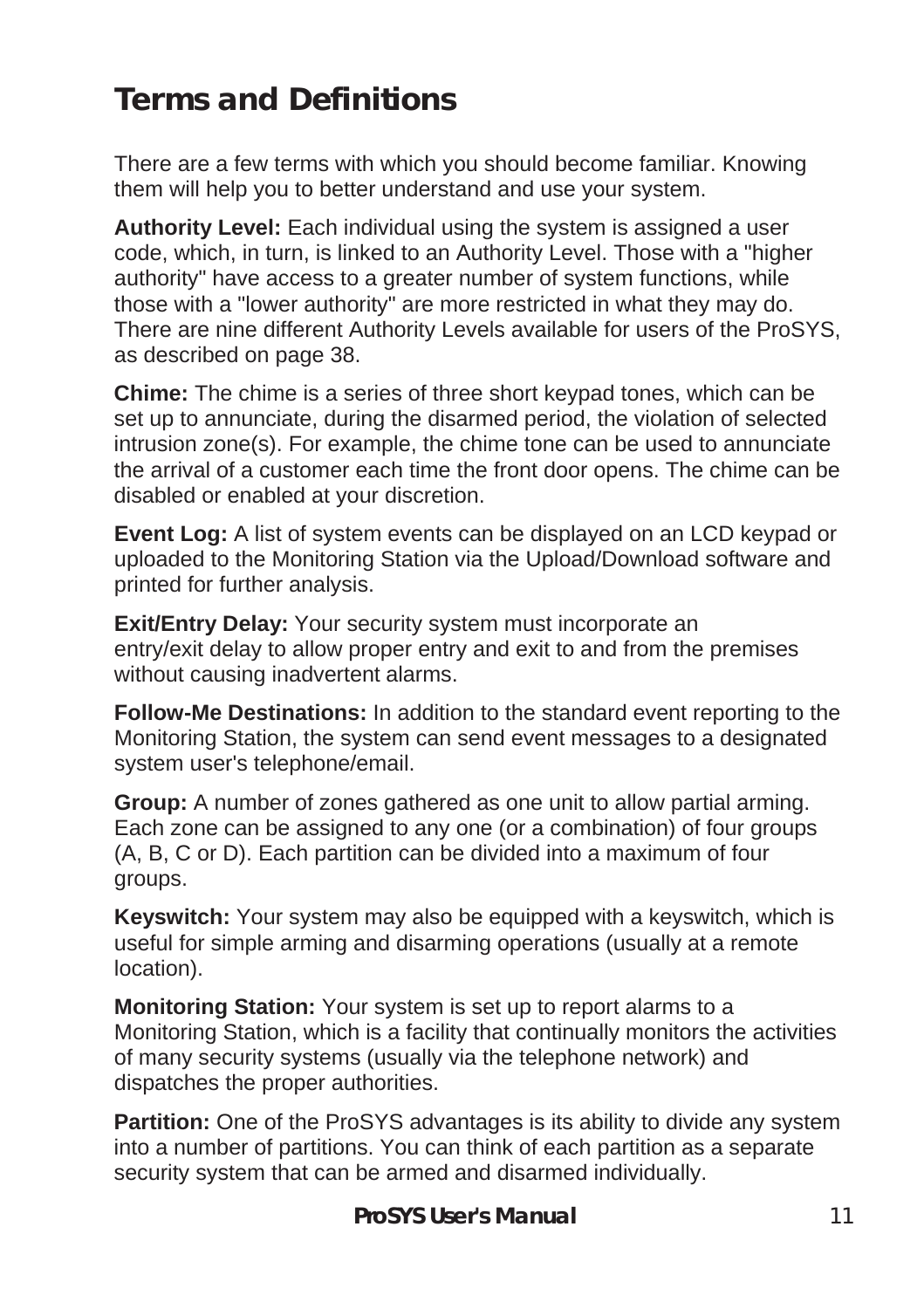**Proximity:** A technology that enables a keypad to sense when a proximity key tag is near it. This provides an easy and user-friendly way to arm or disarm the security system.

**Tamper:** A device that prevents system hardware from being tampered with by triggering an alarm whenever a hardware component is opened.

**Trouble Reporting:** If required, your security system may also report to the Monitoring Station any troubles or malfunctions it senses, so that a service call can be made.

**Upload/Download:** Software used by the installer for programming the ProSYS and by the user for operating the system and viewing system status.

**User Code:** Up to a four-digit or six-digit code that is used to perform many of the ProSYS functions.

**Utility Output (UO):** A household appliance. In addition to your system's normal operation, it is possible to place a household appliance or premises lighting under the control of the ProSYS where it can be conveniently turned on and off automatically, or by user command from any system keypad.

**Weekly Schedules:** Through the use of the system's built-in clock, it is possible to schedule automatic operations such as arming and disarming, UO activation, and user limitation.

**Zone:** A single detector, or collection of detectors, usually relating to a certain area of the premises or type of protection. Zones that use devices designed to detect break-ins are called intrusion zones. Another kind of zone may contain one or more smoke detectors*.* Such zones are called fire zones. An environmental zone typically protects the premises from gas leaks and/or flooding.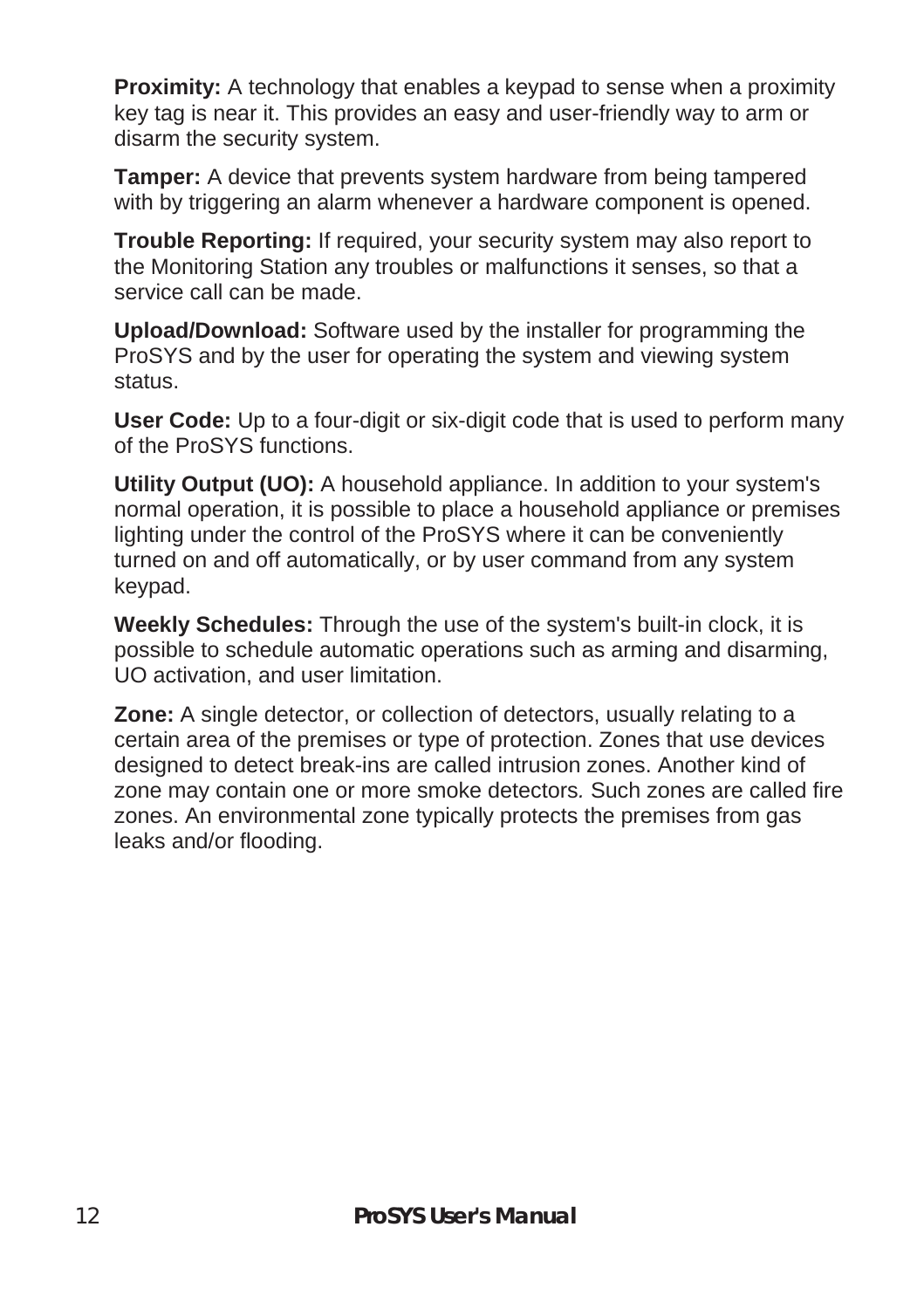### **Chapter 2: Your Keypad**

As a user of your security system, you'll need to be primarily concerned with the keypad. This section discusses the keypad's visual indicators and the use of its keys.

Each keypad in the system is assigned to a particular partition, meaning that commands entered in a keypad are implemented only in the partition to which it is assigned. For example, pressing the Quick Arm key on a keypad assigned to partition 1 arms only partition 1.

Each keypad in your system reports its status via its LED (lighted) indicators at the left, as described on page 14. Through its keys, you can enter commands to arm and disarm the system, bypass intrusion zones, report emergencies, etc., as described in the subsequent chapters of this manual.



The keys and the LED indicators (except the **Zone** LED indicators) are the same in all types of keypads.

### **Keypad Types**

The ProSYS supports the following types of keypads:

**LED Keypad:** Communicates information via LEDs (either an 8-LED keypad or a 16-LED keypad).

**LCD Keypad:** Communicates the system status via messages displayed on an LCD.

**LCD Proximity Keypad:** An LCD keypad with the ability to sense when a proximity key tag is near it. This type of keypad provides the user with a friendly and easy way to arm or disarm the security system. Refer to *Chapter 12, Proximity Key*, page 55.



**NOTE:** 

For information regarding the Touchscreen keypad, refer to the ProSYS Touchscreen Keypad Instruction manual that is included with the product.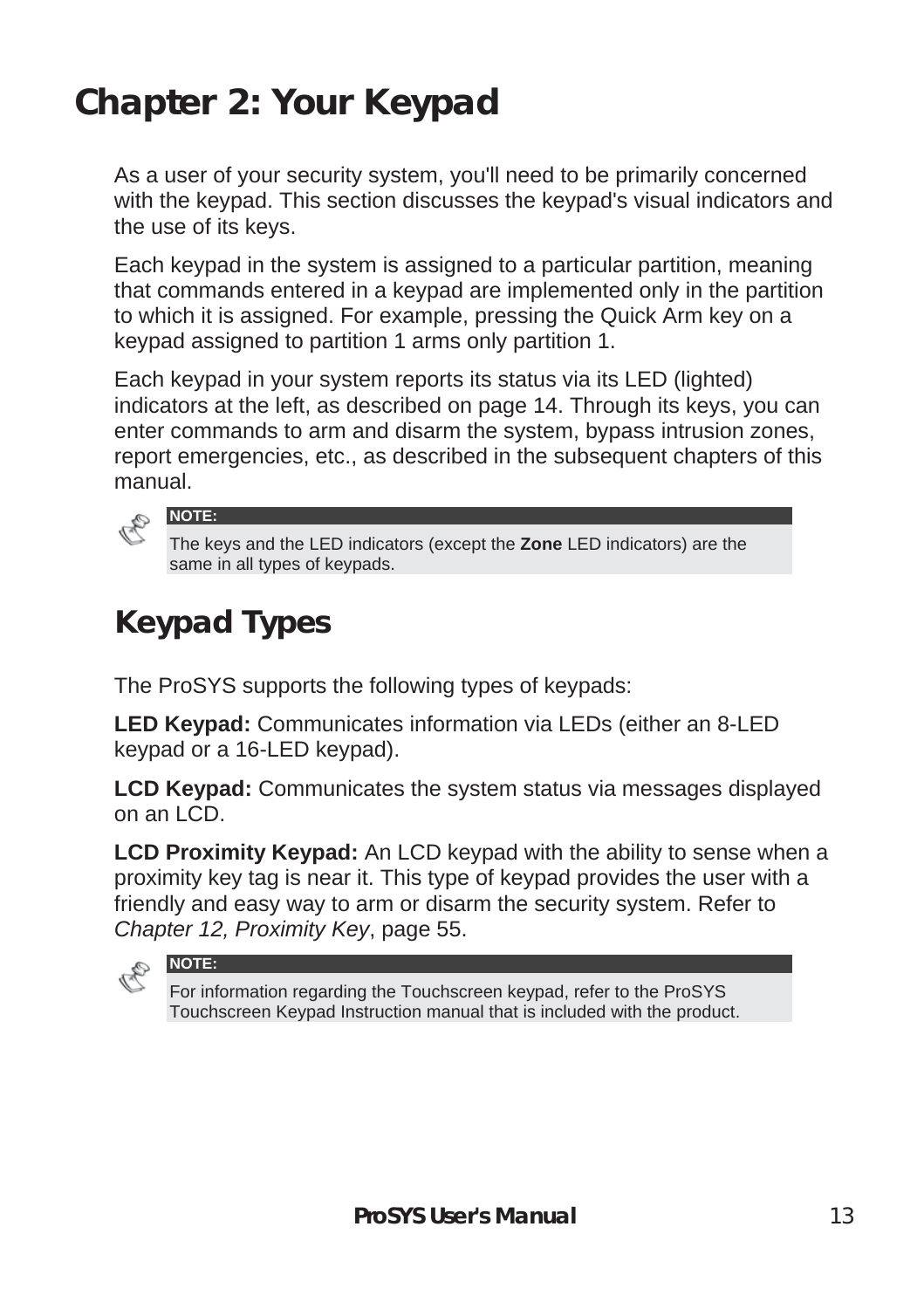### **LED Indicators**

The six LED indicators found at the upper left provide typical system indications, as discussed below. Some indicators have additional functions, which are explained later on.



If required, the system status can be hidden by setting the keypad to *Hidden LCD*  mode. In this mode, the **Arm/**  $\hat{\mathbf{a}}$ , **Ready/** and **Bypass/-** $\rightarrow$  LEDs do not function, and the LCD displays **ENTER CODE:** After entering a valid user code, the system works in and displays the *Normal Operation* mode. One minute after the last operation, the system automatically switches to *Hidden LCD* mode.

### **Power/ U LED**

**NOTE:** 

The **Power/** $\Phi$  LED indicates system operation.

| <b>Condition</b>                                     | <b>Description</b>                                                                                                        |
|------------------------------------------------------|---------------------------------------------------------------------------------------------------------------------------|
| ON                                                   | The system is operating properly from commercial<br>(AC) power; its backup battery is in good condition.                  |
| <b>OFF</b>                                           | The system is inoperative due to lack of power (from<br>both commercial AC and backup battery); servicing<br>is required. |
| <b>RAPID FLASH</b><br>(about 4 times per<br>second)  | Indicates a trouble condition, as described on page<br>66.                                                                |
| <b>SLOW FLASH</b><br>(about once every<br>2 seconds) | Indicates the system is in User Functions mode.<br>See page 55 for more information on user functions.                    |



#### **NOTE:**

If a trouble condition exists, the **Power/**  $\Phi$  LED will flash only when the system is in its disarmed state. Once the system is armed, a previously flashing **Power/** LED will light steadily.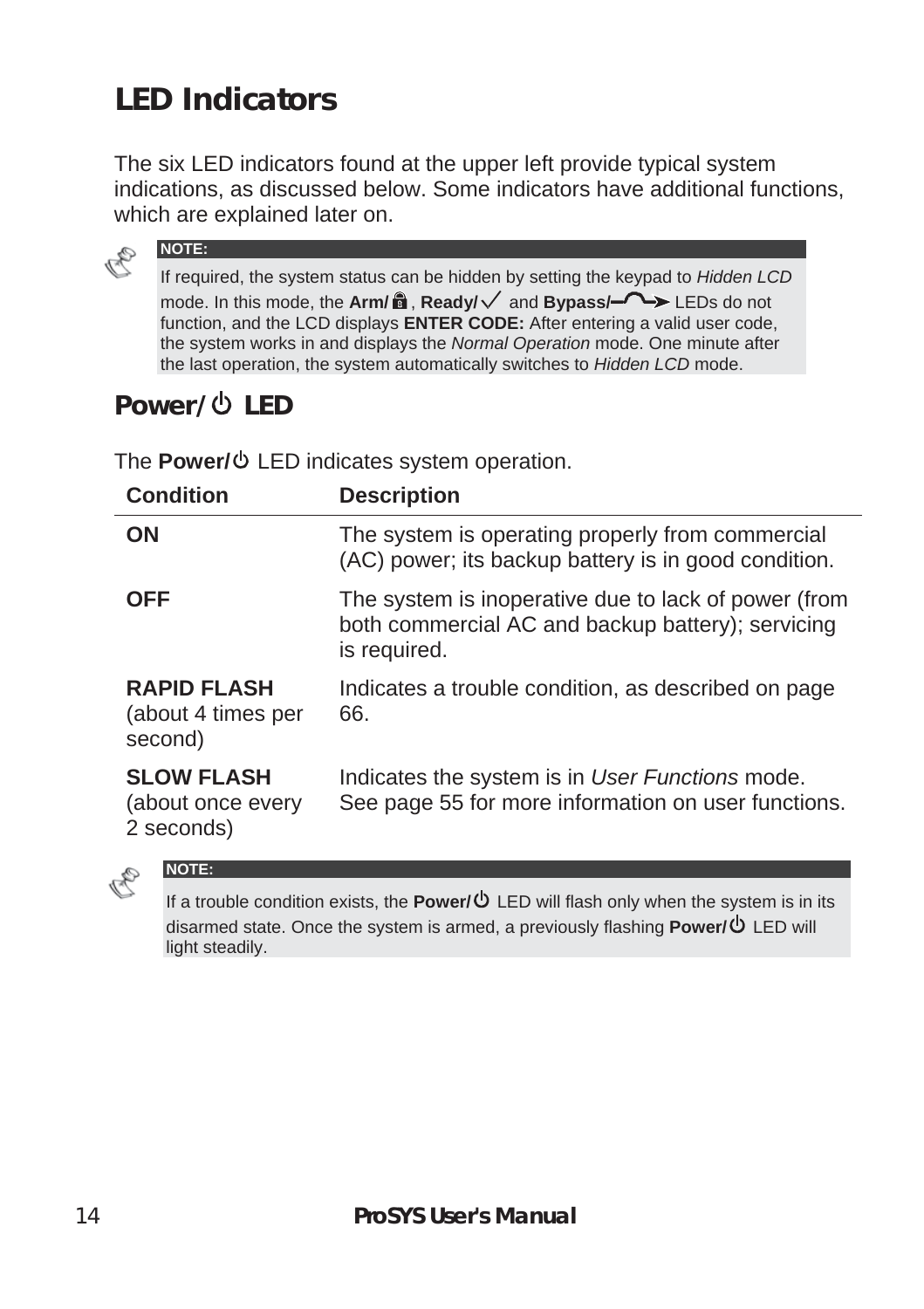### **Arm/ LED**

The **Arm/ î** LED indicates whether or not the system's intrusion detectors are armed.

| <b>Condition</b>                                    | <b>Description</b>                                                                                                                                                                        |
|-----------------------------------------------------|-------------------------------------------------------------------------------------------------------------------------------------------------------------------------------------------|
| ON                                                  | The system's intrusion detectors are armed;<br>subsequent violations of a protected point or area<br>(e.g. a door, a window, unauthorized motion) will<br>result in a burglar alarm       |
| <b>OFF</b>                                          | The intrusion function of the system is disarmed.                                                                                                                                         |
| <b>SLOW FLASH</b><br>(about once every<br>second)   | Indicates the system is in its Exit Delay time period.                                                                                                                                    |
| <b>RAPID FLASH</b><br>(about 4 times per<br>second) | Indicates an alarm condition, and occurs after<br>disarming an alarmed system while the display is in<br>Alarm Memory mode. To restore the display to<br>Normal Operation mode, press (*) |

#### **Ready/ LED**

The Ready/ $\checkmark$  LED indicates whether or not the system's intrusion zones are secured and ready to be armed.

| <b>Condition</b>  | <b>Description</b>                                                                                                                                          |
|-------------------|-------------------------------------------------------------------------------------------------------------------------------------------------------------|
| ON                | All intrusion zones are secure; the system is ready to be<br>armed.                                                                                         |
| <b>OFF</b>        | One or more intrusion zones are not secure, and the<br>system is not ready to be armed. Before the system can<br>be armed, the condition must be addressed. |
|                   | $-OR-$                                                                                                                                                      |
|                   | For 3 minutes when power is restored to an unpowered<br>system (if defined by your installer).                                                              |
| <b>SLOW FLASH</b> | Indicates the system is ready to be armed while a<br>specially designated entry/exit door remains open.                                                     |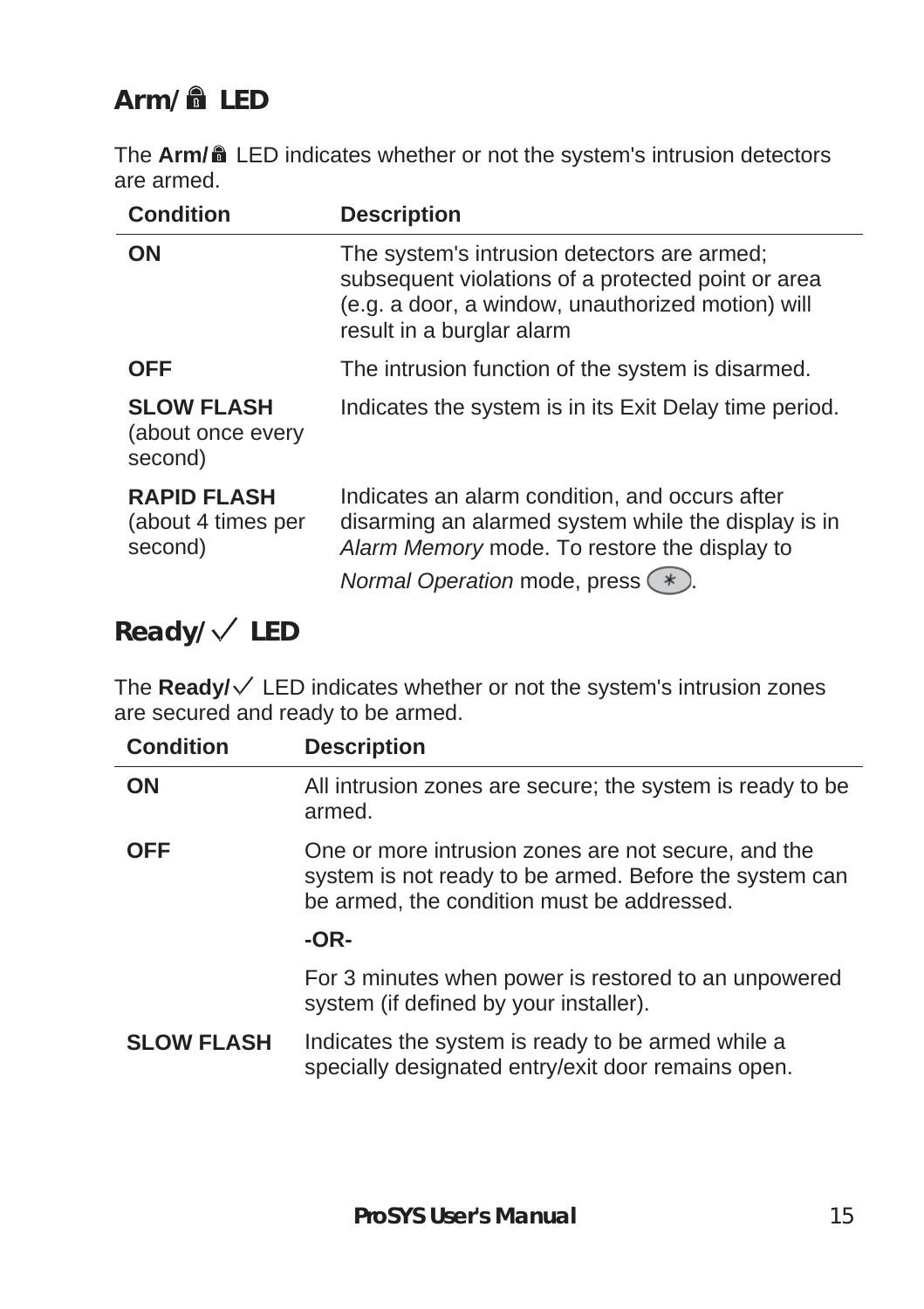#### **Bypass/ LED**

|                  | The <b>bypass<sub>i</sub></b> $\rightarrow$ LED is normally in when stay mode is selected. |
|------------------|--------------------------------------------------------------------------------------------|
| <b>Condition</b> | <b>Description</b>                                                                         |
| <b>ON</b>        | At least one intrusion zone is bypassed, or Stay mode is<br>selected.                      |
| <b>OFF</b>       | All zones are operating normally and the system is in<br>Arm mode.                         |

#### The **Bypass/** LED is normally lit when *Stay* mode is selected.

#### **Fire/ LED**

When lit, the Fire/ $\blacklozenge$  LED indicates that the system is experiencing a fire alarm. When flashing, a problem has been detected on the fire circuit, and must be serviced.

| <b>Condition</b> | <b>Description</b>                                                         |
|------------------|----------------------------------------------------------------------------|
| <b>ON</b>        | A fire alarm or fire emergency is in progress or has<br>recently occurred. |
| <b>OFF</b>       | All fire zones are operating normally.                                     |
| <b>FLASHING</b>  | A problem has been detected on the fire circuit and<br>must be serviced.   |

#### Tamper/<sup> $\leq$ </sup> LED

The Tamper/<sup> $\triangle$ </sup> LED indicates that a zone, a keypad, or an external module has been tampered with and requires resetting. In some cases, a technician code is required to restore the system to *Normal Operation* mode.

| <b>Condition</b> | <b>Description</b>                                                                                                                                                                         |
|------------------|--------------------------------------------------------------------------------------------------------------------------------------------------------------------------------------------|
| ΟN               | A zone, keypad, or an external module used by the<br>system has been physically disturbed or tampered with.<br>If disarmed without fixing the problem, only the sound<br>will be silenced. |
| <b>OFF</b>       | All zones are operating normally.                                                                                                                                                          |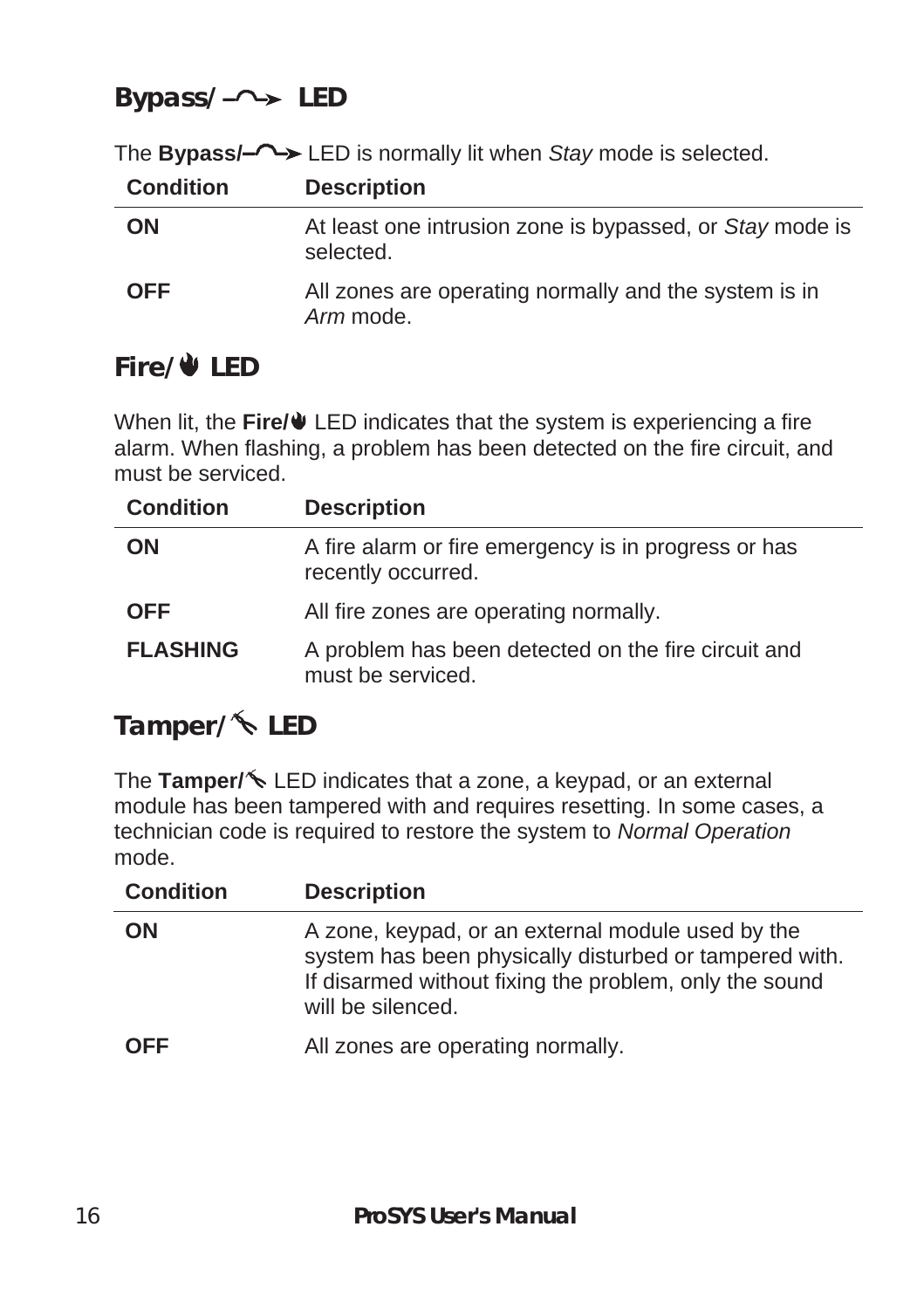#### **Zone LEDs**

The **Zone** LEDs indicate the status of each of the system's intrusion zones. For LCD keypads, the display indicates the zone's number and label.

| <b>Condition</b> | <b>Description</b>                    |                                                 |  |
|------------------|---------------------------------------|-------------------------------------------------|--|
|                  | <b>System Disarmed</b>                | <b>System Armed</b>                             |  |
| <b>ON</b>        | N/A                                   | An alarm has occurred in<br>the indicated zone. |  |
| <b>OFF</b>       | The corresponding zone<br>is secured. |                                                 |  |
| <b>FLASHING</b>  | The indicated zone is<br>not secured. | N/A                                             |  |

### **Keys**

The keys on the keypad can be used for a variety of functions. Each key is explained below.



**Numerical Keys** Numerical keys are used to input the numeric codes that may be required for arming, disarming, and triggering emergency alarms, along with several other special functions.

#### **Function Keys (A, B, C and D)**

By default, Function keys are used to arm groups of zones, as defined by your installer and described on page 24. Function keys can also be used to activate a prerecorded series of commands, as described on page 52.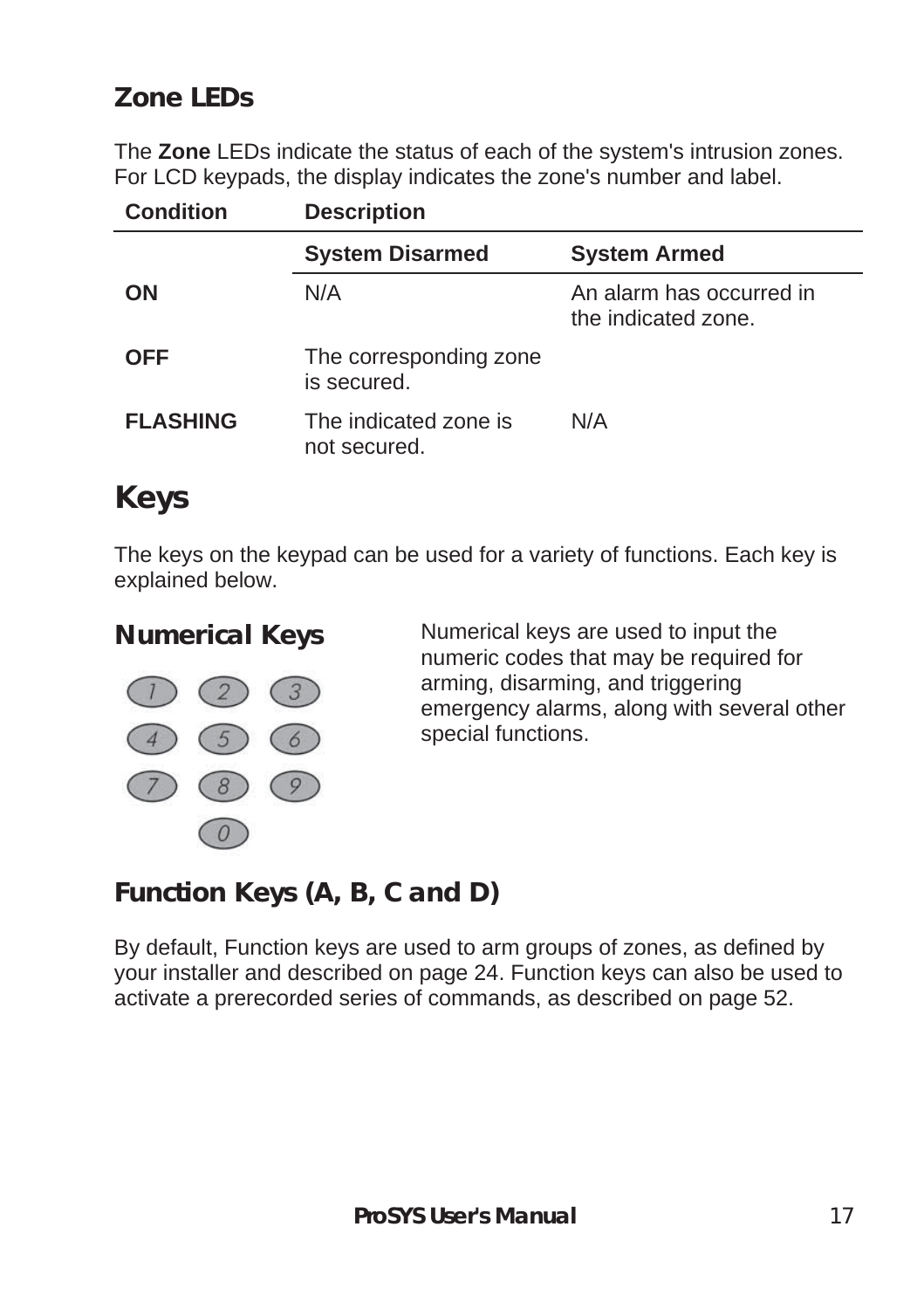#### **Control Keys**

The functions of the control keys on the keypad vary according to the mode being used. The following table lists the functions of the keys in *Normal Operation* mode and when using the **User Functions** menu:

| <b>Key</b>   | <b>Normal Operation</b>                                                                                             | <b>User Functions</b>                                                   |
|--------------|---------------------------------------------------------------------------------------------------------------------|-------------------------------------------------------------------------|
| ∗            | Activates the User<br><i>Functions</i> mode.                                                                        | Exits from the current menu<br>and returns to Normal<br>Operation mode. |
|              | Activates the Away mode,<br>Group Arming and Quick<br>Arming.                                                       | Changes data.                                                           |
| Stav         | Activates the Stay mode<br>and Quick Arming.                                                                        | Changes data.                                                           |
| #/6<br>Disam | Disarms the system after<br>the user code is entered.                                                               | Terminates commands and<br>confirms data to be stored.                  |
| Status       | Provides the system status.                                                                                         | Scrolls up a list/moves the<br>cursor to the left.                      |
|              | Bypasses zones and<br>provides information on<br>bypassed zones (must be<br>pressed after entering a<br>user code). | Scrolls down a list/moves<br>the cursor to the right.                   |

#### **Emergency Keys**

Your keypad provides three sets of emergency keys, which can be pressed whenever the police, fire department, or auxiliary assistance is required.

| <b>Police Emergency</b>    | Pressing $\bigcirc$ and $\bigcirc$ simultaneously, and for at<br>least two seconds, will activate a<br>Police Emergency alarm (Panic alarm). |
|----------------------------|----------------------------------------------------------------------------------------------------------------------------------------------|
| Fire Emergency             | Pressing $\bigcirc$ and $\bigcirc$ simultaneously, and for at<br>least two seconds, will activate a Fire Emergency<br>alarm.                 |
| <b>Auxiliary Emergency</b> | Pressing $\bigcirc$ and $\circledS$ simultaneously, and for at<br>least two seconds, will activate an<br>Auxiliary Emergency alarm.          |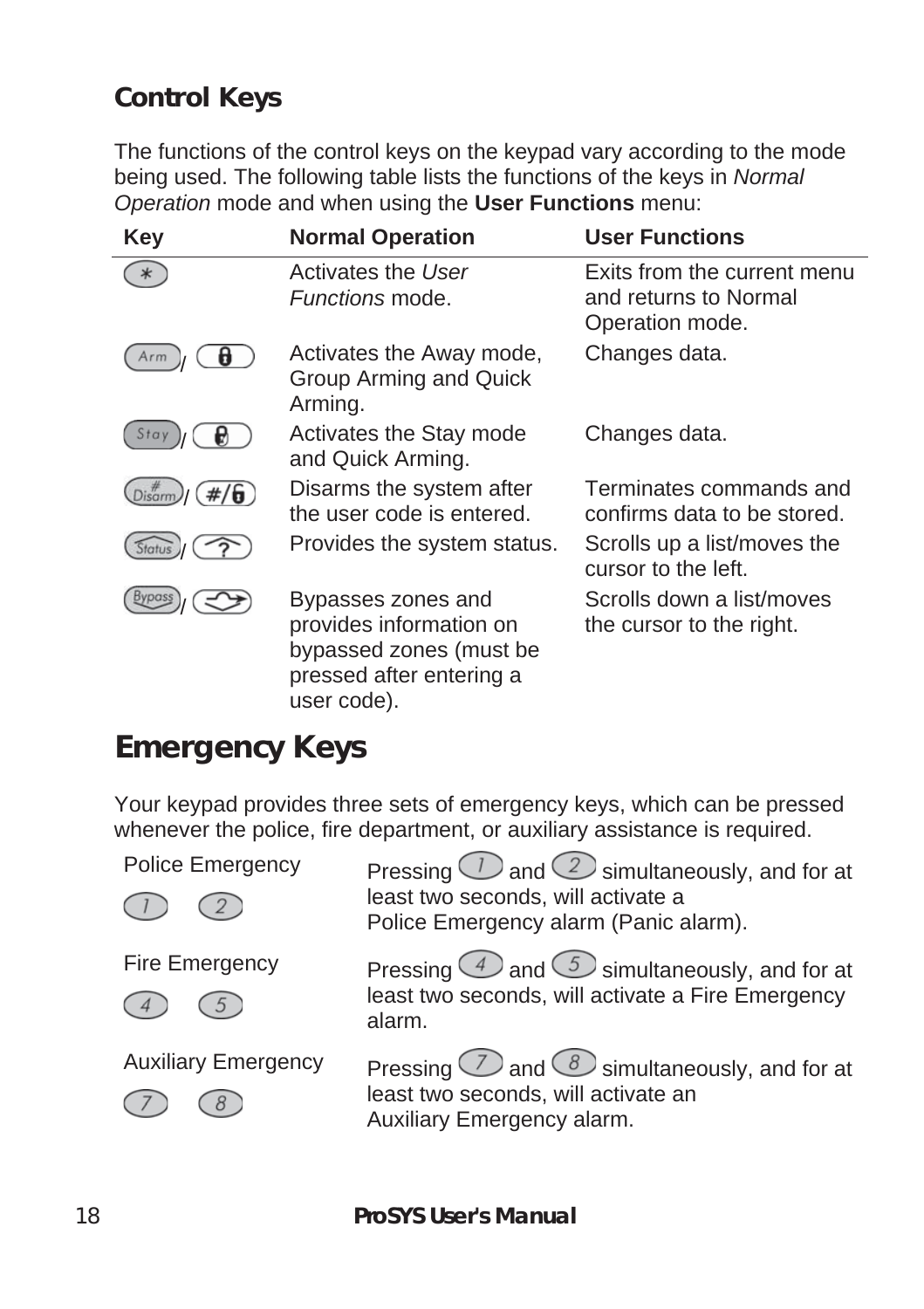The annunciation that results during these emergency alarms, along with other system sounds, is described on page 68*.* If your system has been programmed to do so, it will communicate any or all of these alarms to the Monitoring Station monitoring your installation. System programming also determines whether these emergency alarms will be audible and/or capable of being communicated to the Monitoring Station.

### **Quick Key Operation**

The Quick Key Operation is a short effective way that helps you to easily operate your system and quickly activate user functions, skipping the user

code. For example, to set the system, simply press the  $\overline{(Arm)}$   $\overline{(d)}$  key.



### **LCD Status Display**

The LCD status display will vary depending on the number of partitions in your system.

If your system is defined with only one partition, the LCD displays the partition name, time and date.

If your system has 2 or 3 partitions, the LCD displays the system name, date, time and the status of each partition. A status letter represents the partition's status, as follows:

**A:** Partition Armed **N:** Partition Not Ready **L:** Partition in Alarm

**S:** Partition Stav Armed **R:** Partition Ready

### **LCD Blank Display**

If defined by your installer two minutes after the last keypad operation the keypad will be disabled and the following display will appear on the LCD:



To release the keypad and return to normal operation mode press: **[CODE]**   $+$   $\left(\text{Disorm}\right)$   $\left(\frac{\#}{\bm{\theta}}\right)$ 



**NOTE:** 

During Blank Display mode the Ready LED indicates a fault in the system.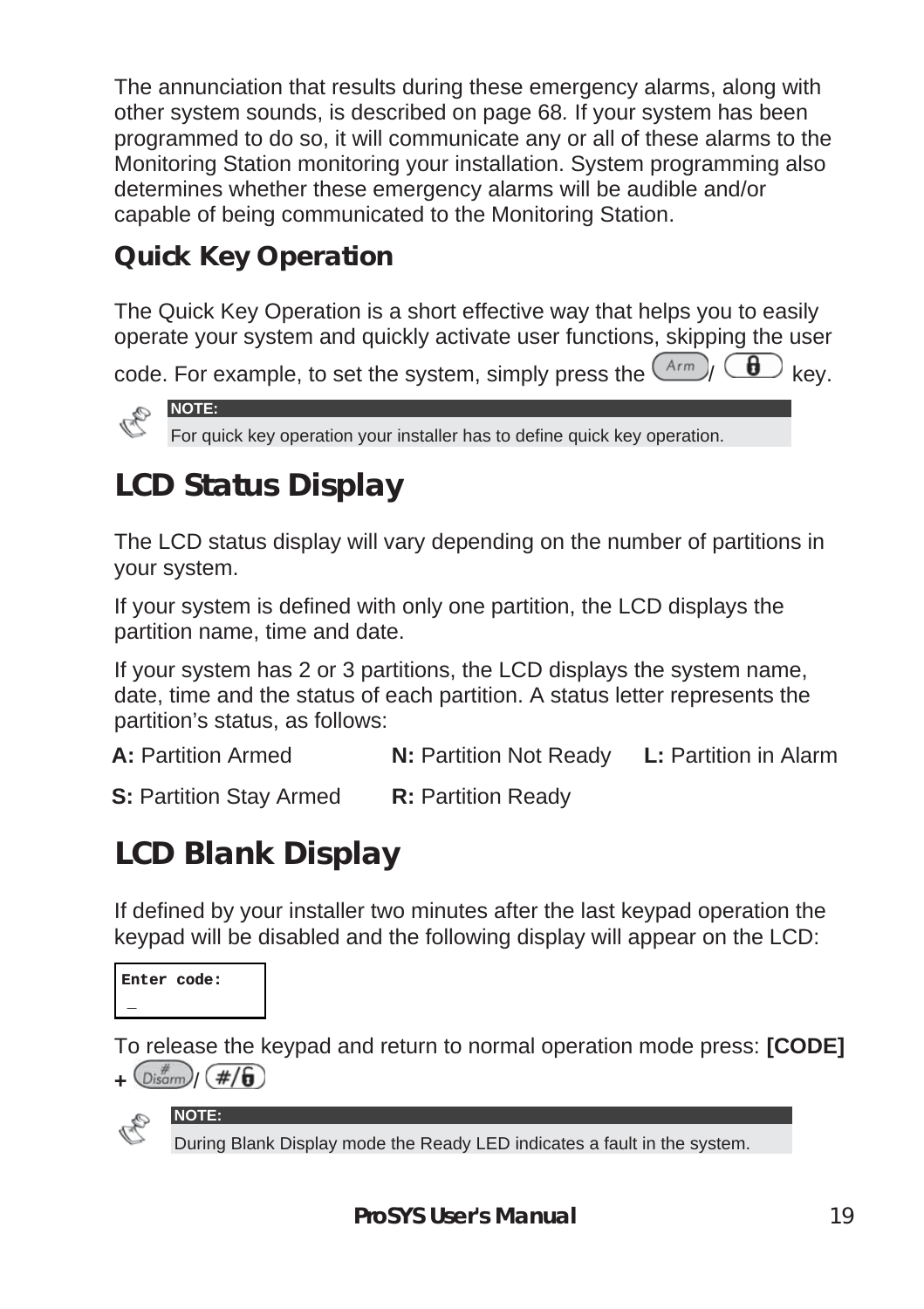### **Chapter 3: Arming and Disarming the System**

### **Arming**

Arming your system enables its intrusion detectors to trigger an alarm when violated. Remember, *fire protection* and the protection offered by the keypad's *emergency keys* are *always* armed and always available.

Your ProSYS offers the following kinds of arming:

- $\triangleleft$  **Away**, page 20
- ) **Stay**, page 21
- ) **Partition**, page 22
- ) **Group**, page 24
- ) **Quick**, page 24
- ) **Force**, page 25
- ) **Wireless Button**, page 25
- ) **Proximity Tag**, page 25
- ) **Keyswitch**, page 25
- ) **Access Control**, page 25

#### **Away Arming**

Away arming prepares *all* of the system's intrusion detectors to sound an alarm, if violated, and is used when leaving the premises empty.

#### ¾ **To away arm:**

**1)** Check the **Ready/**  $\checkmark$  LED on your keypad. If it is lit or flashing, the system is READY to be armed.

If the **Ready/** $\sqrt{\phantom{a}}$  LED is NOT lit or flashing, the system is NOT ready to be armed. In this case, secure or bypass the violated zone(s), see page 30, and then proceed.

**2) THE JONESES 05:42 DEC 16 TUE**

Hold the tag close to the keypad's keys or enter your user code and press  $\left(\begin{smallmatrix} Arm \\ \end{smallmatrix}\right)$   $\left(\begin{smallmatrix} \bullet \\ \bullet \end{smallmatrix}\right)$ .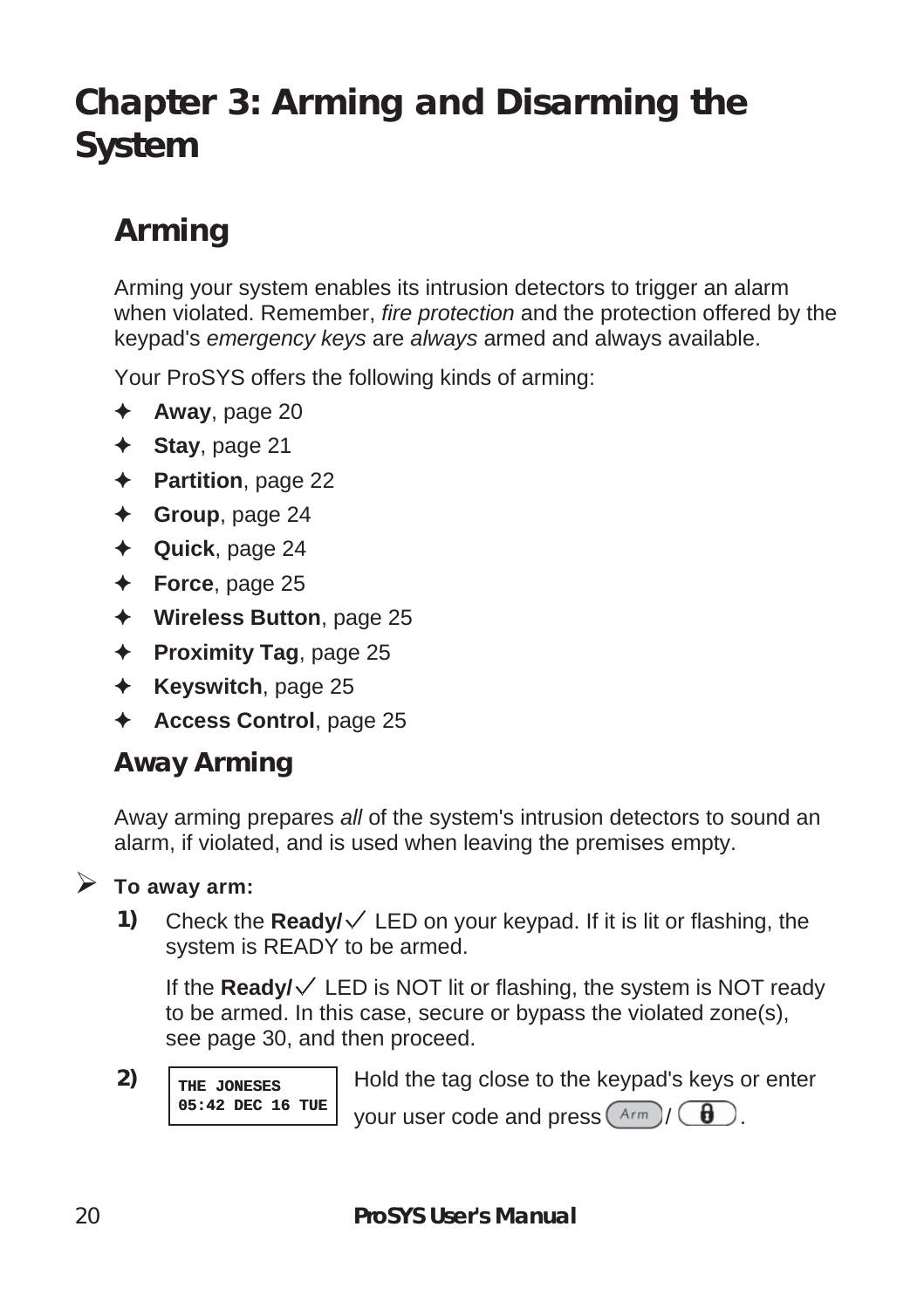#### **NOTE:**

If you make a mistake, the keypad produces three short beeps. If so, press

 $\star$ quickly and re-enter the above sequence correctly.

**3) THE JONESES**

**ARM: EXIT = 0:45** All persons are to exit except the person arming the system. Leave the premises and close the door.

> The keypad beeps and the **Arm/ ALED** flashes while the system counts down the Exit Delay time period (shown in the bottom right of the LCD).

**THE JONESES ARMED**

When the Exit Delay time period is up, the **Arm/** LED lights steadily.

#### **Stay Arming**

Stay arming activates only external detectors, enabling individuals to remain inside and move about the premises even after the system is armed.

- ¾ **To stay arm:** 
	- **1)** Check the **Ready/**  $\checkmark$  LED on your keypad. If it is lit or flashing, the system is READY to be armed.

If the **Ready/** $\sqrt{\phantom{a}}$  LED is NOT lit or flashing, the system is NOT ready to be armed. In this case, secure or bypass the violated zone(s), as described on page 30, and then proceed.

**2) THE JONESES 05:42 DEC 16 TUE**

Hold the tag close to the keypad's keys or enter your user code and press (Stay)

**NOTES:** 

Press  $(Stay)$  /  $\bigcirc$  twice to cancel the Entry Delay time period.

Press  $(\star)$  during the Exit Delay time period to silence the beeps from the keypad.

If you make a mistake entering your user code, the keypad produces three short

beeps. If so, press  $(\star)(\star)$  quickly and re-enter the above sequence correctly.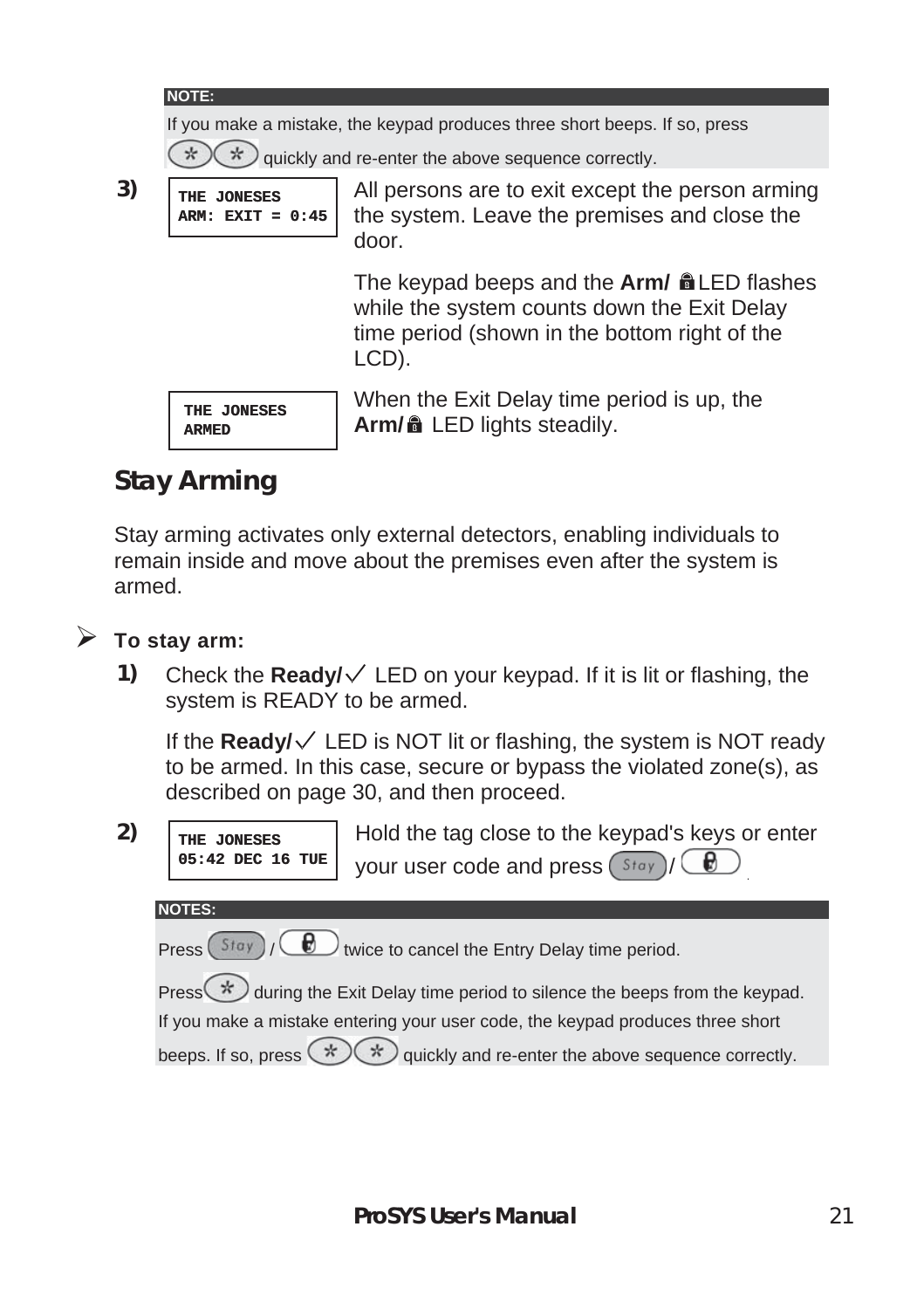

If required, leave the premises and close the

During the Exit Delay time period, the keypad beeps, the **Arm/** a LED flashes, and the **Bypass/** LED lights, indicating that the interior zones are being bypassed.

When the Exit Delay time period is up, the **Arm/** LED lights steadily.

#### **Partition Arming**

One of the ProSYS advantages is its ability to divide any system into a number of partitions. Each partition may be viewed as a separate security system, each of which can be armed and disarmed individually regardless of the condition of the other.

Partitions can be armed/disarmed one at a time, or all at once, and can be Stay or Away armed.

**Keypads and Partitions -** Each keypad is assigned to different partition(s). The Grand Master and the Manager (with access to all partitions) can use any keypad to access any partition. Other users can use only designated keypads.

**Common Zones -** Partitioned systems have to share common zones. For example, a shared front door to two family houses must be available to both families and is therefore shared between them.

A common zone(s) is armed only if all partitions sharing the zone(s) are armed. The common zone(s) is disarmed if any of the partitions, to which the zone(s) is assigned, are disarmed.

If the system is defined to work in *Area* mode, the common zone will be armed if any partition sharing the zone is armed. The common zone will be disarmed if all the partitions sharing the zone are disarmed.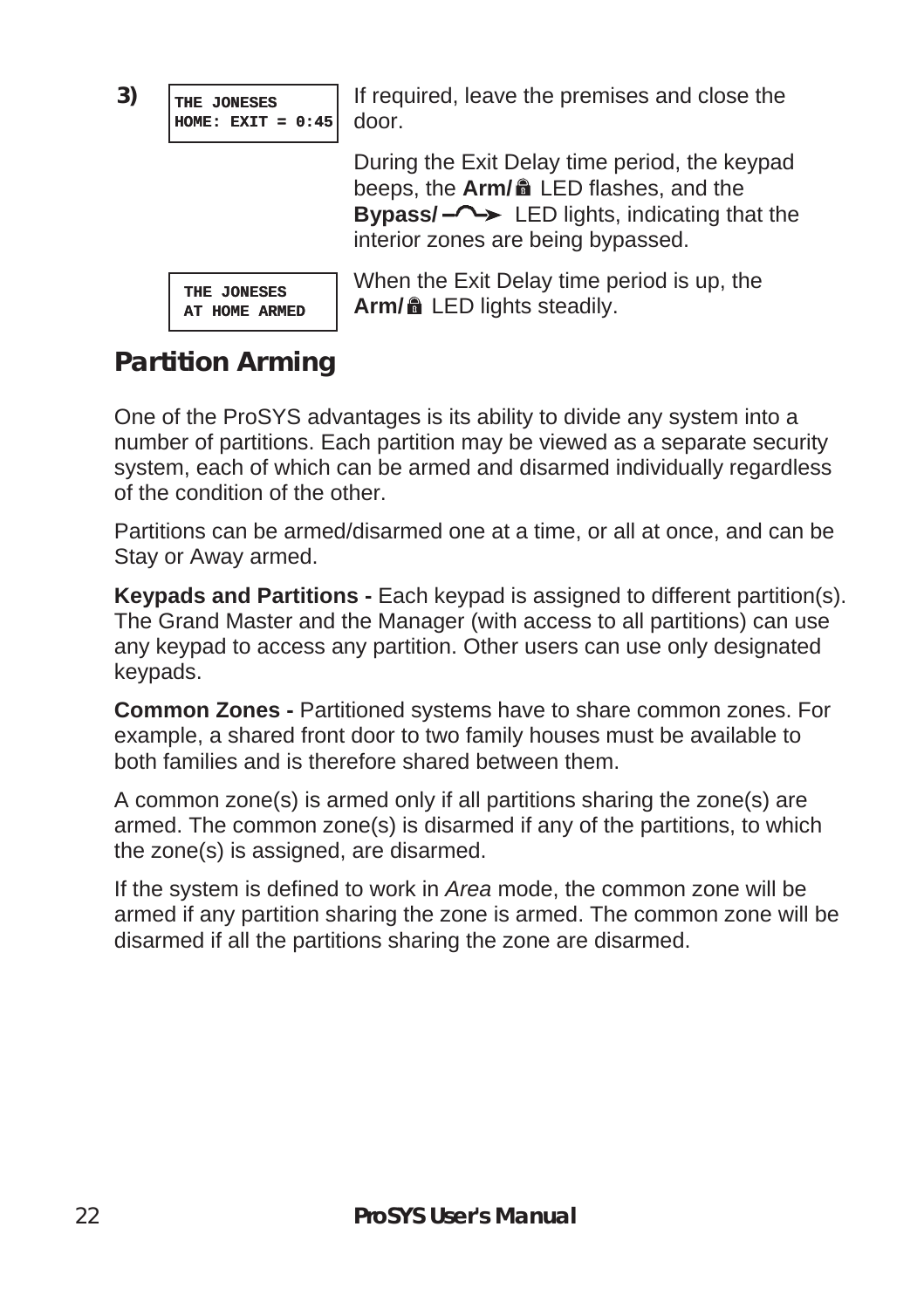#### **Arming Multiple Partitions**

Only users that have been defined to operate multiple partitions during the system installation can operate more than one partition and arm/disarm all partitions at once.

#### ¾ **To arm multiple partitions:**

1) Check the **Ready /**  $\sqrt{}$  LED on your keypad. If it is lit or flashing, the system is READY to be armed.

If the **Ready /** LED is NOT lit or flashing, the system is NOT ready to be armed. In this case, secure or bypass the violated zone(s), as described on page 30, and then proceed.

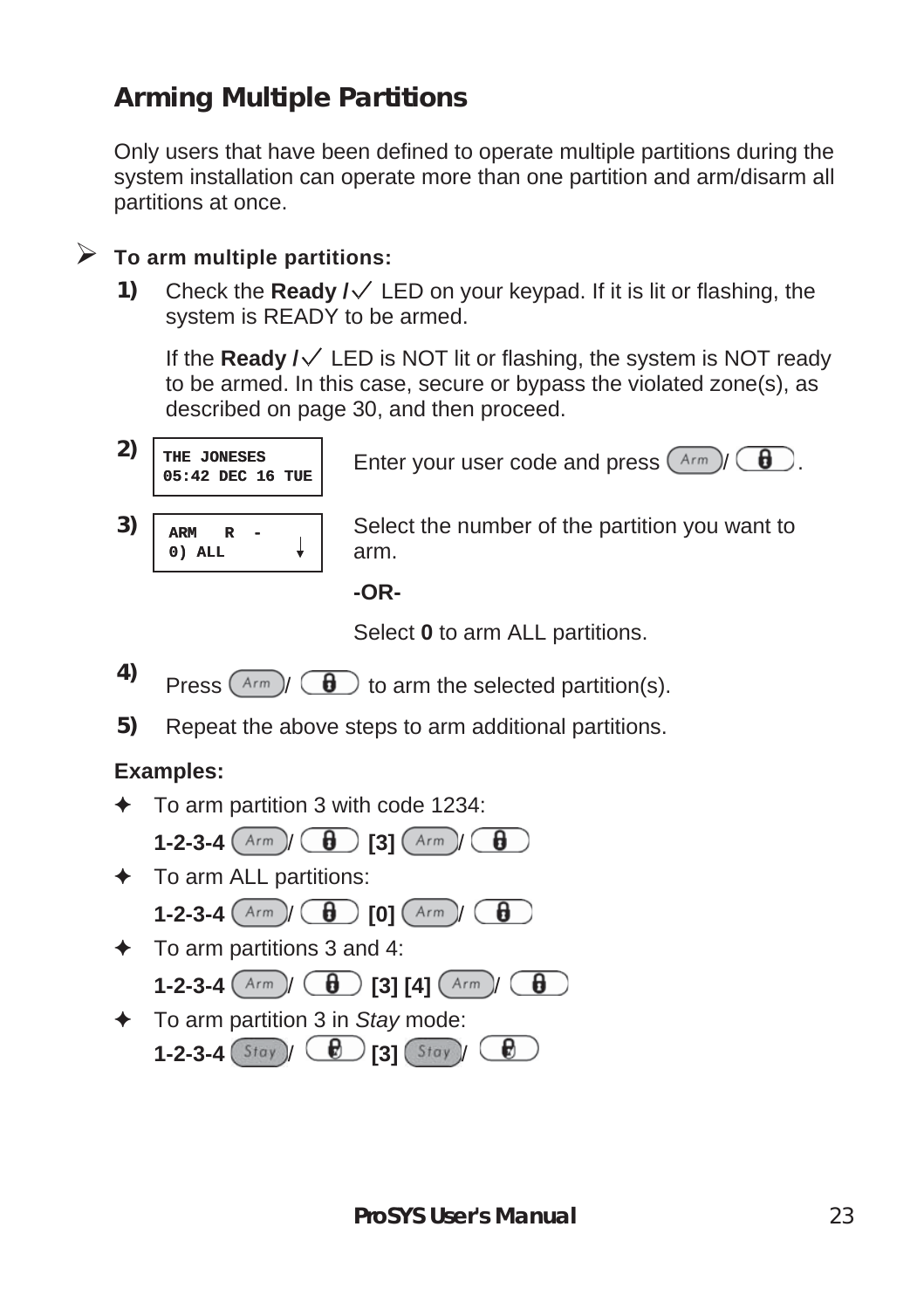#### **Group Arming**

Group arming enables you to arm a number of zones within a partition, using the Function keys. Ask your installer about defining groups.

#### ¾ **To arm a group (if the system has one partition):**

**1)** Enter your code, followed by the Function key corresponding to the group(s) you want to arm. The selected group is armed.

For example, to arm Group A, enter: **[Code] [A]**.

**2)** To arm another group, repeat step 1.

#### ¾ **To arm a group (if your user code is assigned to more than one partition):**

**1)** Enter your user code, then the group letter, then the partition number, and the group letter again.

For example, to arm Group A, enter: **[Code] [A] [Partition No] [A]**.

**2)** To arm another group, repeat step 1.

#### **NOTE:**

If your system has Quick Arming, press the Function key corresponding to the group(s) you want to arm. The selected group(s) is armed.

#### **Quick Arming**

Quick arming enables you to quickly arm the system with the press of a key.

**NOTE:** 

Quick Arming should be defined by your installer.

#### ¾ **To quick arm using away arming:**

 $\blacklozenge$  Hold the tag close to the keypad's keys or press  $\binom{Arm}{r}$   $\binom{e}{r}$ The system is fully armed.

#### ¾ **To quick arm using stay arming:**

 $\blacklozenge$  Hold the tag close to the keypad's keys or press  $\boxed{\text{Stay}}$  /  $\boxed{\color{red}\blacklozenge}$ The system's external detectors are activated.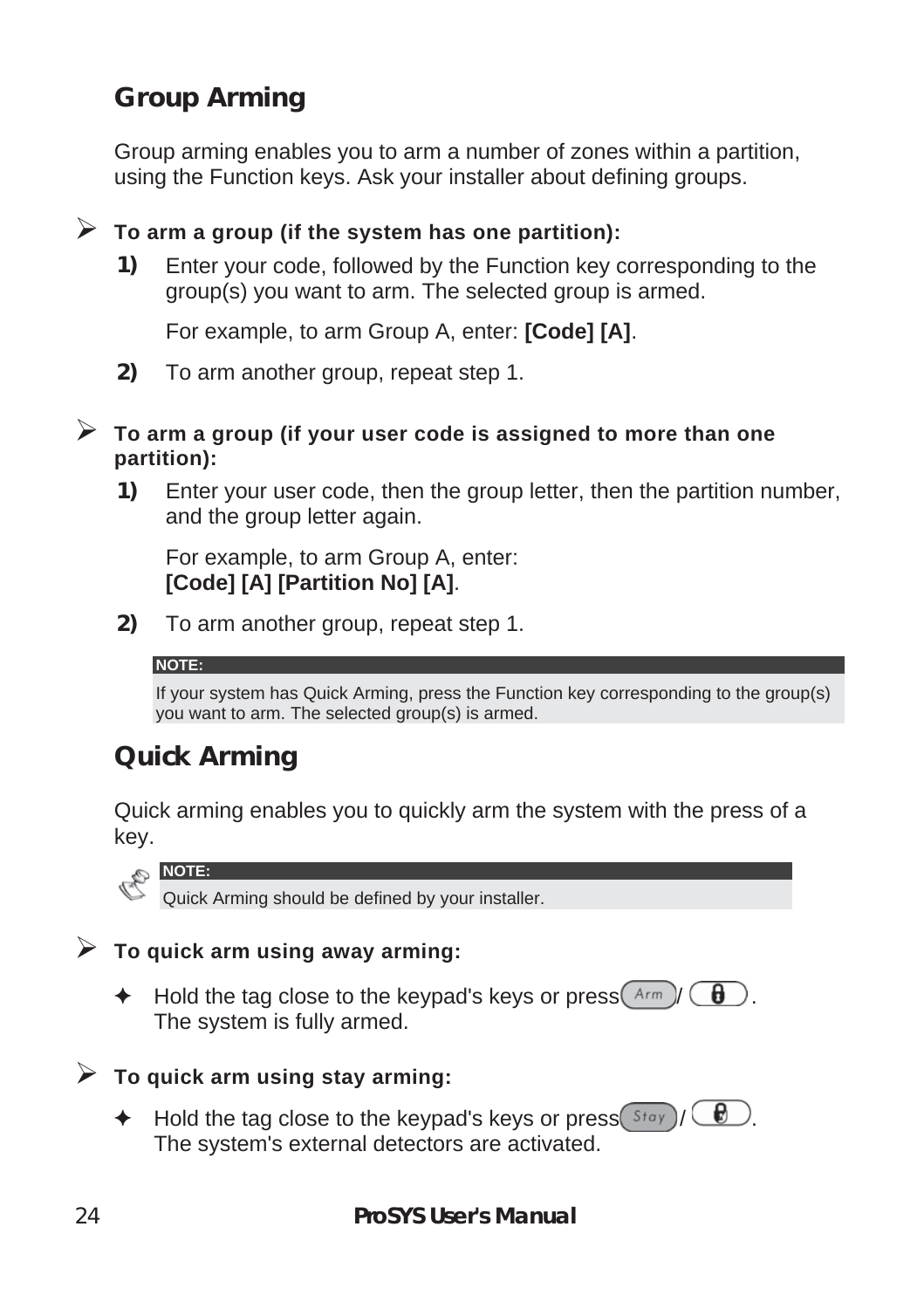#### ¾ **To quick arm a group:**

 $\triangleq$  Press the Function key corresponding to the group(s) you want to arm. The selected group(s) is armed.

#### **Force Arming**

Force arming arms the system regardless of open zones. Your installer must enable this option.

| в<br>M<br>۸V<br>. . |
|---------------------|
|                     |

Force arming the system results in leaving partition(s) unsecured.

#### **Wireless Button Arming**

The system can be armed using a button on a wireless button key. Your installer programs this option. Refer to the instructions supplied with your 4 button key for more information.

#### **Proximity Tag Arming**

If your system is appropriately equipped, it can be armed using a proximity tag. Your installer programs this option.

#### **Keyswitch Arming**

If your system is equipped with a special keyswitch, it can, with the twist of a key, be toggled through *Arm (Away)* and *Disarm* modes.

#### **Access Control Arming**

If your system is equipped with RISCO Group's Access Control, you can arm and disarm the system from the Access Control reader. Refer to the *Access Control User's Manual* for more information.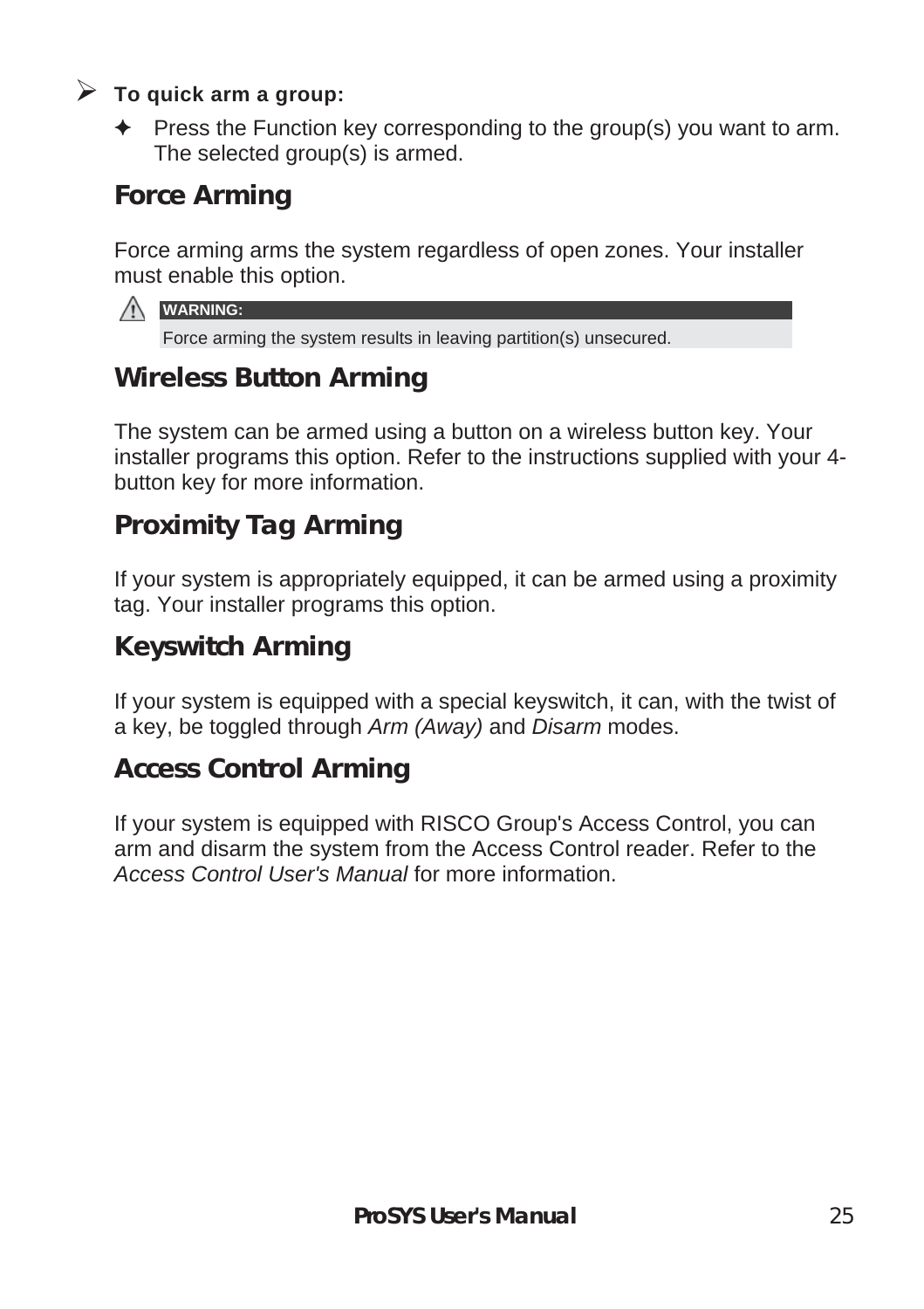### **Disarming**

Disarming your system deactivates its detectors. Remember, *fire protection* and the protection offered by the keypad's *emergency keys* are *always* armed and always available.

Your ProSYS offers the following kinds of disarming:

- ) **System**, below
- ) **Silencing an Alarm**, page 26
- ) **Partition**, page 27
- ) **Duress**, page 28
- ) **Fire Alarm**, page 29

#### **Disarming the System**

Disarming deactivates all detectors in the system.

#### ¾ **To disarm the system:**

- **1)** If outside the premises, open an "entry" door. The keypad(s) beeps, indicating that the Entry Delay time period has begun.
- **2)** Before the Entry Delay time period expires, enter your user code and press  $\binom{m}{\text{Disorm}}$  (#/6).

#### **NOTE:**

If you make a mistake when entering your user code, the keypad will produce three short beeps. If so, re-enter the sequence correctly.

#### **Silencing an Alarm**

The system is disarmed when an alarm is silenced.

#### ¾ **To silence an alarm:**

- **1)** If outside the premises, open an "entry" door. The keypad(s) beeps, indicating that the Entry Delay period has begun.
- **2)** Observe the keypad. If any of the following conditions is evident, an alarm has occurred:
	- $\div$  For an LED keypad:
		- $\div$  The **Arm/ i** LED is flashing.
		- Y A **Zone** LED is lit steadily.
		- $\div$  The Fire/ $\overline{\phantom{a}}$  LED is lit steadily.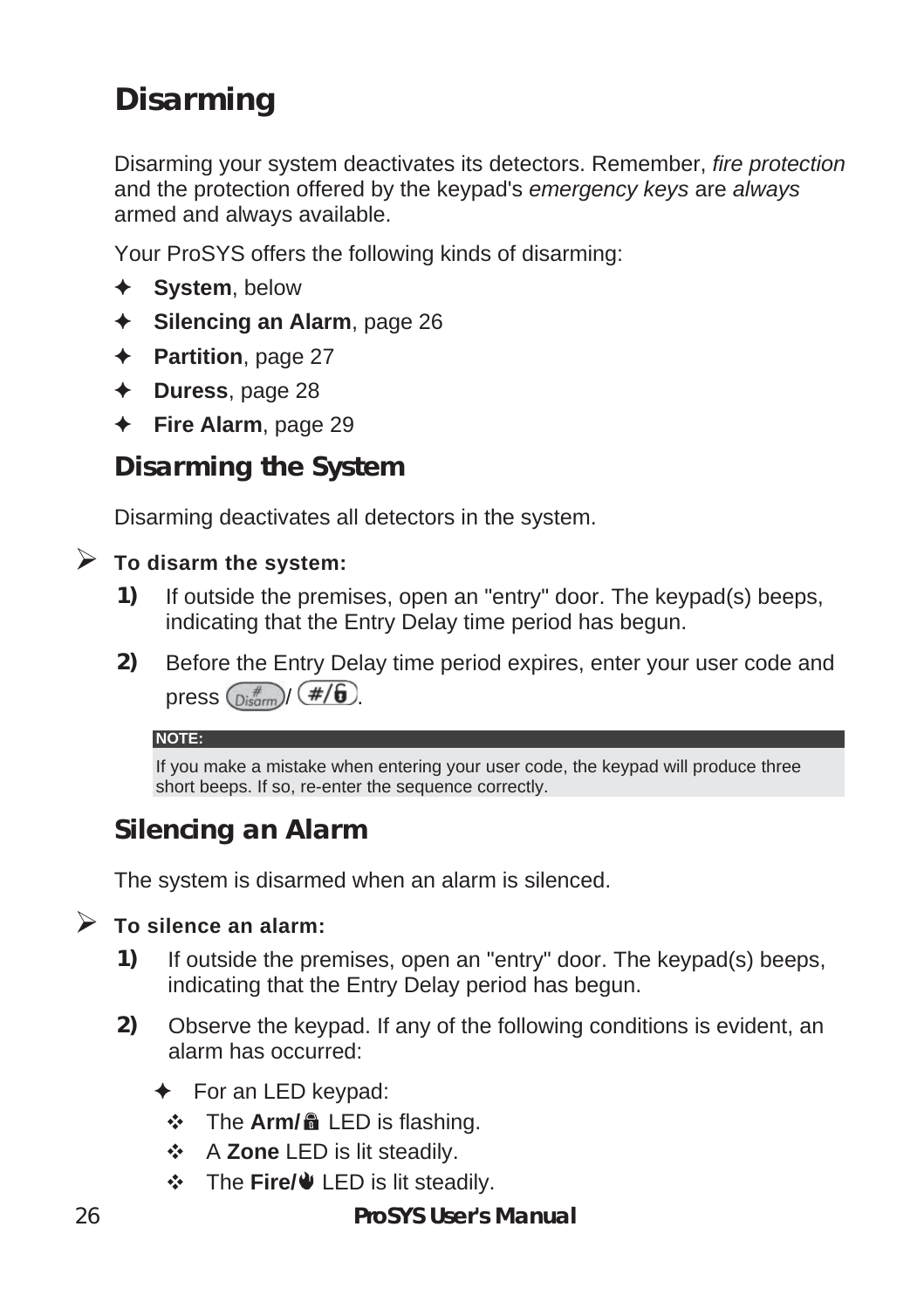- $\div$  For an LCD keypad:
	- $\cdot$  The Arm/**a** LED is flashing, and the display shows the disturbed zone.
- **3)** Enter your user code and press  $\left(\frac{m}{\theta}\right)^{T}$  (#/6). If an alarm occurred, the **Arm/** LED and the corresponding **Zone** LED will flash for the Alarm Memory period of about 60 seconds.
- **4)** If you are using an LCD keypad, scroll through the list of alarmed zones.
- **5)** (Optional) To exit the *Alarm Memory* mode before the timeout has expired, press  $(*)$ .



It is recommended to leave the premises. Only after police investigation should you consider that the burglar is no longer on your premises and you can re-enter.

In special cases (if programmed so during installation), arming the system after an alarm requires a technician code. On the LCD, a **Not ready - technician reset** message will appear.

#### **IMPORTANT:**

If the alarm was caused by a tripped smoke detector(s), the keypad's **Fire/** LED will remain lit, providing an indication that the fire system must be reset before it will be capable of detecting subsequent alarms. Furthermore, until it is reset, you will be prevented from arming your system.

To reset a smoke detector, press  $\overline{[\ast]}$  [2] [2] [user code]  $\overline{[\bullet]}$ .  $\overline{[\ast]}$ 

Press  $[\mathcal{F}]$   $[\mathcal{F}]$  to exit the *User Functions* mode.

#### **Partition Disarming**

Partition disarming enables you to disarm individual partitions within an armed system.

#### ¾ **To disarm partitions:**

- **1)** Enter your user code and press  $\binom{m}{\text{Disom}}$  (#/6)
- **2)** Select the partition number (**1**-**8**).

**-OR-**

To disarm all partitions at once, select **0**.

**-OR-**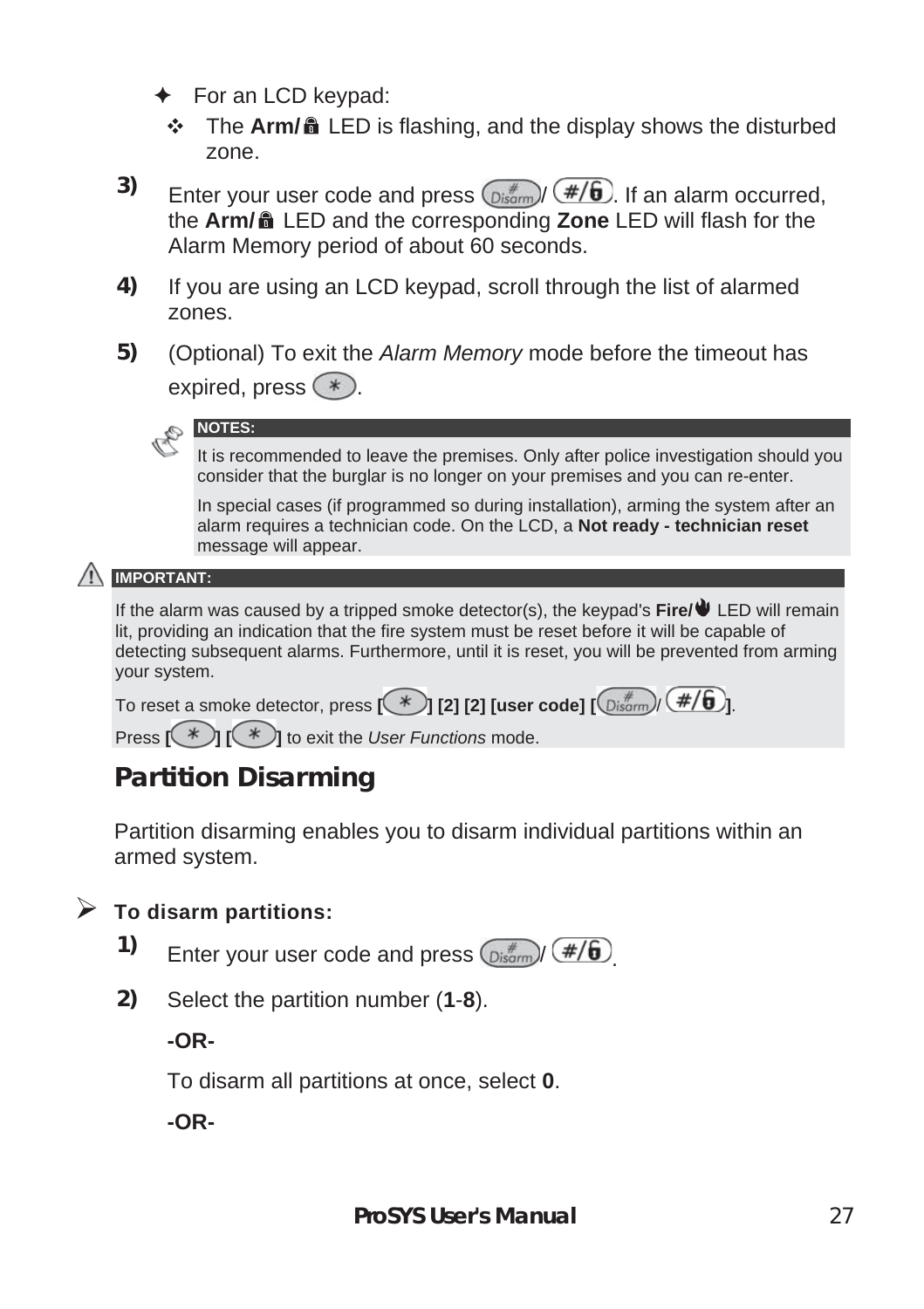For an LCD keypad, scroll with the  $(\widehat{\mathcal{S}_{\text{fatus}}})/\widehat{\mathcal{P}}$  or the  $(\widehat{\mathcal{B}}_{\text{Ypass}})/\widehat{\mathcal{S}}$ key to the required partition (or enter the partition's number).

- **3)** Press  $\left(\frac{f}{\text{Disom}}\right)$   $\left(\frac{f}{f}\right)$  to confirm. A confirmation message will be displayed for several seconds.
- **4)** Repeat the above steps to disarm other partitions.

#### **Examples:**

- ) To disarm partition 3 with code 1234:
	- **1-2-3-4**  $\left(\frac{\#}{\text{Disform}}\right)$   $\left(\frac{\#}{6}\right)$  [3]  $\left(\frac{\#}{\text{Disform}}\right)$   $\left(\frac{\#}{6}\right)$
- ) To disarm ALL partitions: **1-2-3-4**  $\binom{m}{\text{Disorm}}$   $\left(\frac{\#}{6}\right)$  [0]  $\binom{m}{\text{Disorm}}$   $\left(\frac{\#}{6}\right)$
- ) To disarm partitions 3 and 4:
	- **1-2-3-4**  $\frac{m}{\sqrt{2\pi}}(1+\sqrt{6})$  **[3] [4]**  $\frac{m}{\sqrt{2\pi}}(1+\sqrt{6})$

**NOTES:** 

ALL partitions relate to all partitions that are authorized by the *security code* in use.

If the **Arm /** LED is flashing after disarming, check the display for activated (alarmed) zones before proceeding.

#### **Duress Disarming**

If you are ever coerced into disarming your system, you can comply with the intruder's wishes while sending a silent duress alarm to the Monitoring Station. To do so, you must use a special duress code, which when used, will disarm the system in the regular manner, while simultaneously transmitting the duress alarm.

To use a duress code, add **1** to the last digit of your user code, as shown in the table below:

| <b>User Code</b> | <b>Duress Code</b> |
|------------------|--------------------|
| $1 - 2 - 3 - 4$  | $1 - 2 - 3 - 5$    |
| $5 - 6 - 7 - 8$  | $5 - 6 - 7 - 9$    |
| 6-7-8-9          | $6 - 7 - 8 - 0$    |

Under no circumstances must the duress code be used haphazardly or without reason. Monitoring Stations, along with Police Departments, treat duress codes very seriously and take immediate action.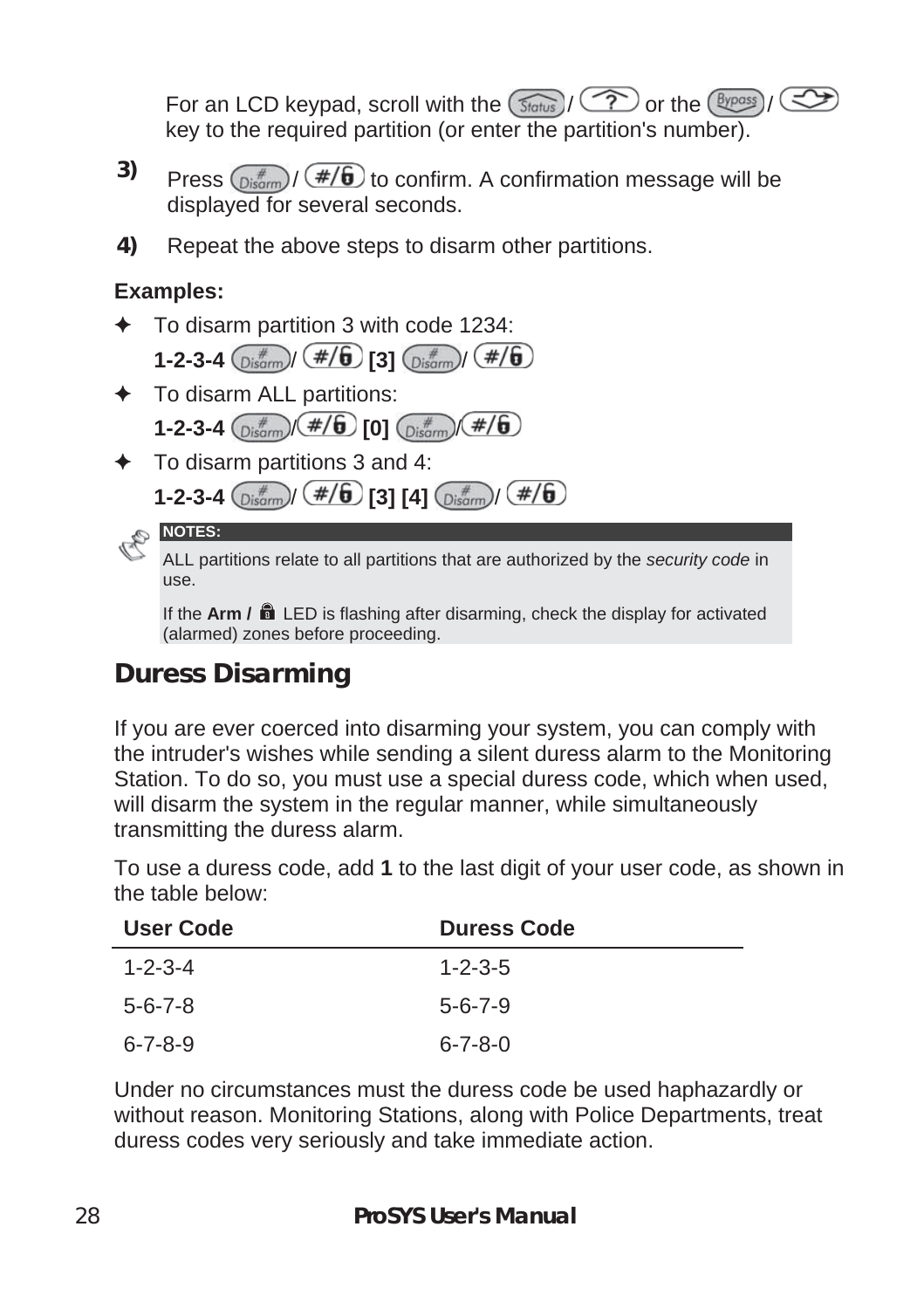#### ¾ **To disarm using a duress code:**

- **1)** If outside the premises, open an "entry" door. The keypad(s) beeps, indicating that the Entry Delay time period has begun.
- **2)** Enter your duress code and press  $\left(\frac{m}{\text{F}}\right)^{T}$  The system is disarmed, and a silent alarm is sent to the Monitoring Station.

#### **Disabling the Fire Alarm (Switch Auxiliary)**

Disarming the fire alarm interrupts the power supplied to the system's smoke detector(s) for a predetermined interval, thus resetting and "readying" them for subsequent alarms.



You may need to perform this procedure several times in order to prevent the smoke detector(s) from re-detecting any remaining smoke.

#### $\triangleright$  To disable the fire alarm:

**1) BYPASS**

- **1) USER FUNCTIONS:**
- From the **User Functions** menu, select **[2] Activities**.
- **2) ACTIVITIES: 1) UTIL OUTPUT**

Select **[2] Switch Auxiliary**.

**3) INSERT CODE:** Enter your user code.

**DONE HIT ANY KEY** The fire alarm is disabled for a predefined amount of time.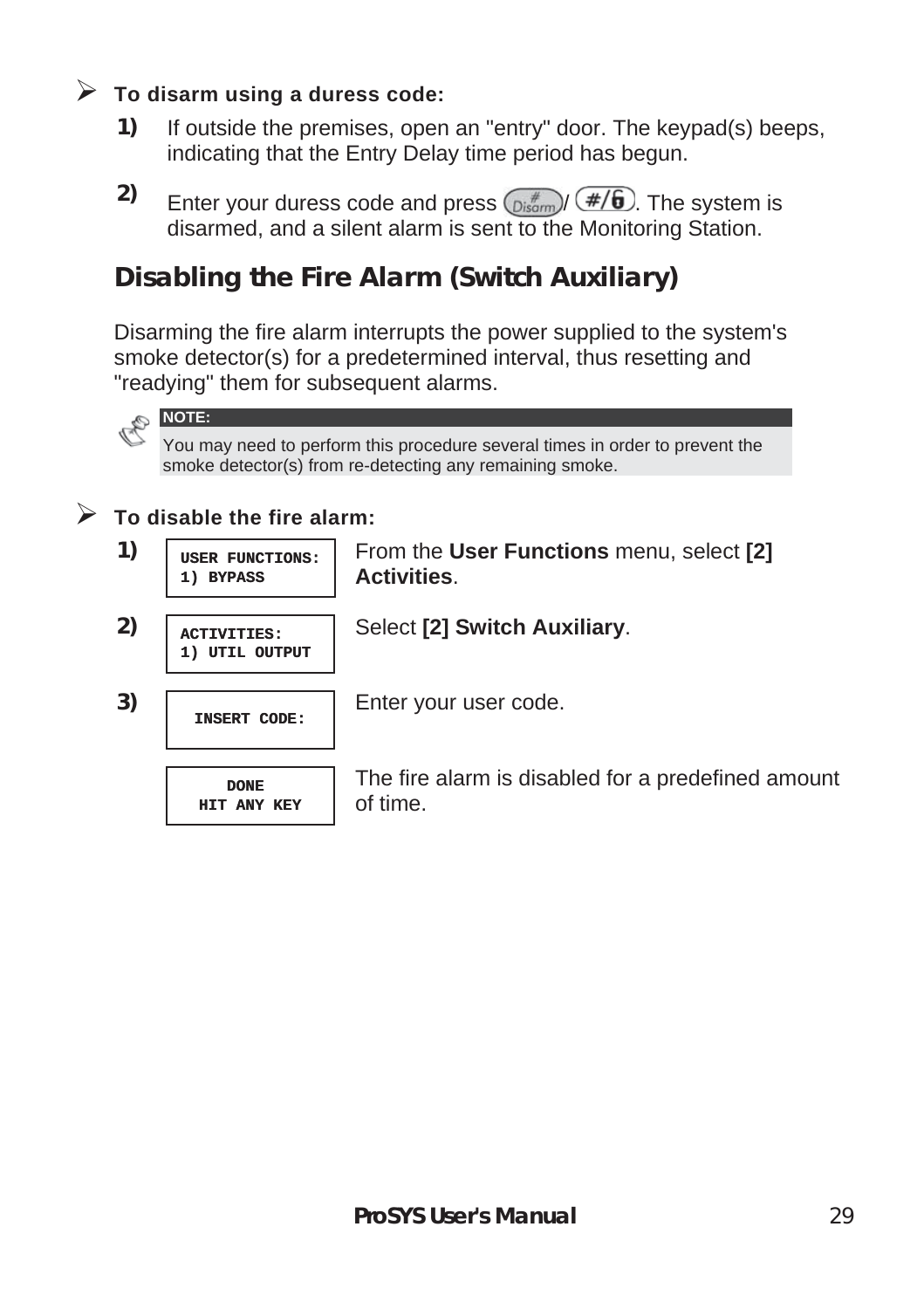### **Chapter 4: Zone Bypassing**

### **[\*] [1] [CODE] [#] [1]**

When an intrusion zone is not secured, the keypad's **Ready/** LED will not light, nor can the system be readily armed. Bypassing a zone enables you to arm a partition even if a zone within that partition is open/not secured.

You may want to bypass a zone when access is needed to one zone in an otherwise protected area, or to cause the system to temporarily circumvent a zone containing damaged wiring until repairs can be made.



A bypassed zone may reduce the system's security capability.

Before performing the following procedure, identify the violated zone(s) as follows:

- ) **LED Keypad:** Note which zone LED(s) is flashing on the keypad.
- ) **LCD Keypad:** Enter your user code followed by

 $(\widehat{\mathcal{S}_{\text{fotts}}})/\widehat{\langle\mathcal{P}\rangle}$ , and then scroll down with the down arrow key to view all "not ready" zones. The LCD only displays "not ready" zones that belong to the user code that was entered.

#### ¾ **To change a zone's bypass status:**

```
1) THE JONESES
     05:42 DEC 16 TUE
                      Enter your code and press (Bypass)/ <a>>>
The
                      Bypass/ LED is illuminated.
```
#### **NOTE:**

If you make a mistake when entering your user code, the keypad will produce three short beeps. Re-enter if necessary.

```
2) BYP Z=01 (CL) N
     ZONE 01
```
Enter the zone number.

Entering the zone number a second time un-bypasses it (toggle action).

An additional zone(s) can be bypassed at the same time by adding its number to the sequence. For example, to bypass zones 2 and 13 using code 1234, enter:

1-2-3-4 
$$
\frac{\text{Bypass}}{\text{By}} / \text{CD}
$$
 02 13  $\frac{\text{by terms}}{\text{Disform}}$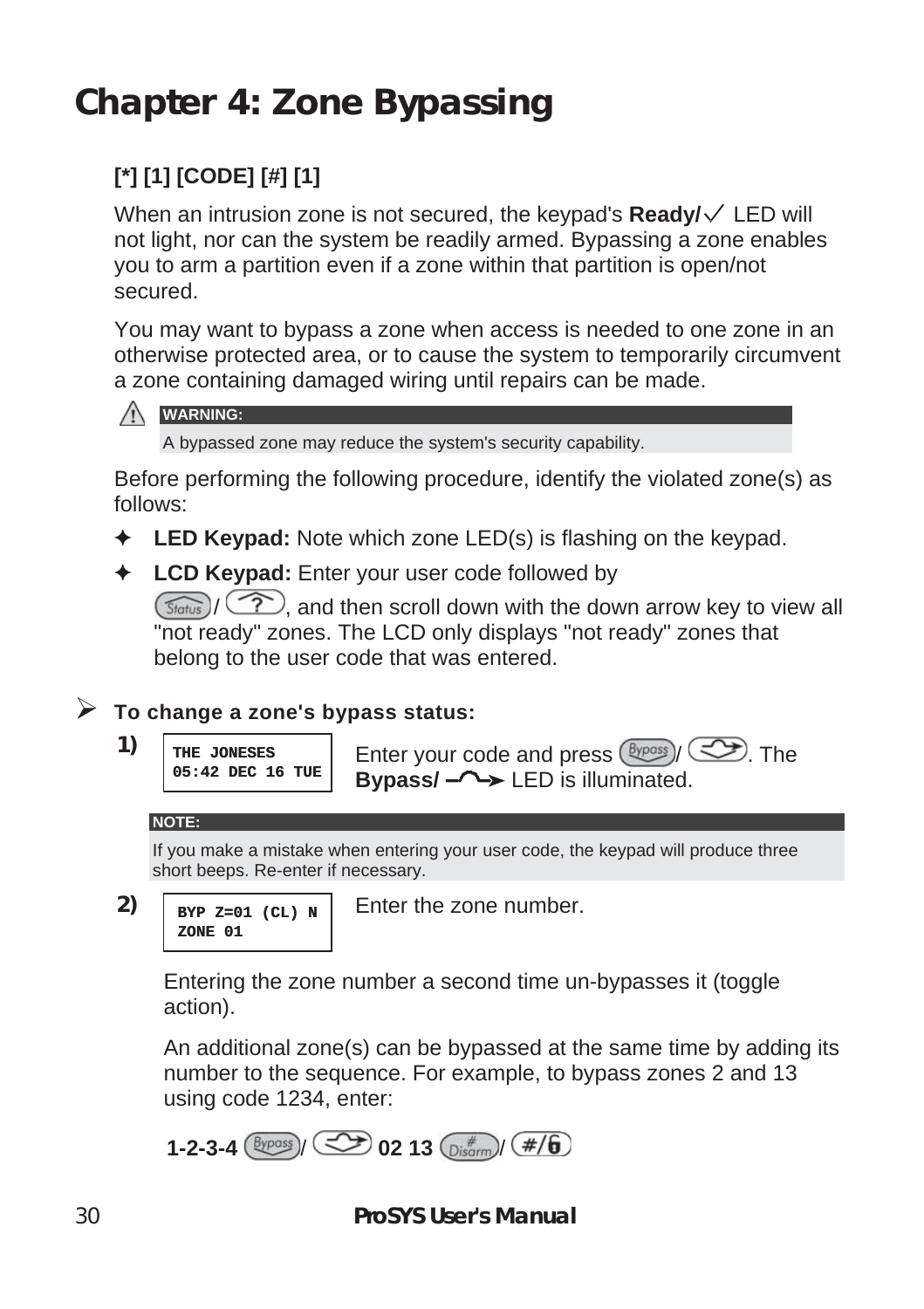To un-bypass zone 2 only using code 1234, enter:



**3)** When finished entering zone numbers, press  $\binom{m}{\text{Disarm}}$  (#/6)

#### **NOTES:**

All zones are automatically un-bypassed when the system is armed and then disarmed again.

The **Bypass / - LED** turns off when arming in *Away* mode.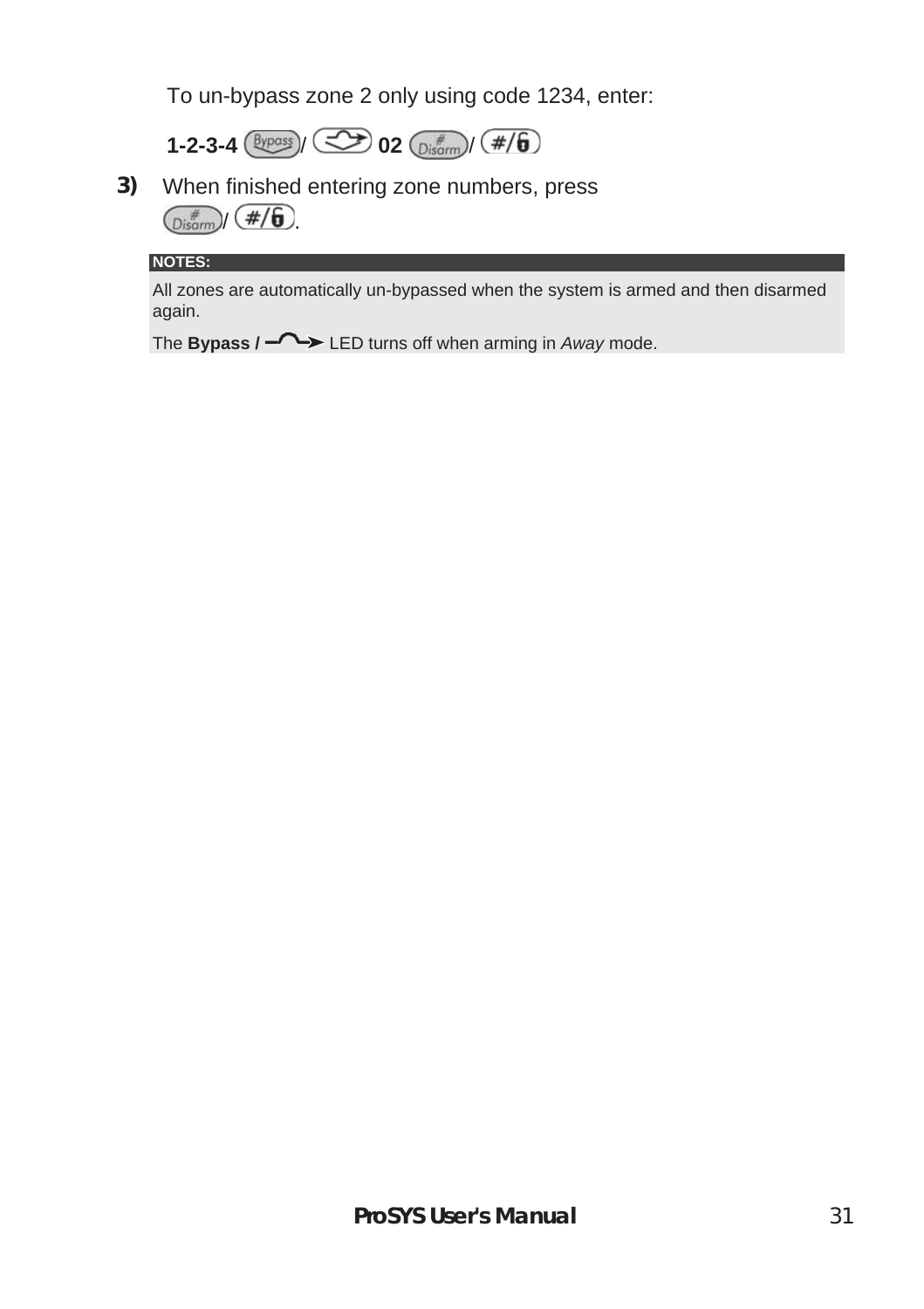### **Chapter 5: Activating Home Appliances (UOs)**

#### **[\*] [2] [CODE] [#] [1]**

You can place a household appliance, such as heating, lighting or an external device, under the control of the ProSYS, where it can be conveniently turned on and off automatically, or by user commands from any system keypad.

There are two types of appliances, each of which behaves differently when activated:

- ) **Latched appliance:** Remains activated until it is deactivated.
- ) **Pulsed appliance:** Remains activated for a predefined time, after which it is automatically deactivated.

Ask your installer which of your appliances are defined as latched and which are defined as pulsed.



The UO option applies to UOs that are defined as Follow Code. Ask your installer for details about defining UOs in this way.

The default system label for a UO is **OUTPUT**. Ask your installer to define a name, such as **HEATING** for each UO.

Home appliances can also be remotely activated and deactivated by using the Voice module. Refer to the *Voice Module Programming and Installation Manual* for more information.

There are two ways in which to activate home appliances from the keypad:

- ) From the **User Functions** menu, as described on page 33.
- ) By entering a code, as described on page 33.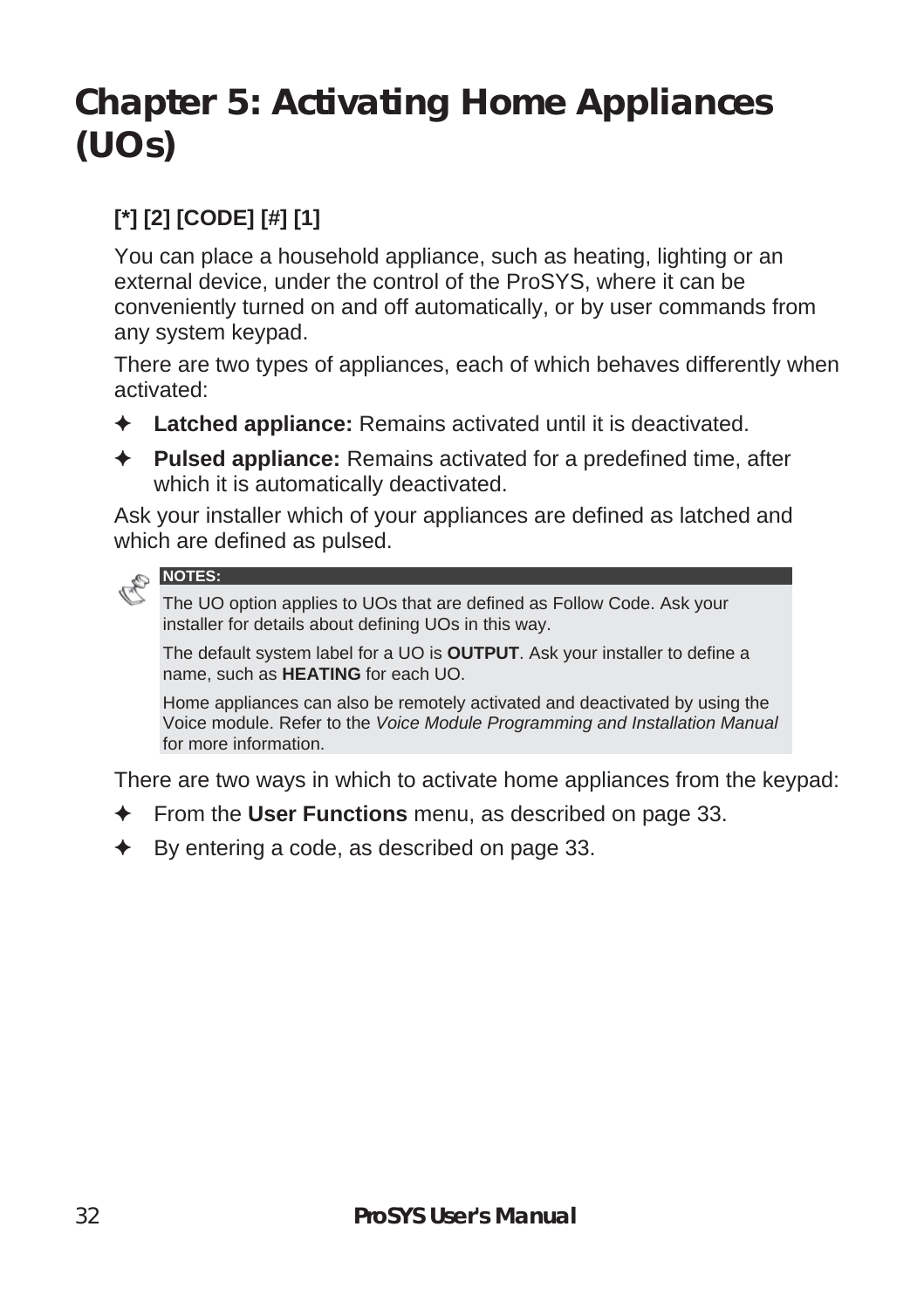### **Activating Home Appliances from the User Functions Menu**

Home appliances can be activated by any user who is assigned a code that is authorized to activate home appliances.

¾ **To activate home appliances from the User Functions menu: 1) USER FUNCTIONS: 1) BYPASS** From the **User Functions** menu, select **[2] Activities**. **2) ACTIVITIES: 1) UTIL OUTPUT** Select **[1] Utility Outputs**. **3) INSERT CODE:** Enter your user code. **NOTE:**  Your installer can define the system so that a user code is not required. **4) ACTIVATE UO: 01) OUTPUT 01** Select the number of the utility output that you want to activate or deactivate.

#### **ACTIVATE UO: OUTPUT ACTIVATED**

The selected utility output is activated.

### **Activating Home Appliances by Entering a Code**

Users with the Authority Level of **UO Only** can activate home appliances

by entering their user code followed by  $\binom{m}{\text{Disorm}}$  ( $\frac{\#}{\ket{0}}$ . The status of all UOs assigned to this code is subsequently changed.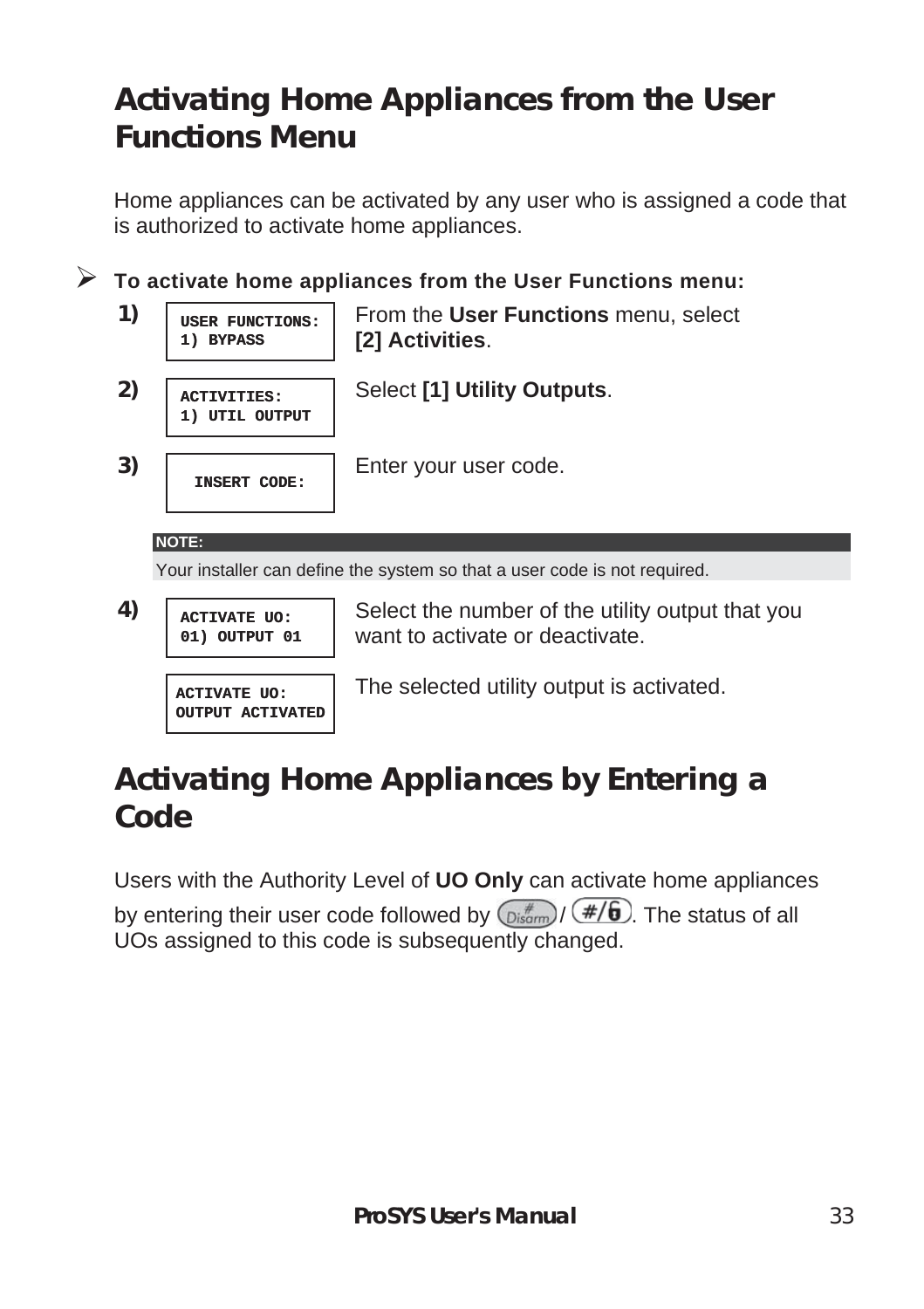### **Chapter 6: Setting Follow Me Destinations**

#### **[\*] [2] [7] [CODE] [#]**

In the case of an alarm or event, the system can initiate a phone call to a designated telephone or pager, send an SMS/email and employ unique tones or messages to express the active event.

Your installer defines the type of reporting to a follow me destination. Consult your installer for the possibility to report events by SMS or Email.

#### ¾ **To enter/edit a Follow Me destination:**

**1) USER FUNCTIONS: 1) BYPASS** From the **User Functions** menu, select **[2] Activities**. **2) ACTIVITIES: 1) UTIL OUTPUT** Select **[7] Follow Me 3) INSERT CODE:** Enter your user code. **4) DEFINE FM: 01)FM No. 01** Select the FM index number you want to define. **5) EDIT FM NO:01** Enter the phone number, including the area code (if required) or email address. To enter an email address, use the  $(Stay)$ / and  $\overline{(A_{\ell m})}/\overline{(B)}$  keys to obtain the required characters and use the  $\left(\widehat{S_{\text{tatus}}}\right)\left(\widehat{S_{\text{t}}}\right)$  and  $\left(\widehat{B_{\text{tpos}}}\right)$ keys to move to the required character position in the address.

#### **NOTE:**

Whether you can enter a phone number or an email address depends on the follow me type defined for the index by your installer.

If you entered a phone number, two questions are displayed. These questions enable you to define the permission assigned to the designated phone when the Advanced Voice Module is connected to the system. FM phone numbers can also be used for remote operation. Refer to the *Voice Module Programming and Operations Manual* for more information.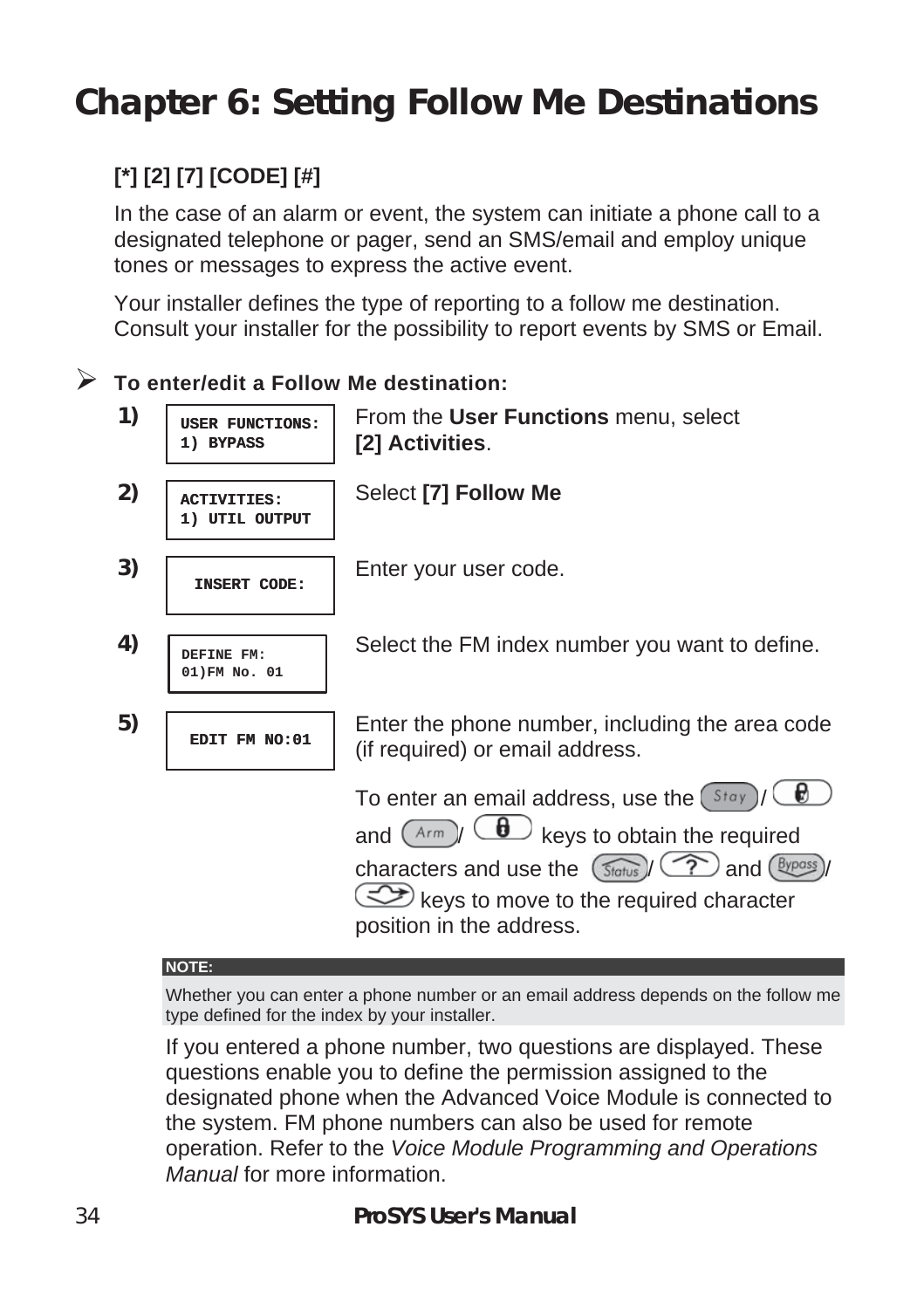**6) ENABLE FM NO 1: REMOTE PROGRAM:N**

**REMOTE LISTEN:N**

Select one of the following options to define the permission:

**Y:** The user on the FM phone can enter the **Remote Operations** menu and perform arm, disarm, zone bypassing, home appliance activation, FM phone editing, and remote listen and talk operations.

**N:** The user on the FM phone cannot enter the **Remote Operations** menu.

Select one of the following options to define the permission:

**Y:** The user on the FM phone can perform remote listen in and talk operations from the **Acknowledgement** menu.

**N:** The user on the FM phone cannot perform listen and talk operations from the **Acknowledgment** menu. Refer to the *Voice Module Programming and Operations Manual* for more information.

If required, when defining a telephone number (maximum 32 digits), include the special functions described below to achieve the related effect.

You can press the  $(\mathcal{S}^{tay}) \setminus \bigcirc \mathcal{B}$  or  $(\mathcal{A}^{rm}) \setminus \bigcirc \mathcal{B}$  keys to toggle to the required character.

| <b>Function</b>                                       | <b>Sequence</b> | <b>Results</b> |
|-------------------------------------------------------|-----------------|----------------|
| Stop dialing and wait for a new dial tone.            | $(\ast)$ [1]    | A              |
| Wait a fixed period before continuing.                | $(\ast)$ [2]    | В              |
| Switch from Pulse to Tone (or from Tone to<br>Pulse). | $(\ast)$ [3]    | C              |
| Send the DTMF $*$ character.                          | $(\ast )$ [7]   | ∗              |
| Send the DTMF # character.                            | $(\ast)$   [9]  | #              |
| Delete numbers from the cursor position.              | 1 [0]           |                |

To delete a number, place the cursor in the first position and press  $\lceil \bigcirc \rceil$  **[0]**.

When done with your complete entry, press  $\binom{m}{\text{Disom}}$  /  $\left(\frac{\#}{\mathbf{0}}\right)$  to store it.

**7) ENABLE FM NO 1:**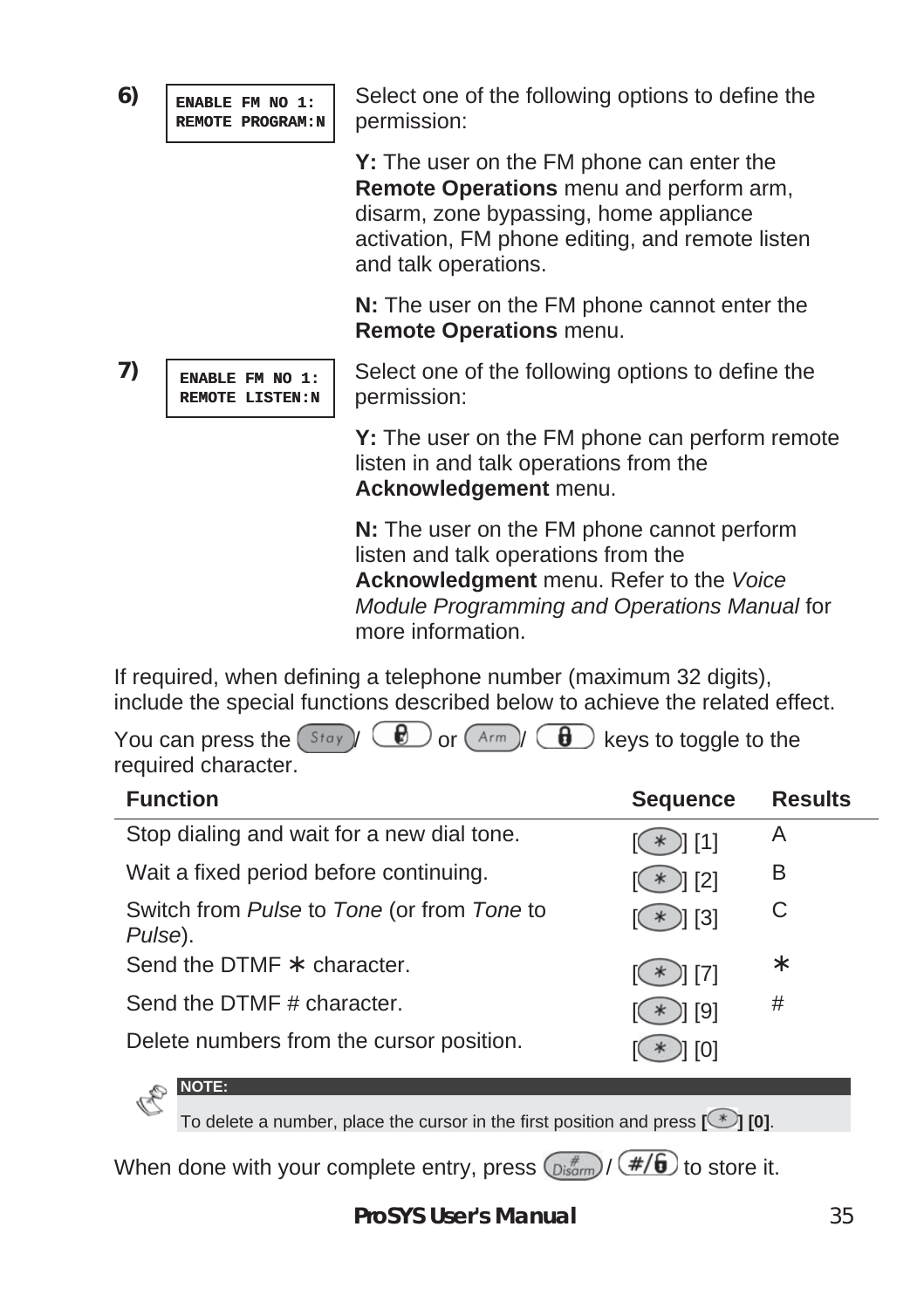### **Chapter 7: User Codes**

### **[\*] [5] [CODE] [#] [1]**

To perform many of the ProSYS's functions, a security code (often called a user code) must be entered at the keypad.

Each individual using the system is assigned a user code, which, in turn, is linked to an Authority Level. Those with a "higher authority" have access to a greater number of system functions, while those with a "lower authority" are more restricted in what they may do. There are eight different Authority Levels available for users of the ProSYS, as described on page 38.

Note that user codes may have variable lengths up to 6 digits, according to your installer's definition, as follows:

- ) ProSYS 128 systems can support up to 99 different user codes.
- $\div$  ProSYS 40 systems can support up to 60 different user codes.
- $\div$  ProSYS 16 systems can support up to 30 different user codes.

Your ProSYS was given a Grand Master Code of **1-2-3-4** during manufacturing. Unless your installer has already changed it to suit your preference, it's best to modify this code to one that is unique and personalized. To change the *Master Code,* and/or to set up *user codes,* follow the procedure in the following section.

### **Setting and Changing User Codes**

### **[\*] [5] [CODE] [#] [1]**

The user assigned the Grand Master Authority Level can change all user codes but cannot view the digits in the user codes. Users with other Authority Levels can only change their own codes.

The system must be disarmed in order to set or change user codes.

#### ¾ **To set/change a user code:**

**1) USER FUNCTIONS: 1) BYPASS**

From the **User Functions** menu, select **[5] Access Code**.

**2) INSERT CODE:** Enter your 4-digit or 6-digit Master or Grand Master code, and press  $\binom{m}{\text{Disform}}$  (#/ $\theta$ ).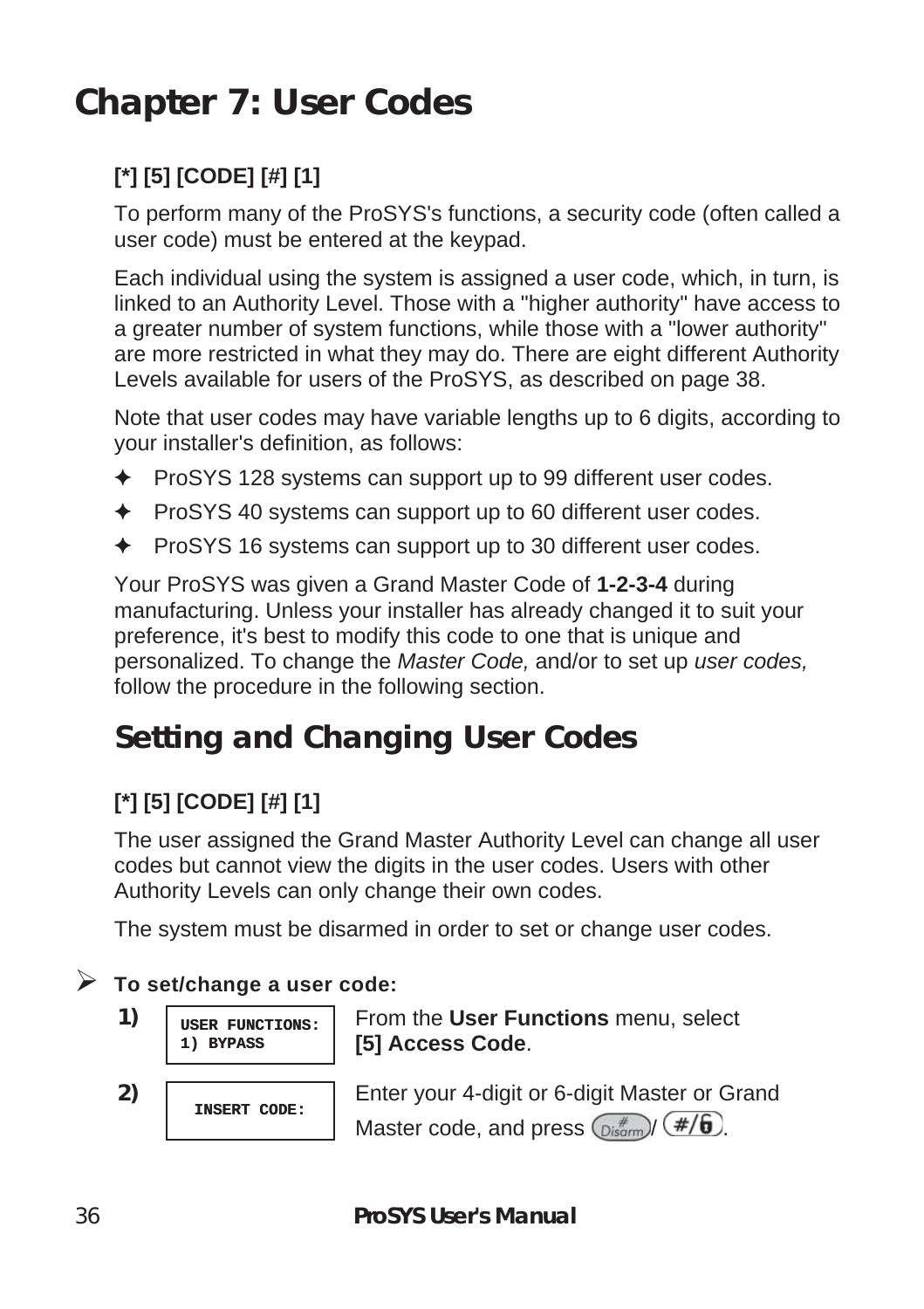

the **User Functions** menu.

## **Deleting User Codes**

At times, it may be desirable to completely delete a *user code*. Note that it is impossible to delete the *Master Code* (although it can be changed).

The system must be disarmed in order to delete user codes.

#### ¾ **To delete a user code:**

- **1)** Follow steps 1-3 in the previous procedure.
- **2) CODE 1234 GRAND 00) USER 00**

Enter the two-digit User Index number for which the code is to be deleted.

For example, to delete the user code assigned to user index number 6, press **[0] [6]**.

**ProSYS User's Manual** 37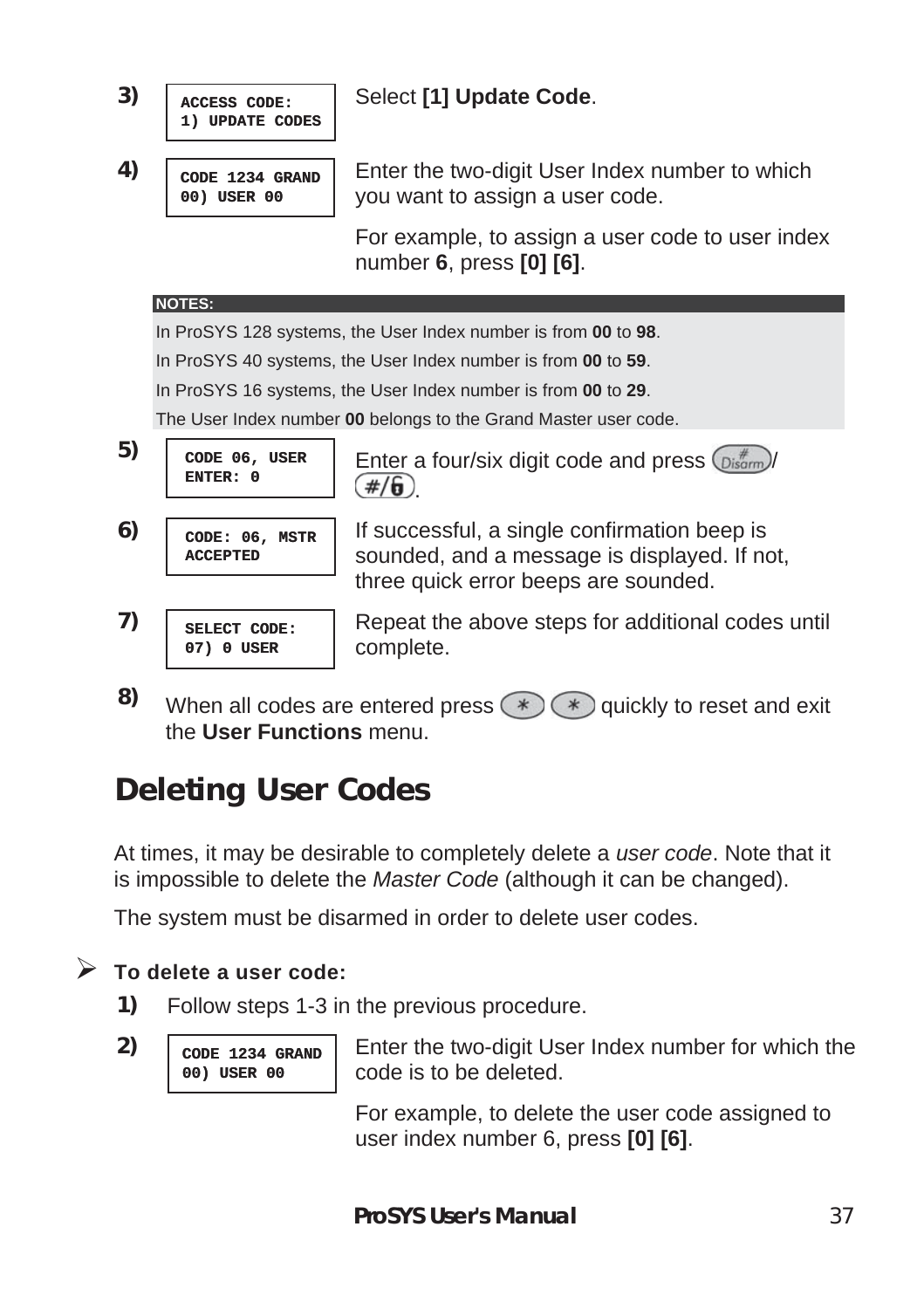



quick error beeps are sounded. Repeat the above steps for additional codes until complete.

**6)** When all required codes are deleted, press  $\left(\ast\right)$   $\left(\ast\right)$  quickly to reset and exit the **User Functions** menu.

## **User Authority Levels**

### **[\*] [5] [CODE] [#] [2]**

Each individual using the system is assigned a user code, which, in turn, is linked to an Authority Level. Those with a "higher authority" have access to a greater number of system functions, while those with a "lower authority" are more restricted in what they may do. There are nine different Authority Levels available for users of the ProSYS.

|    | Level                         | <b>Description</b>                                                                                                                                                                                                                         |
|----|-------------------------------|--------------------------------------------------------------------------------------------------------------------------------------------------------------------------------------------------------------------------------------------|
|    | <b>GRAND</b><br><b>MASTER</b> | All operations for all partitions. There is only one Grand<br>Master code in the system, and it is designated to user<br>index number 00. This code can be changed by the<br>installer or the Grand Master.                                |
|    | <b>MANAGER</b>                | All operations for all partitions. There is only one<br>Manager code in the system, and it is designated to<br>user index number 01.                                                                                                       |
|    | <b>MASTER</b>                 | All operations but only for designated partitions. The<br>user holding the Master code can change the Master<br>code and the codes of all Authority Levels lower than<br>Master. There can be any number of Master codes in<br>the system. |
|    | <b>USER</b>                   | Only basic operations for one or more partitions.                                                                                                                                                                                          |
|    | <b>ARM ONLY</b>               | Arming one or more partitions. Arm Only codes are<br>useful for workers who arrive when the premises are<br>already open but, because they are the last to leave,<br>they are given the responsibility to close the premises.              |
| 38 |                               | <b>ProSYS User's Manual</b>                                                                                                                                                                                                                |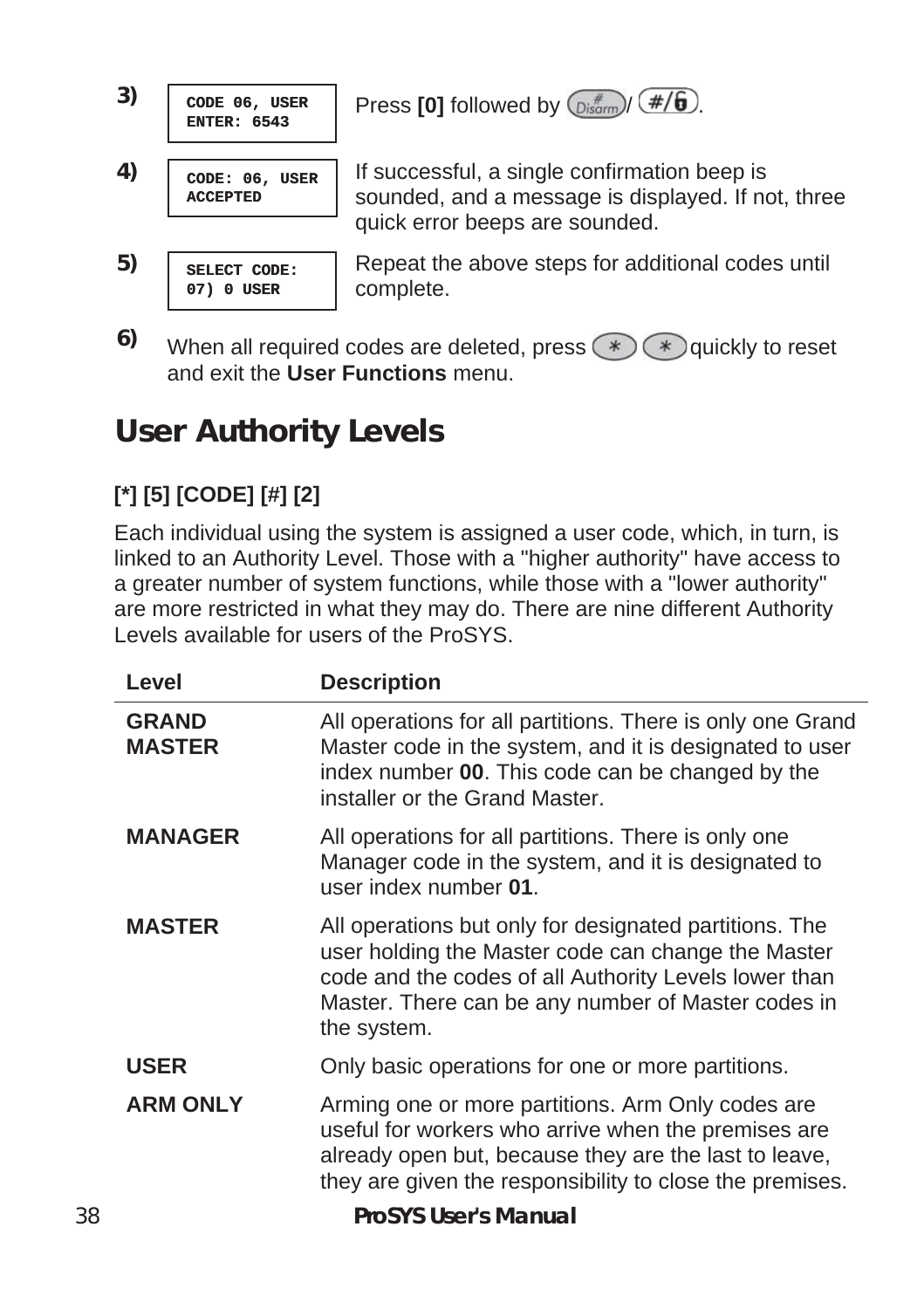| Level           | <b>Description</b>                                                                                                                                                                                                                                                         |
|-----------------|----------------------------------------------------------------------------------------------------------------------------------------------------------------------------------------------------------------------------------------------------------------------------|
| <b>MAID</b>     | Used only for one-time arming and disarming, after<br>which the code is automatically erased and should be<br>redefined. This code is typically used residentially for<br>maids, home attendants, and repairmen who must<br>enter the premises before the owner(s) arrive. |
| <b>UNBYPASS</b> | Basic operations to one or more partitions without the<br>ability to bypass zones.                                                                                                                                                                                         |
| <b>GUARD</b>    | Typically used to enable a guard to disarm the system<br>for a predefined amount of time. After this time, the<br>system is automatically armed again.                                                                                                                     |
| <b>UO ONLY</b>  | Typically used to enable the operation of a device<br>controlled by a Utility Output (meaning a door and so<br>on). These codes are used only to operate a Utility<br>Output.                                                                                              |

## **Entering User Labels**

**[\*] [5] [CODE] [#] [4]** - Installer or Grand Master

You can rename the labels that identify users by changing the default labels (User 1, User 2, and so on) to the names of the users themselves.

#### ¾ **To enter a user label:**

**1) USER FUNCTIONS: 1) BYPASS 3) ACCESS CODE: 1) UPDATE CODES 4) USER LABEL: USER=01**

From the **User Functions** menu, select **[5] Access Code**.

**2) INSERT CODE:** Enter your 4-digit or 6-digit Master or Grand Master code and press  $\binom{m}{\text{Disform}}$  (#/6).

Select **[4] User Label**.

Select the index number of the user code that you want to label, and enter a name for the selected user, as described in the character table on page 40.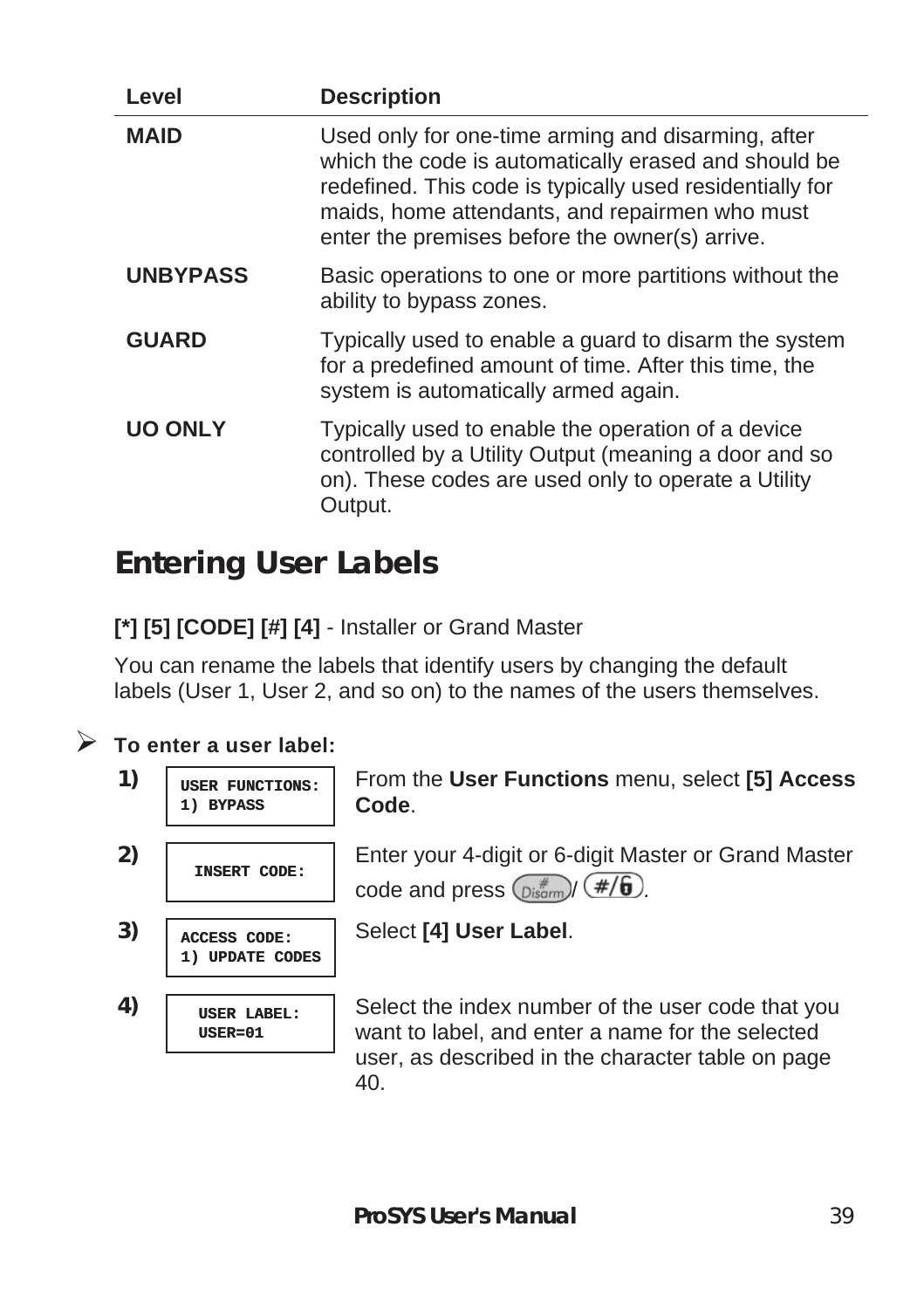#### **Character Table**

Use the keys on the keypad to produce characters according to the table below. Pressing a particular key toggles between the characters available for that key. The ProSYS permits a total of 74 characters (letters, numbers, and symbols) for use in labeling.



The data sequence of each key in the following table is suitable only for the English version.

**KEY DATA SEQUENCE**  1 || 1 || A || B || C || D || E || F || G || H || I || J || K || L || M 2 2 N O P Q R S T U V W X Y Z 3 | 3 | ! | " |& | ' | : | - | . | ? | / | ( | ) 4 ||4 ||a ||b ||c ||d ||e ||f ||g ||H ||i ||j ||K || I||m 5 || 5 || n || o || p || q || r || s || t || U || v || w || X || y || z 6 - 0 | Each of these keys toggles between producing their number and a blank space. Use this button to toggle forward through the available  $Stay$ characters.  $\overline{\boldsymbol{\theta}}$ Use this button to toggle backward through the available Arm / characters.  $\theta$ Use this button to move the cursor to the left. Status /  $\widehat{\Upsilon}$ Use this button to move the cursor to the right. **Bypass** / Use this button to enter a completed label into the system. $Disarm$ )  $\#/6$ 

You can use a maximum of 10 characters per user label.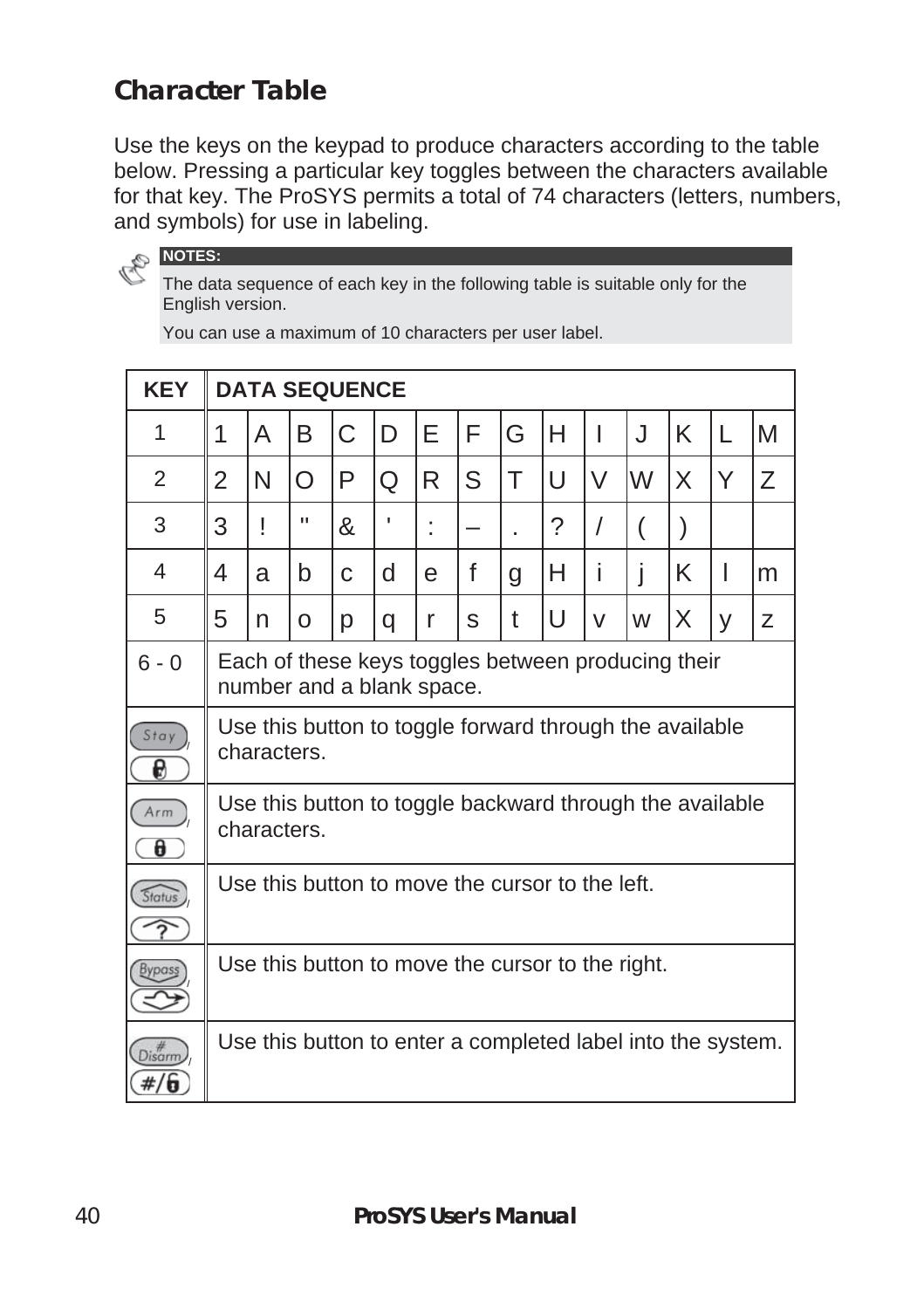# **Assigning Double Codes**

## **[\*] [5] [CODE] [#] [7]**

Double codes are a high-security option that ensures that the system is disarmed only by pairs of users. This prevents individual users from disarming the system alone, by making their user code active only if accompanied by their partner's user code. The time between entering the two user codes is 60 seconds.



Your installer must enable the Double Code feature.

The Authority Levels of **Maid**, **Arm Only** and **Guard** cannot be used to perform Double Code disarming.

#### ¾ **To assign double codes:**

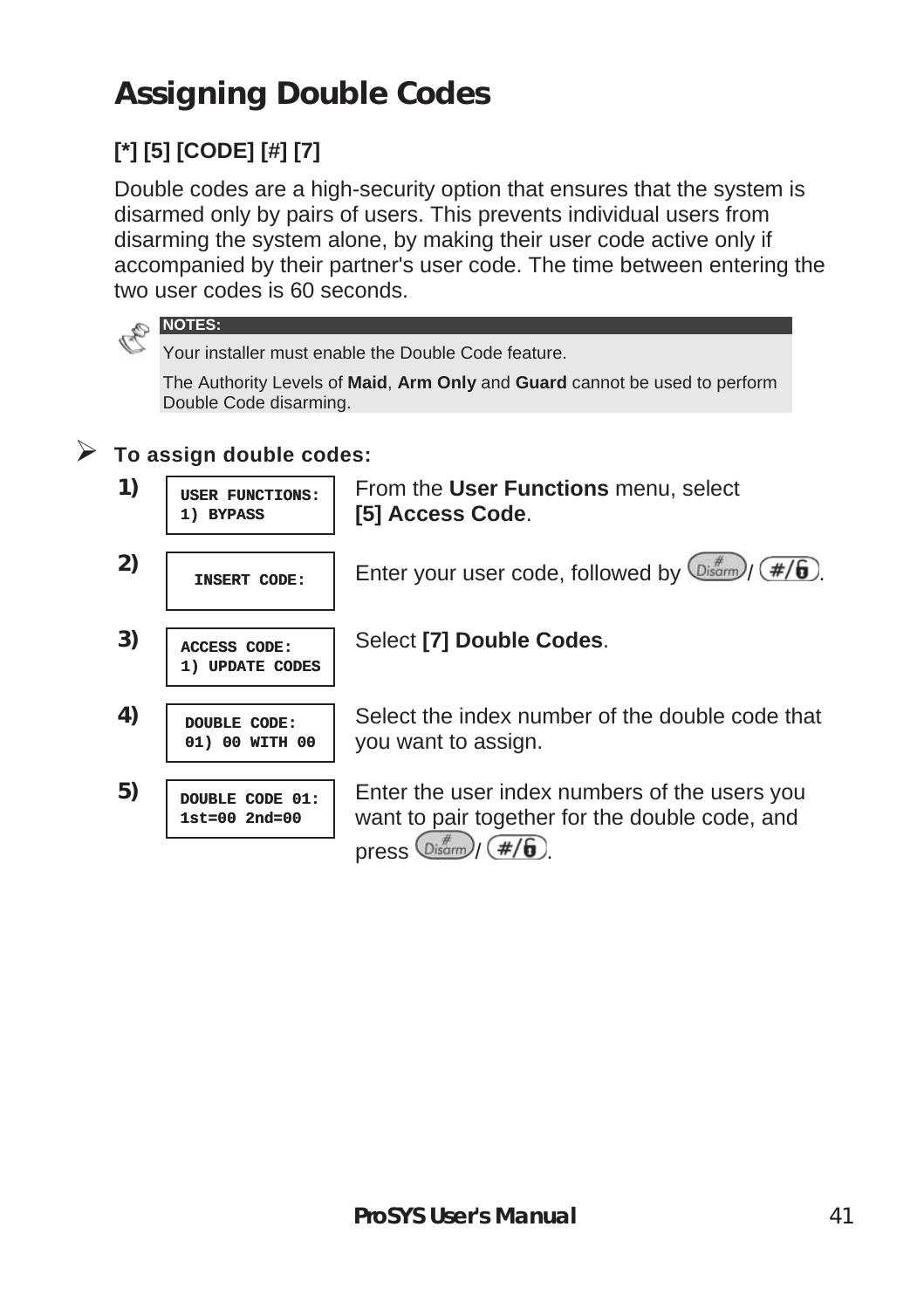# **Chapter 8: Viewing Trouble Conditions**

#### **[\*] [3] [1] [CODE] [#]**

A rapid flashing of the **Power**/ $\Phi$ LED indicates a trouble condition. The following procedure describes how to identify the trouble condition. Refer to the table on page 66 for a list of possible trouble conditions and their descriptions.

The system must be disarmed to view trouble conditions.

#### ¾ **To view trouble conditions:**

- **1) USER FUNCTIONS: 1) BYPASS**
- **2) VIEW 1) TROUBLE**

Select **[1] Trouble**.

3) **INSERT CODE:** Enter your user code and press  $\frac{p_{isom}}{p_{isom}}$  ( $\#$ /6).

**MAIN: LOW BATT**

The first trouble condition is displayed. If a  $(\downarrow)$  appears, other troubles exist. Scroll down

From the **User Functions** menu, select **[3] View**.

For an LED keypad, select the View/Trouble function by pressing **[3] [1] [USER CODE]**  $\frac{m^*}{2}$  (#/**6**). The **Zone** LEDs flash according to the trouble(s).

to view the next ones.



**4) TROUBLE**

In some cases, you may be able to correct troubles and restore the system to *Normal Operation* mode yourself. In other cases, your dealer (or other related services) may be required. When all outstanding troubles are resolved, the rapidly flashing **Power/** LED on your keypad(s) lights steadily, and all evidence of the troubles is automatically removed from your system.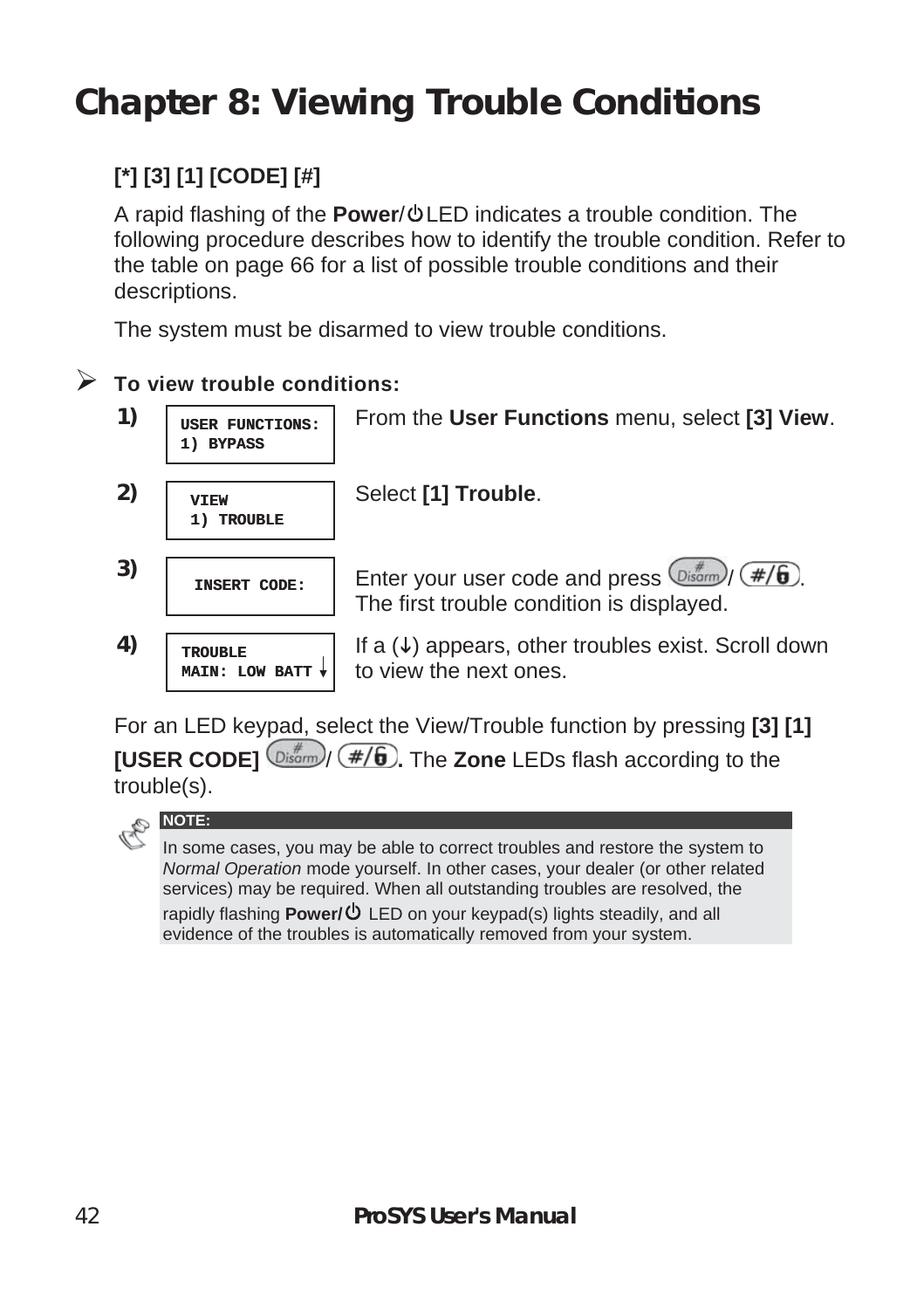# **Chapter 9: Setting and Changing System Time and Date**

#### **[\*] [6] [CODE] [#] [1] / [2]**

The correct time and date must be set to ensure proper operation of the ProSYS.

## **Setting and Changing System Time**

The system time is set and changed from the **Set Clocks** menu.

#### ¾ **To set/change the system time:**

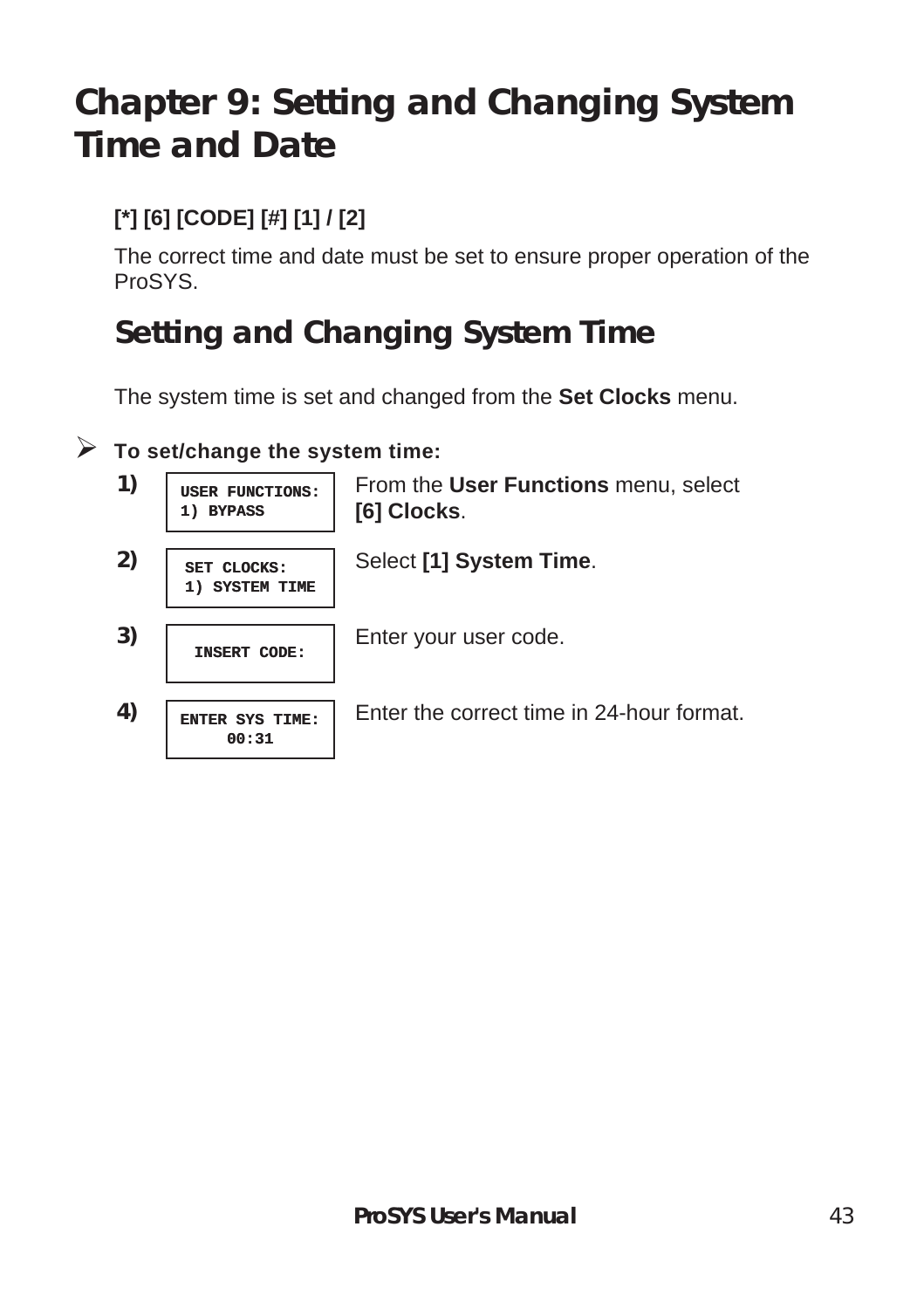# **Setting and Changing System Date**

The system date is set and changed from the **Set Clocks** menu.

#### ¾ **To set/change the system date:**

**1) USER FUNCTIONS: 1) BYPASS**

From the **User Functions** menu, select **[6] Clocks**.

**2) SET CLOCKS: 1) SYSTEM TIME** Select **[2] System Date**.

**3) INSERT CODE:** Enter your user code.

**4) ENTER SYS DATE: JAN 3 (2003) FRI** Enter the correct date.

Use the  $\left(\sqrt[3]{\frac{Byp\text{cos}}{p}}\right)$  and  $\left(\frac{Byp\text{cos}}{p}\right)$  keys to move the cursor and the  $\left(\frac{Stay}{\epsilon}\right)$  ( $\bigoplus$  key to toggle among the choices.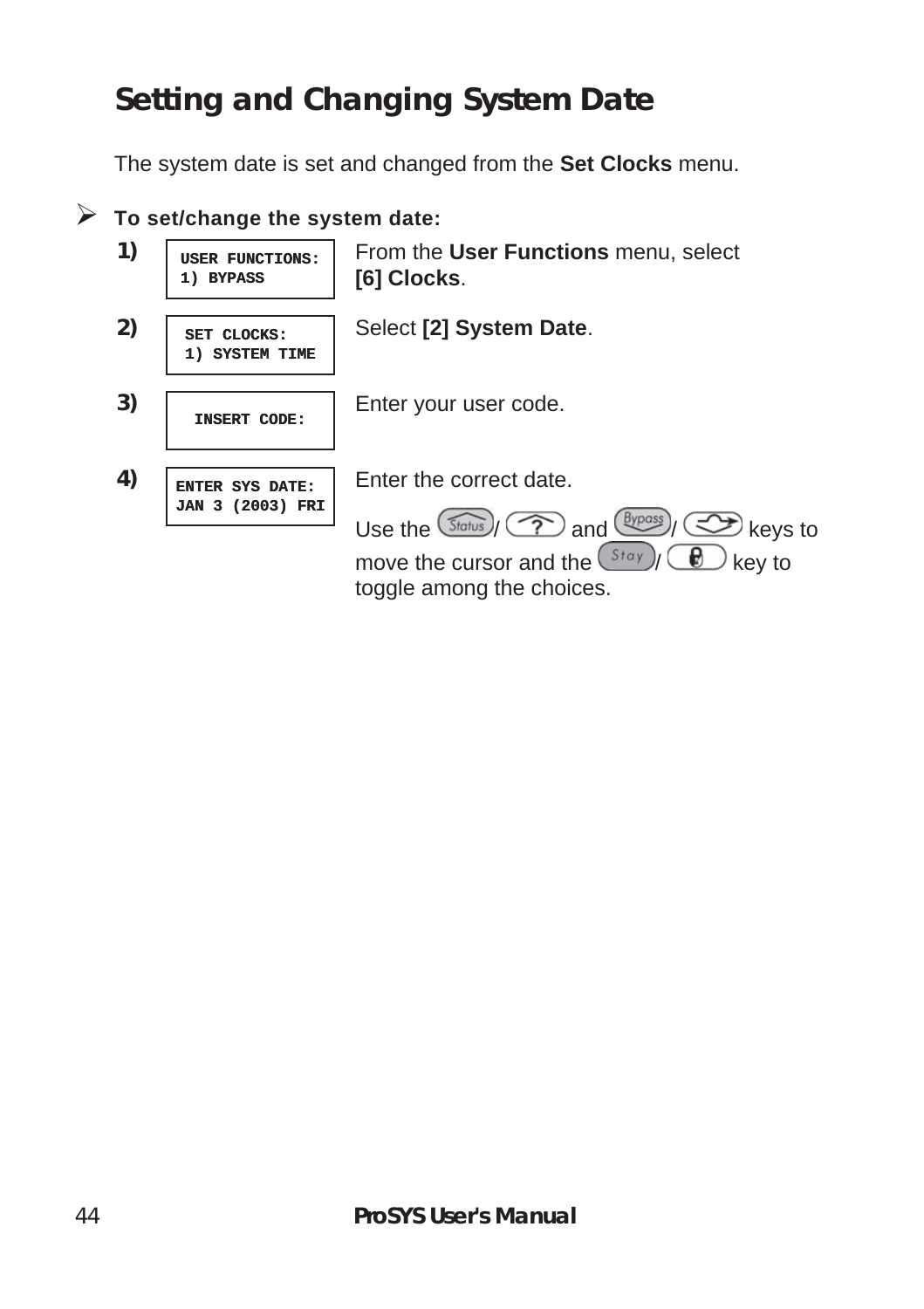# **Chapter 10: Defining Weekly Schedules**

#### **[\*] [6] [CODE] [#] [5]**

Defining weekly schedules enables you to automate some system operations. This is performed by defining up to two time intervals per day, during which the system automatically performs one of the following functions:

- ) **Automatic Arming/Disarming**, below
- ) **Automatic UO Activation**, page 48
- ) **User Limitation**, page 50

You can define automatic time intervals for every day of the week, or individual days of the week. When performing this procedure, use the data that you prepared in the table provided in *Appendix C: Scheduling Tables*, page 70.

In some cases, it may be necessary to temporarily disable the automatic scheduling. Each of the schedules contains an off/on parameter to quickly perform this when needed.

## **Automatic Arming/Disarming**

An arming schedule automatically arms and disarms the system during your required time intervals.

When defining the automatic arming/disarming schedule, you need to define the following parameters: **On/Off**, **Partition**, **Arming Mode**, **Time**, and **Label**.

¾ **To define an automatic arming/disarming schedule:** 

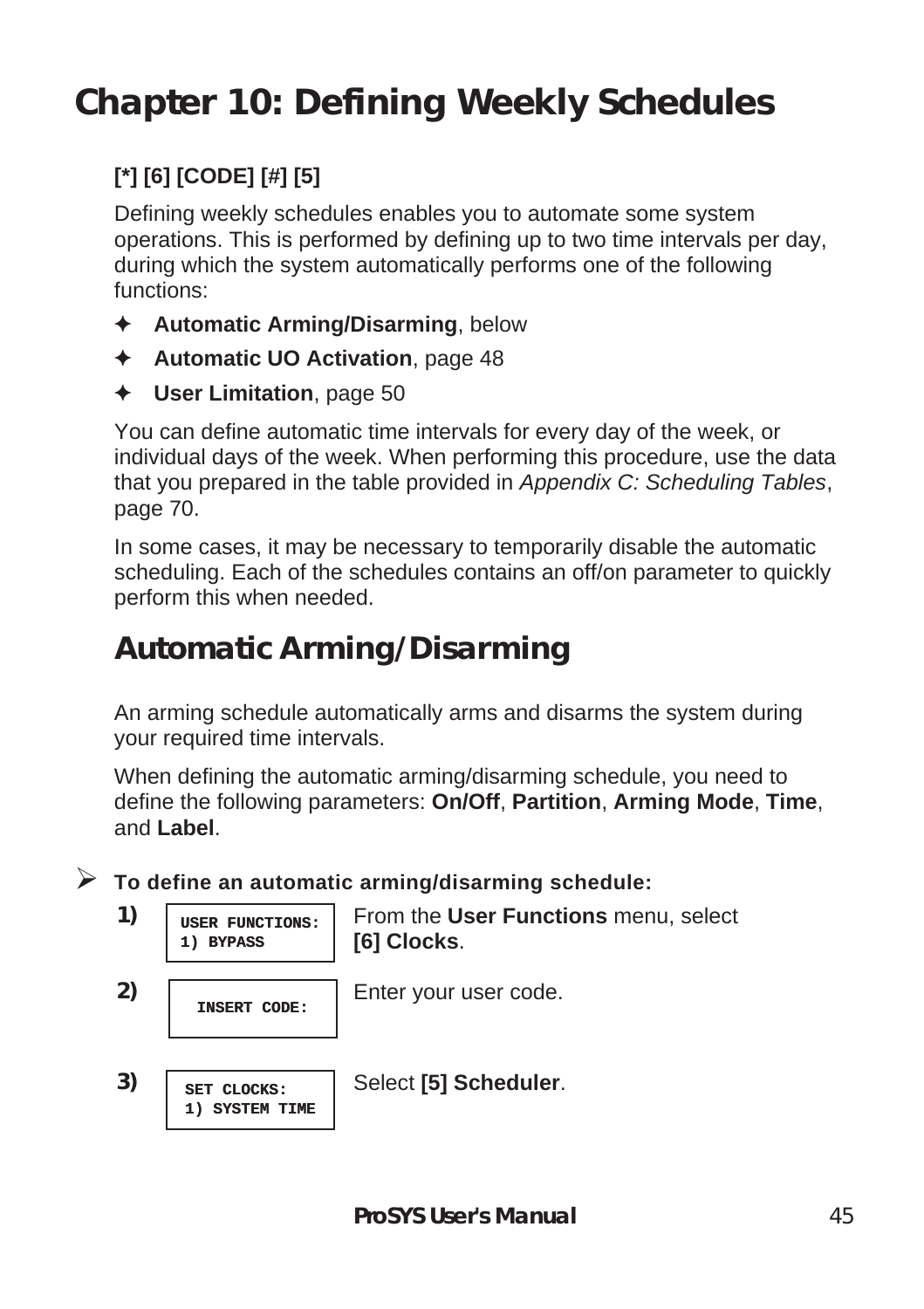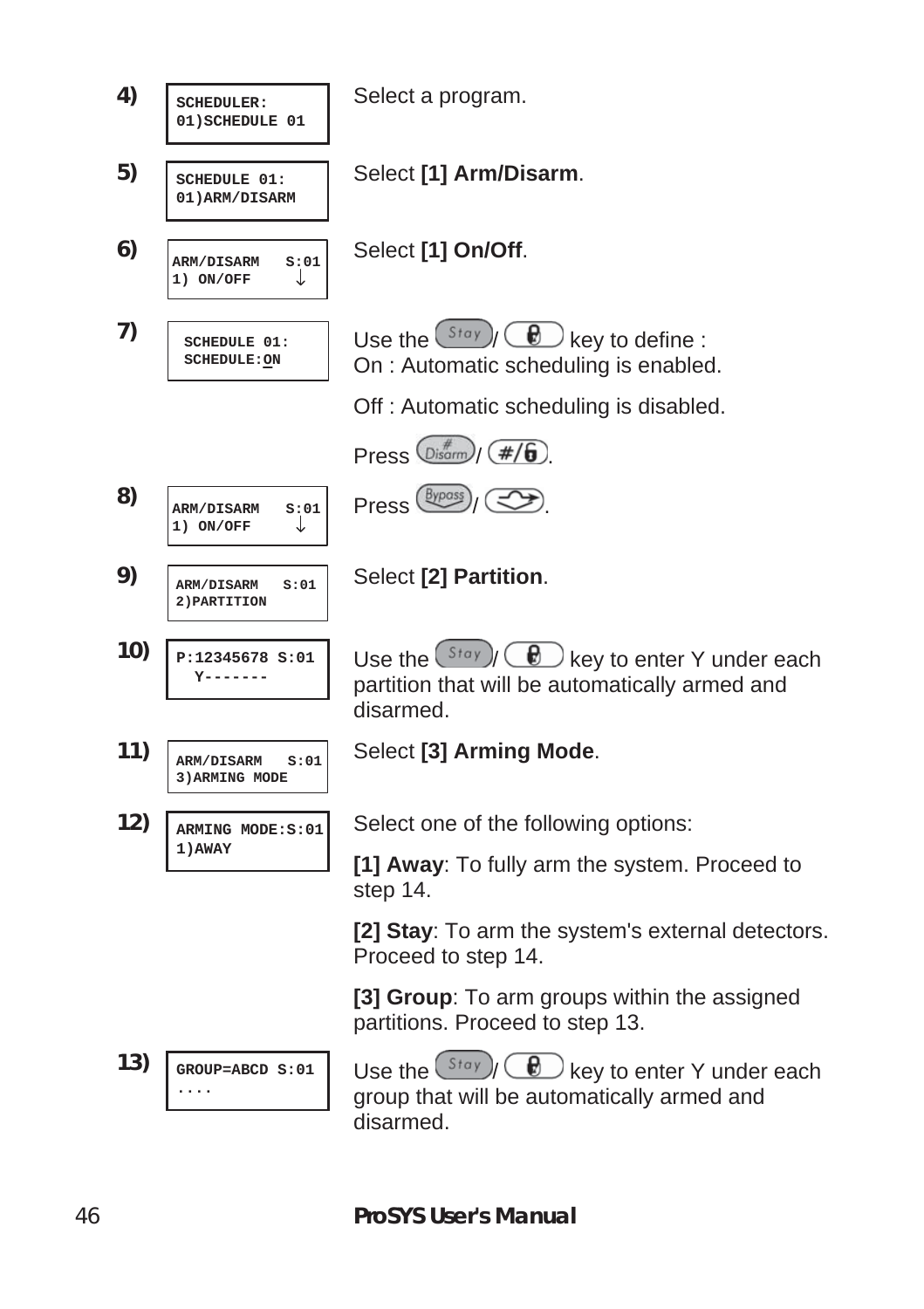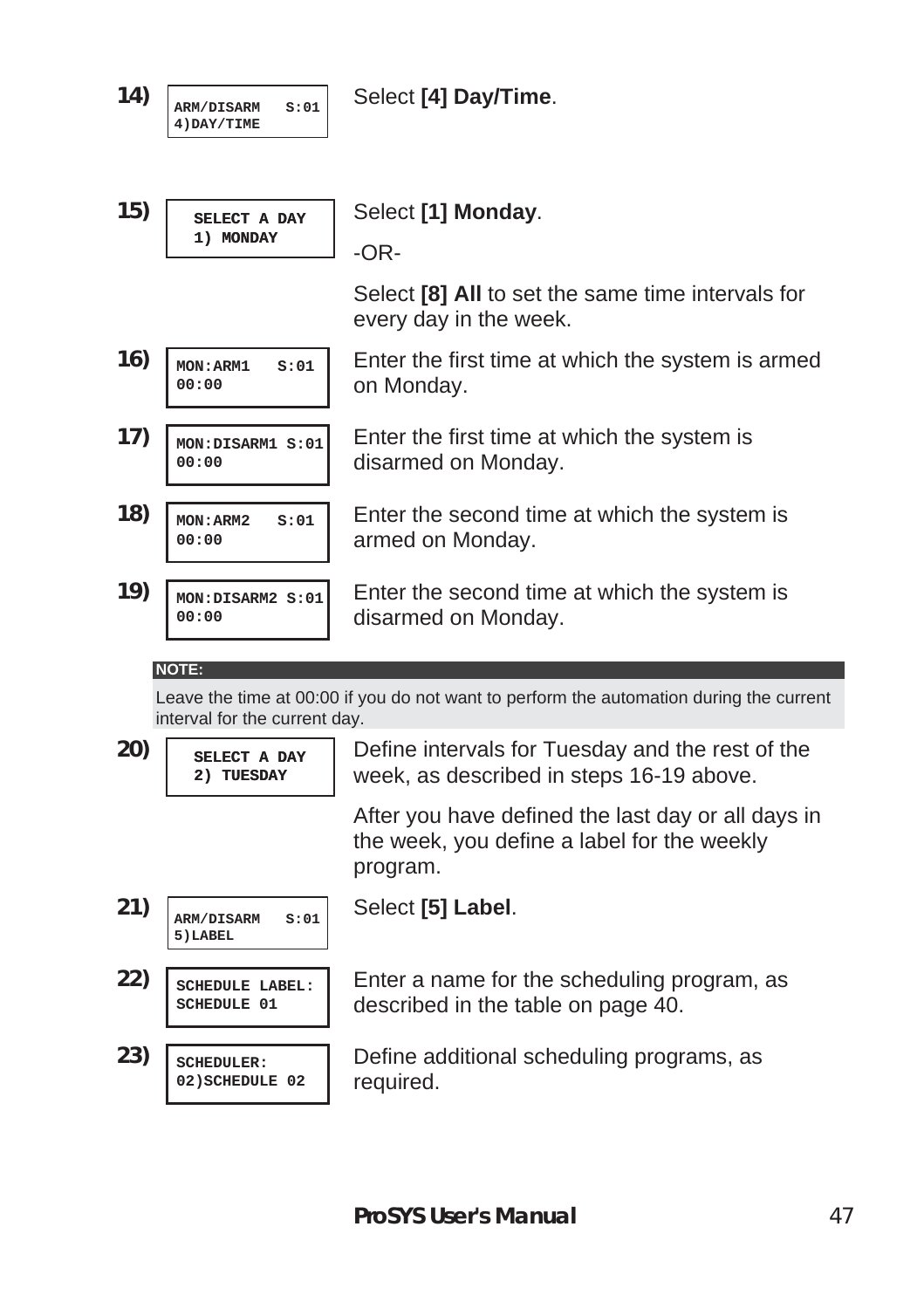## **Defining a UO Activation Schedule**

A UO (home appliance) activation schedule automatically activates and deactivates UOs during your required intervals.

In each schedule, you can define four UOs to operate simultaneously.

When defining a UO activation schedule, you need to define the following parameters: **On/Off, UOs**, **Time Schedule**, **Vacation**, and **Label**.

¾ **To define a UO activation schedule:** 

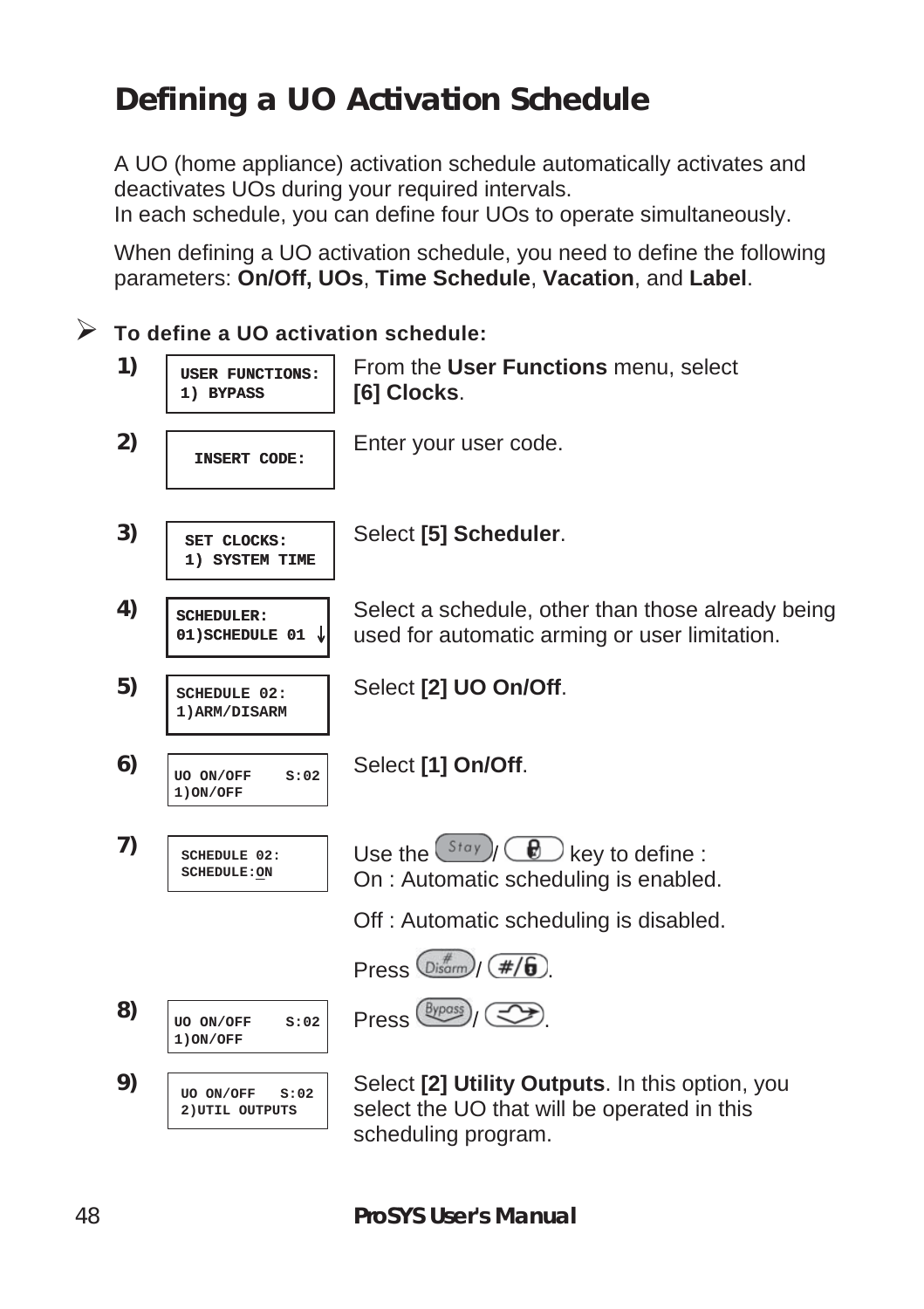**10) UTIL OUTPUT S:02 01) OUTPUT** 01 **N 01)OUTPUT 01 N**

Specify whether or not the first UO in the list should be automatically activated by using the

 $\binom{Stay}{k}$  key to enter one of the following characters at the end of the second line in the  $LOD^T$ 

- **Y**: Automatically activated.
- **N**: Not automatically activated.
- **11)** Specify whether or not the three remaining UOs in the list should be automatically activated by selecting them and following step 7 above.
- **12) UO ON/OFF S:02 2)UTIL OUTPUTS**

Select **[3] Day/Time**.

- **13) SELECT A DAY 1) MONDAY**
- **14) UO ON/OFF S:02 4)VACATION**
- **15) UO VACATION S:02 YES/NO N**

Define time windows for the week, as described in step 16 on page 47.

- Select **[4] VACATION**. In this option, you define the way in which the group of UOs are activated during a vacation.
	- **N**: During vacation, UOs are activated in the same way as defined in the time windows of the week. Go to step 20.

**Y**: UOs are activated during the vacation according to the time schedule defined in the next steps (vacation definition).

#### **NOTE:**

If all the time intervals during the vacation are defined as **00:00**, then the UOs are not activated during the vacation.

**16) VAC: START1 S:02 00:00 17) VAC: STOP1 S:02 00:00**

Enter the first time at which the UO is to be activated on vacation.

- Enter the first time at which the UO is to be deactivated on vacation.
- **18) VAC: START2 S:02 00:00**

Enter the second time at which the UO is to be activated on vacation.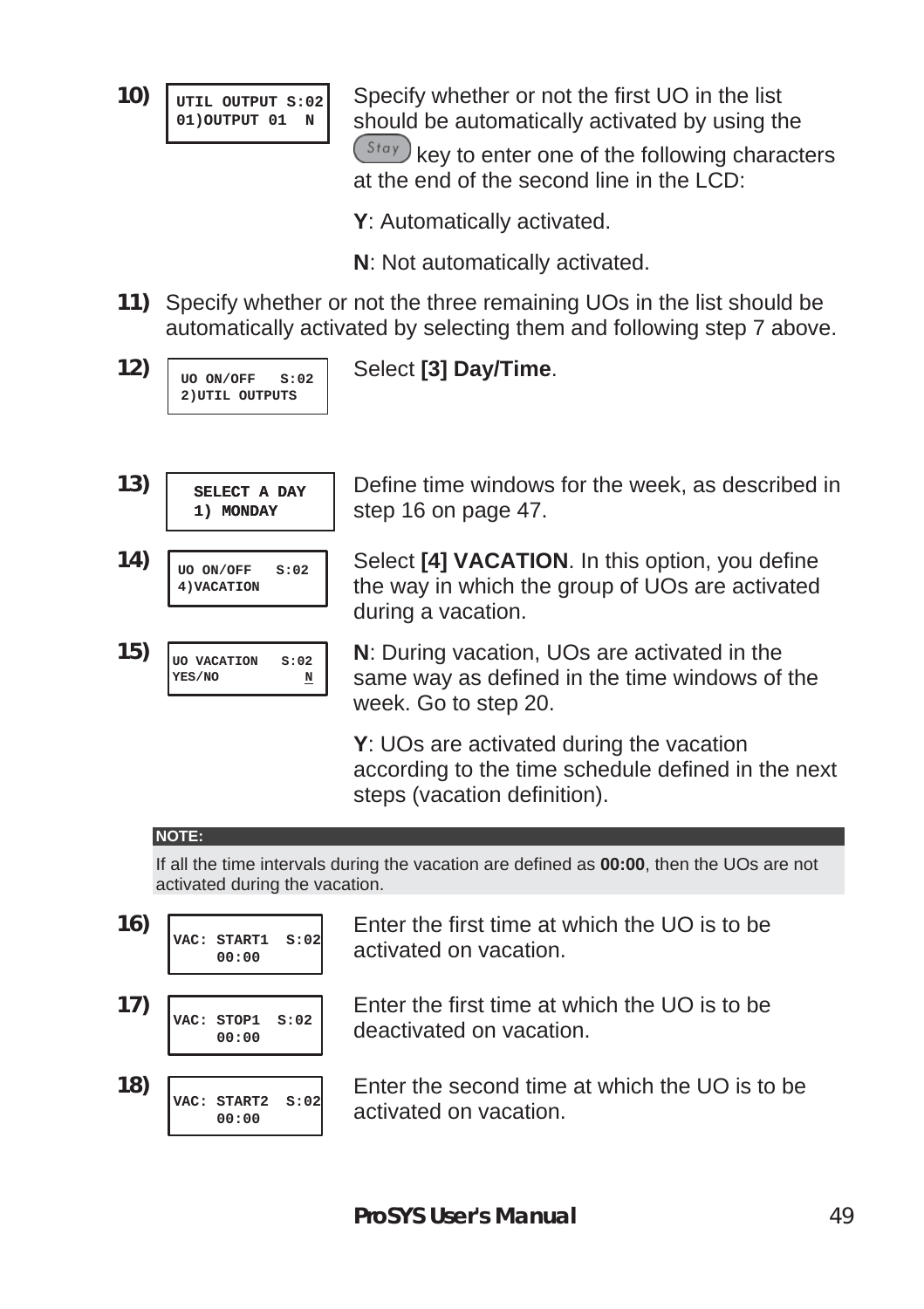

Enter the second time at which the UO is to be deactivated on vacation.

Select **[5] Label**.

Enter a name for the schedule, as described in the table on page 40.

Define additional weekly schedules, as required.

# **Defining a User Limitation Schedule**

A user limitation schedule automatically prevents certain users from disarming the system during specified time intervals. By default, all users of the system operate without this limitation.

When defining a user limitation schedule, you need to define the following parameters: **On/Off**, **Users**, **Time Schedule**, and **Label**.

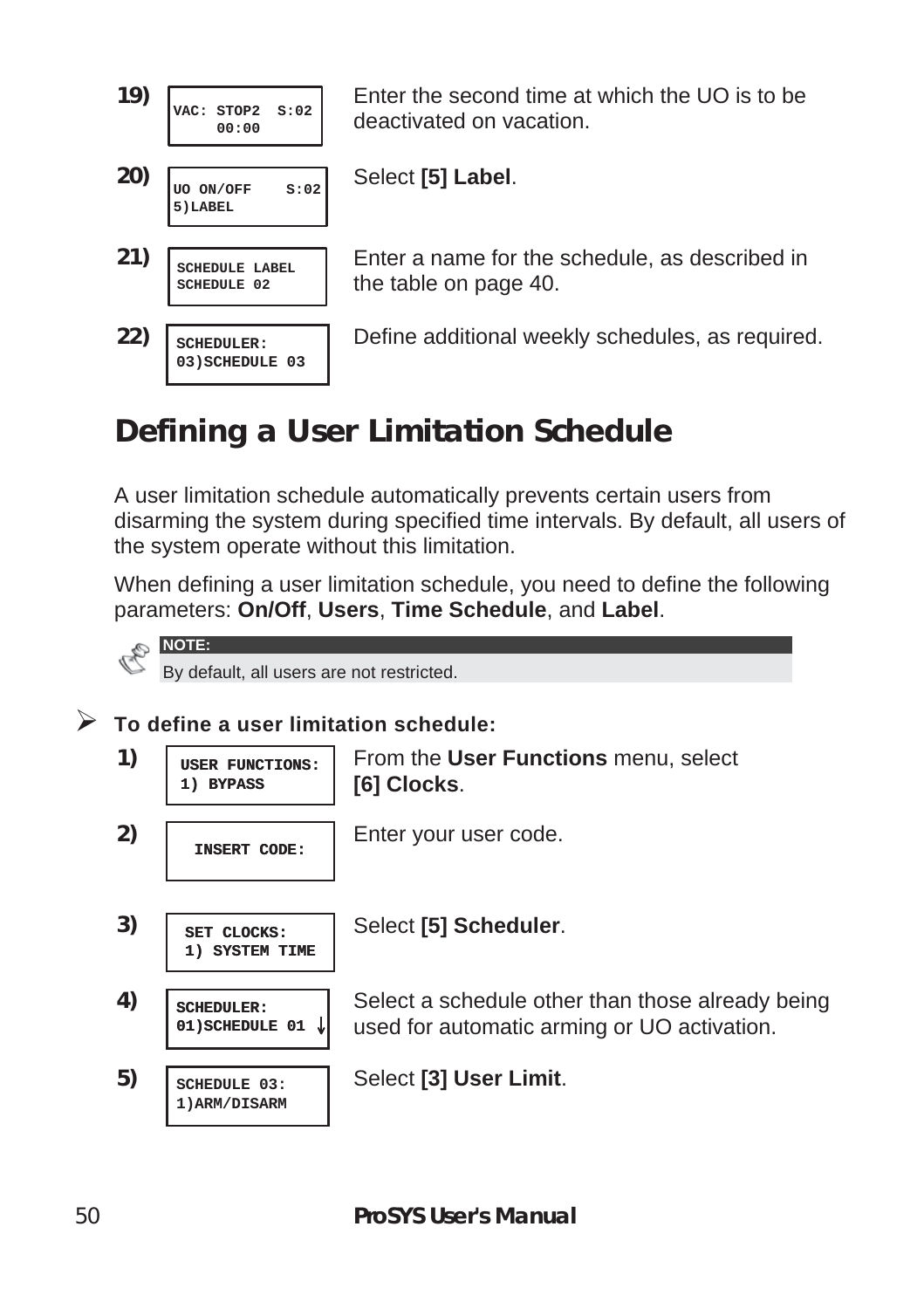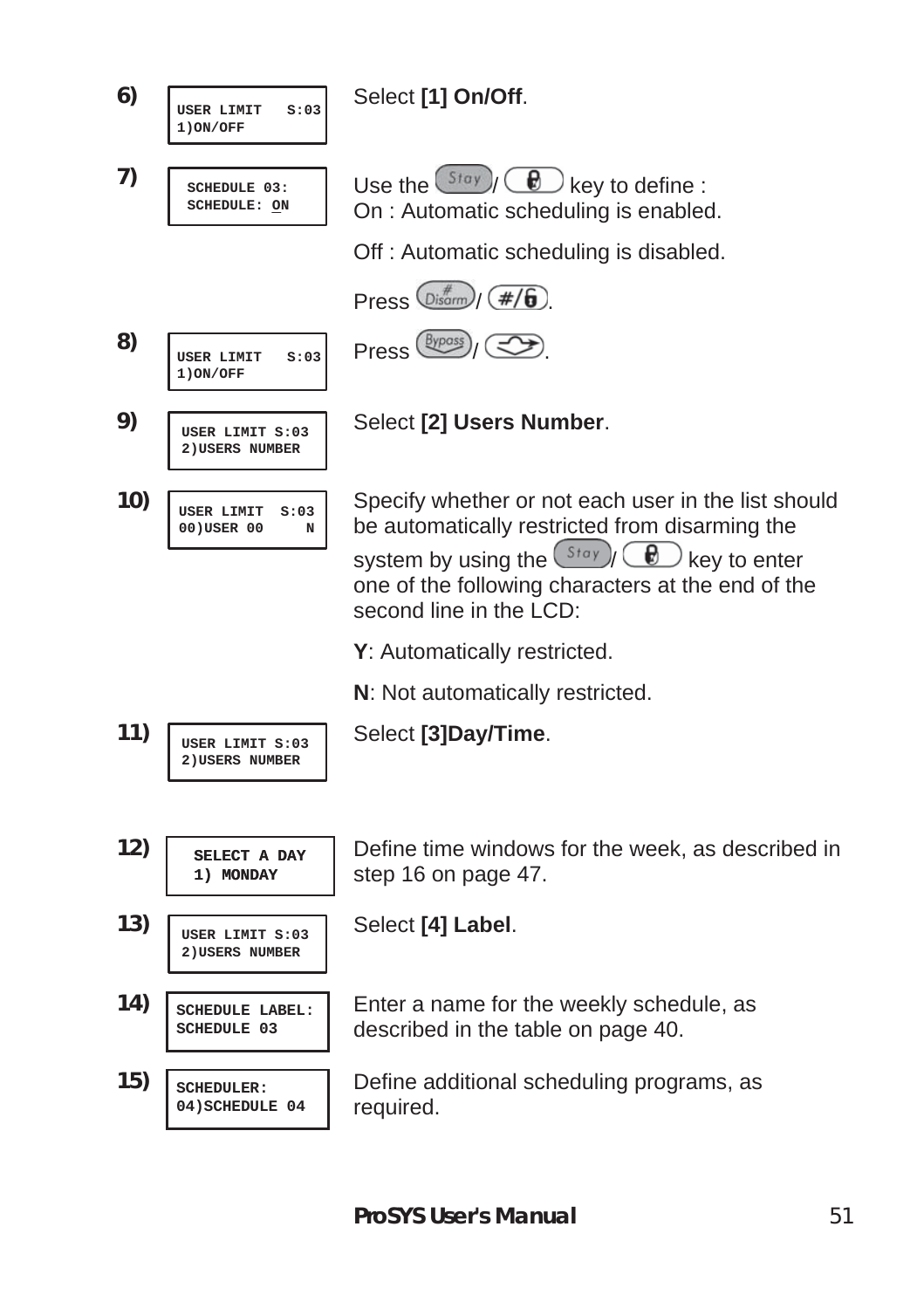# **Chapter 11: Programming Function Keys**

### **[\*] [9] [CODE] [#] [5]**

**NOTE:** 

The ProSYS enables you to record a series of commands and assign them to a Function key. When the Function key is pressed, the recorded commands are executed from beginning to end.

The default function for all Function keys is group arming, as described on page 24.

Before programming a Function key, it is recommended to perform your required series of commands, making a note of every key you press while doing so. These keys will be entered in the form of characters in step 4 of the procedure for programming the Function key.

For example, to arm partitions 1 and 2 in a 3-partitioned system, you would press the following keys in step 4:



This example requires the following sequence of characters:

#### **1234a12a**

**NOTE:** 



Function keys cannot be programmed to perform disarming commands.

¾ **To program a Function key:** 

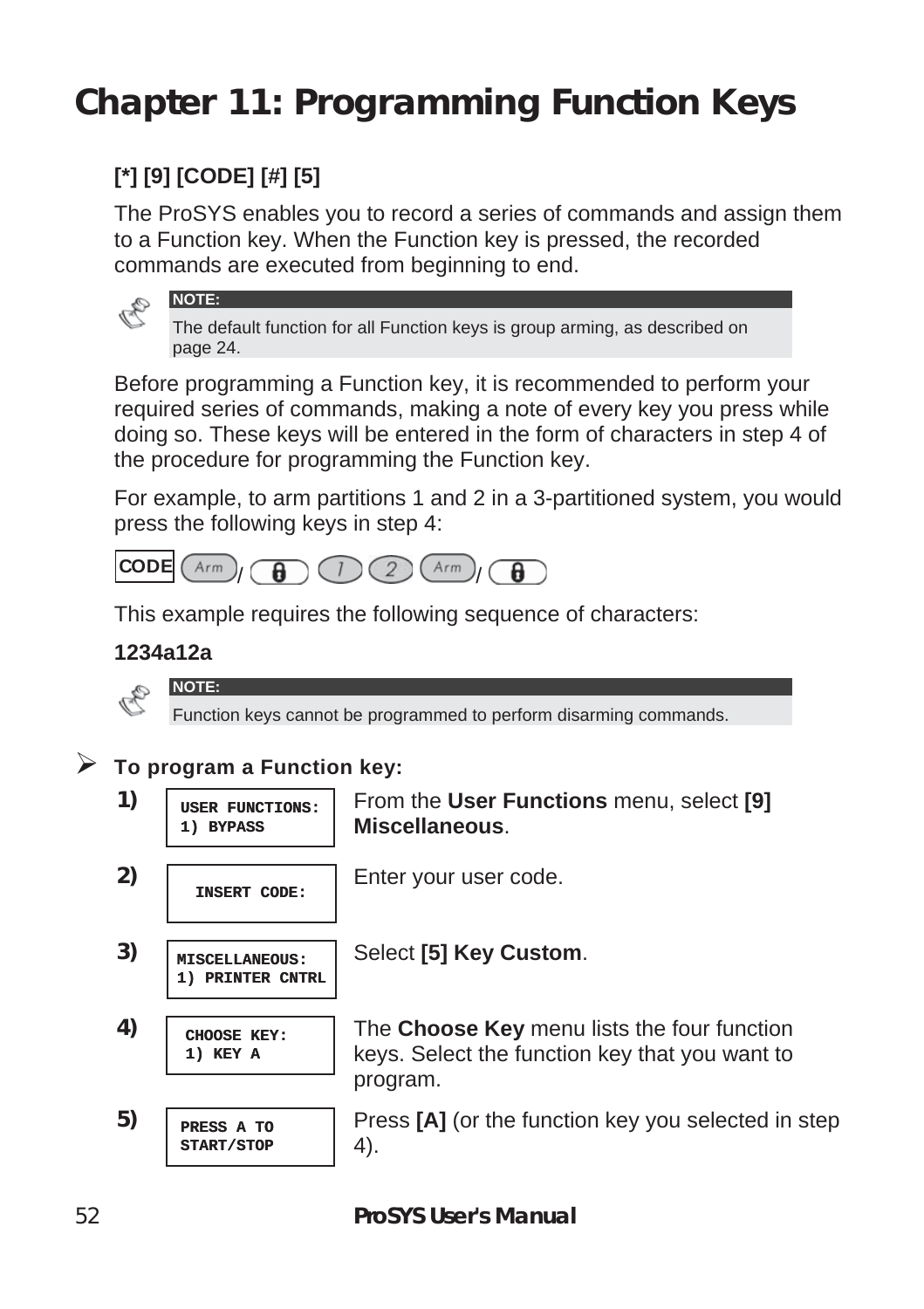| 6) | KEY A CUSTOM | Use the numerical keys or the $\frac{(Arm)}{2}$ $\binom{f}{f}$<br>key<br>to enter a series of characters representing your<br>required keys, as described on page 53. Each<br>character you enter is displayed in the second line<br>of the LCD.                                                              |
|----|--------------|---------------------------------------------------------------------------------------------------------------------------------------------------------------------------------------------------------------------------------------------------------------------------------------------------------------|
| 7) | 1234a12a     | When you have finished entering the series of<br>characters, ensure that the cursor is placed in the<br>field after the last character in the series, and<br>press [A] (or the function key you selected in step<br>4) again. The series of characters is saved and<br>assigned to the selected function key. |

When entering characters, ensure that the cursor is placed after the last character. Otherwise, the last character you defined and everything after it will be erased, and the Function key will not perform the required function.

- 
- **8) CHOOSE KEY: 1) KEY A**

If required, select an additional Function key to program and repeat the above procedure.

## **Using the Arm Key to Program Function Keys**

Đ In step 4 of the previous procedure, the  $(A<sub>rm</sub>)$   $(\theta)$  and  $(S<sub>toy</sub>)$ keys are used to toggle between and enter characters that represent keys on the ProSYS keypad. The following is a list of these characters and the keys they represent:

| <b>Character</b> | <b>Represents</b>                                                                                                        |
|------------------|--------------------------------------------------------------------------------------------------------------------------|
| $0 - 9$          | The Numerical keys from 0 to 9.                                                                                          |
| A-D              | The Function keys from A to D.                                                                                           |
| a                | The (<br>kev.<br>Arm<br>O                                                                                                |
| S                | The(<br>Stay<br>kev.                                                                                                     |
| ∗                | The $(*)$<br>) kev.                                                                                                      |
| #                | The $\binom{#}{Disarm}$ (#/ <b>6</b> ) key.                                                                              |
|                  | <b>NOTE:</b>                                                                                                             |
|                  | You can also use the Numerical keys to enter numbers when programming                                                    |
|                  | Function keys. Use the <i>Status</i> (?) and ( <i>Byposs</i> ) $\left(\frac{3}{2}\right)$<br>keys to move the<br>cursor. |
|                  |                                                                                                                          |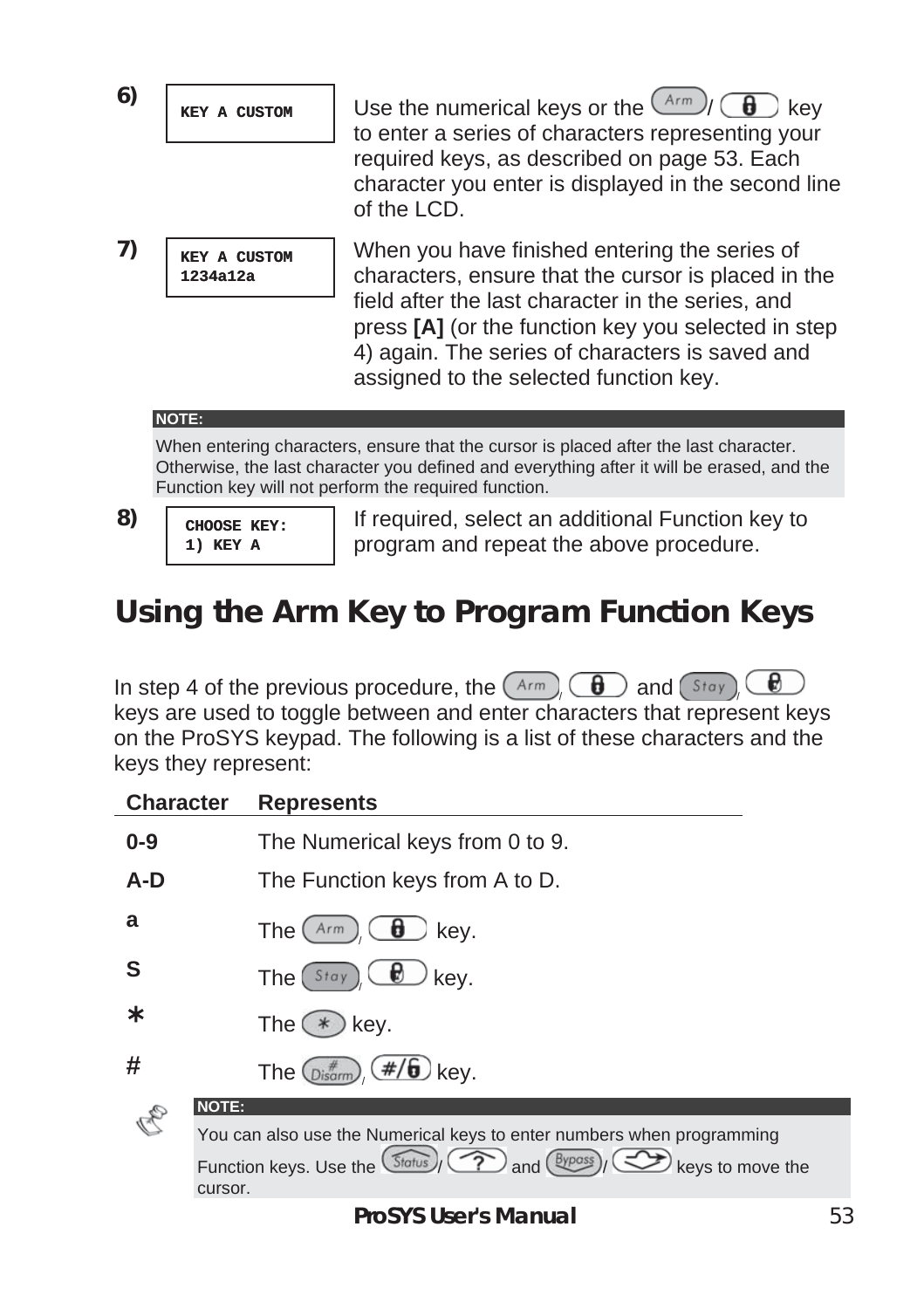When your required character is displayed, press  $\left(\frac{Bypass}{X}\right)$  to move the cursor to the next field in the LCD, where you can enter the next character in the series.

When you have finished entering a series of characters, ensure that the cursor is placed in the field after the last character in the series by pressing **(Bypass) CD** again.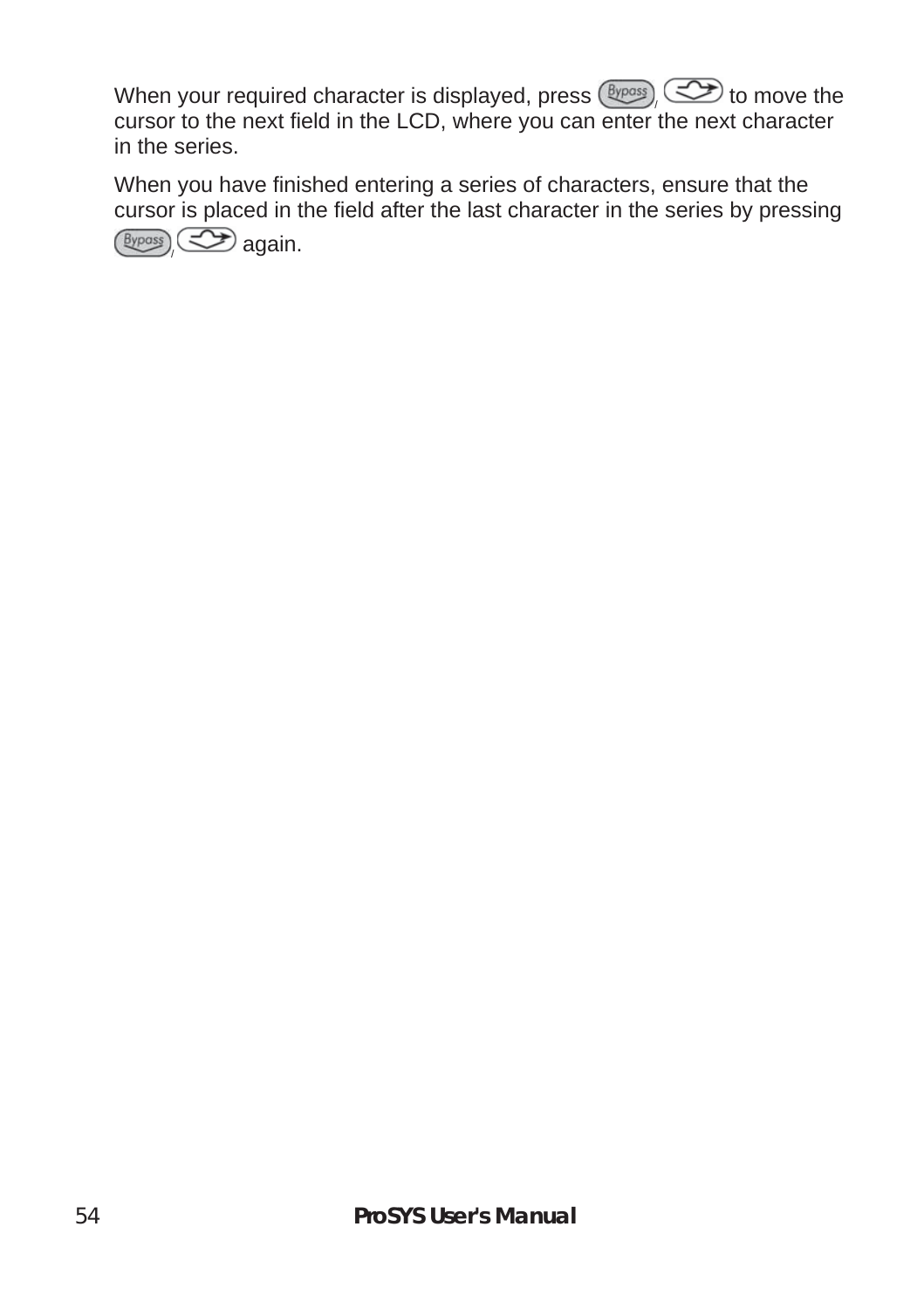# **Chapter 12: Proximity Keypad**

The proximity keypad enables you to use a proximity tag to arm and disarm the security system or to activate and deactivate home appliances and utilities, such as heating and lights.

Proximity tag programming is performed from the **User Functions** menu. When programming a proximity tag, the following three options are available:

- ) **(RE)WRITE TAG:** Adds a new proximity tag (described below).
- ) **DEL BY USER:** Deletes a proximity tag according to the user serial number, as described on page 56.
- ) **DEL BY TAG:** Deletes a proximity tag according to the user tag, as described on page 57.

This section also includes general instructions for using a proximity tag, as described on page 58.



Users can define or delete their individual proximity tags, but the Grand Master can define or delete **any** user's tag.

Each proximity tag can be assigned to only one user.

## **Adding a New Proximity Tag**

You can add a new proximity tag for each user in the system, as required.

#### ¾ **To add a new proximity tag:**

**1) BYPASS**

**1) USER FUNCTIONS:**

From the **User Functions** menu, select **[5] Access Code**.

**2) INSERT CODE:** Enter your user code.

Select **[5] Prox Tag**.

**1) UPDATE CODES 4) PROX TAG:**

**1) (RE)WRITE TAG**

**3) ACCESS CODE:**

Select **[1] (Re)Write Tag**.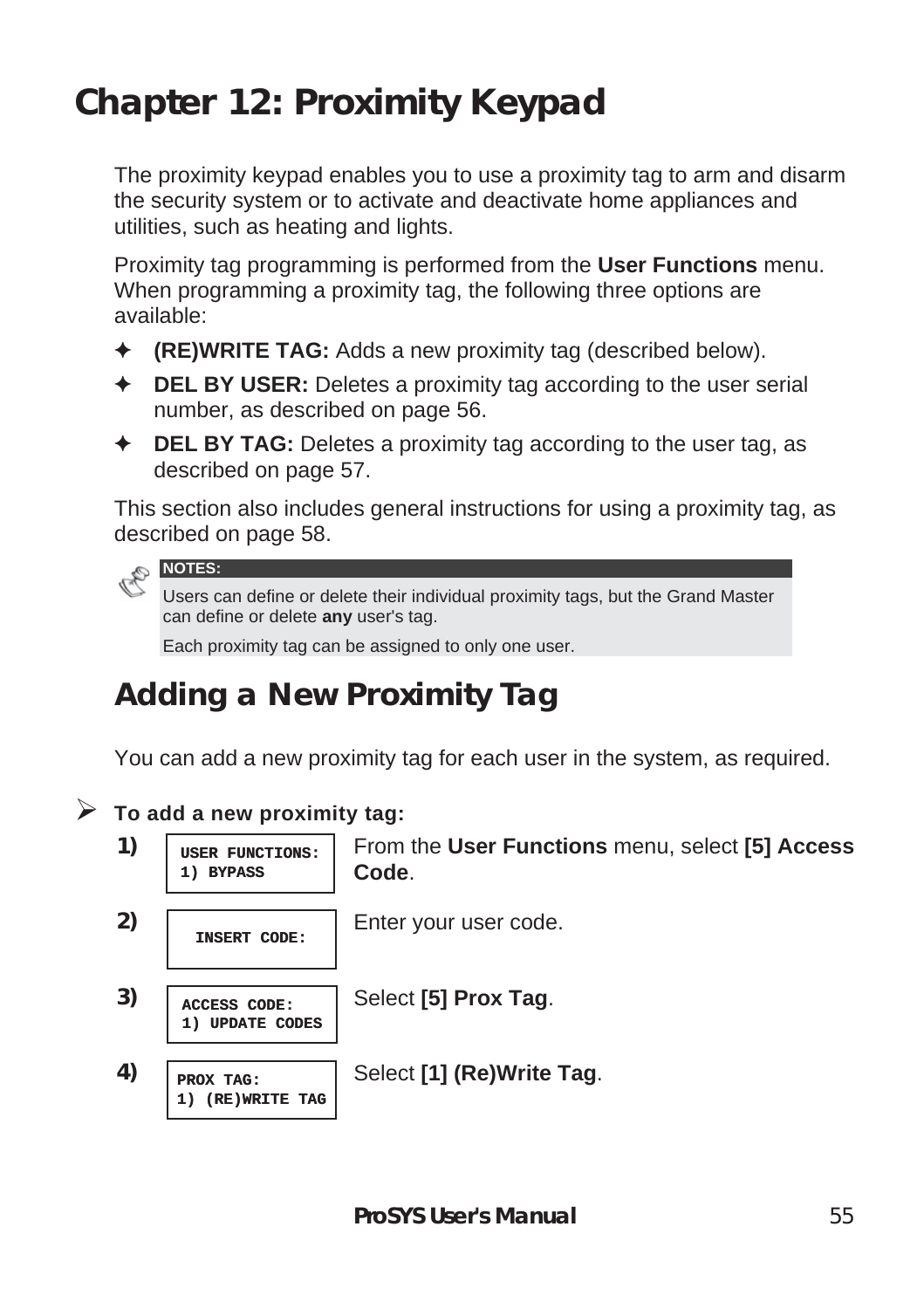**5) SELECT USER: 00)0 GRAND**

Select the user to which you want to assign the proximity tag and press  $\binom{Disqump}{Disqump}$  (#/6).

#### **NOTE:**

A display of (\*\*\*\*) indicates that a user has already been assigned to a specific proximity tag.

**6) USER XX: APPROACH TAG TO UNIT**

Within 10 seconds, approach the proximity tag at a distance of 3 to 7 cm. from the keypad's keys. The keypad automatically reads the proximity tag and saves it into the system's memory.

Once the proximity tag has been successfully recorded, a long confirmation beep sounds, and a confirmation message is displayed.

If the proximity tag is already stored in the system's memory, the following message is displayed: **USER TAG ALREADY IN MEMORY**.

#### **NOTES:**

Once a proximity tag is recorded, it will be functional from all keypads.

The programmed proximity tag has the same permissions that are defined for the specified user code.

If a user is defined as having the **Maid** security level, then the proximity tag can operate only if a security code was previously defined for that user.

## **Deleting a Proximity Tag By the User Serial Number**

You can use this option to delete a proximity tag for which the user is known.

¾ **To delete a proximity tag by user serial number:** 



**2) INSERT CODE:** Enter your user code.

Select **[5] Prox Tag**.

**3) ACCESS CODE: 1) UPDATE CODES**

**1) BYPASS**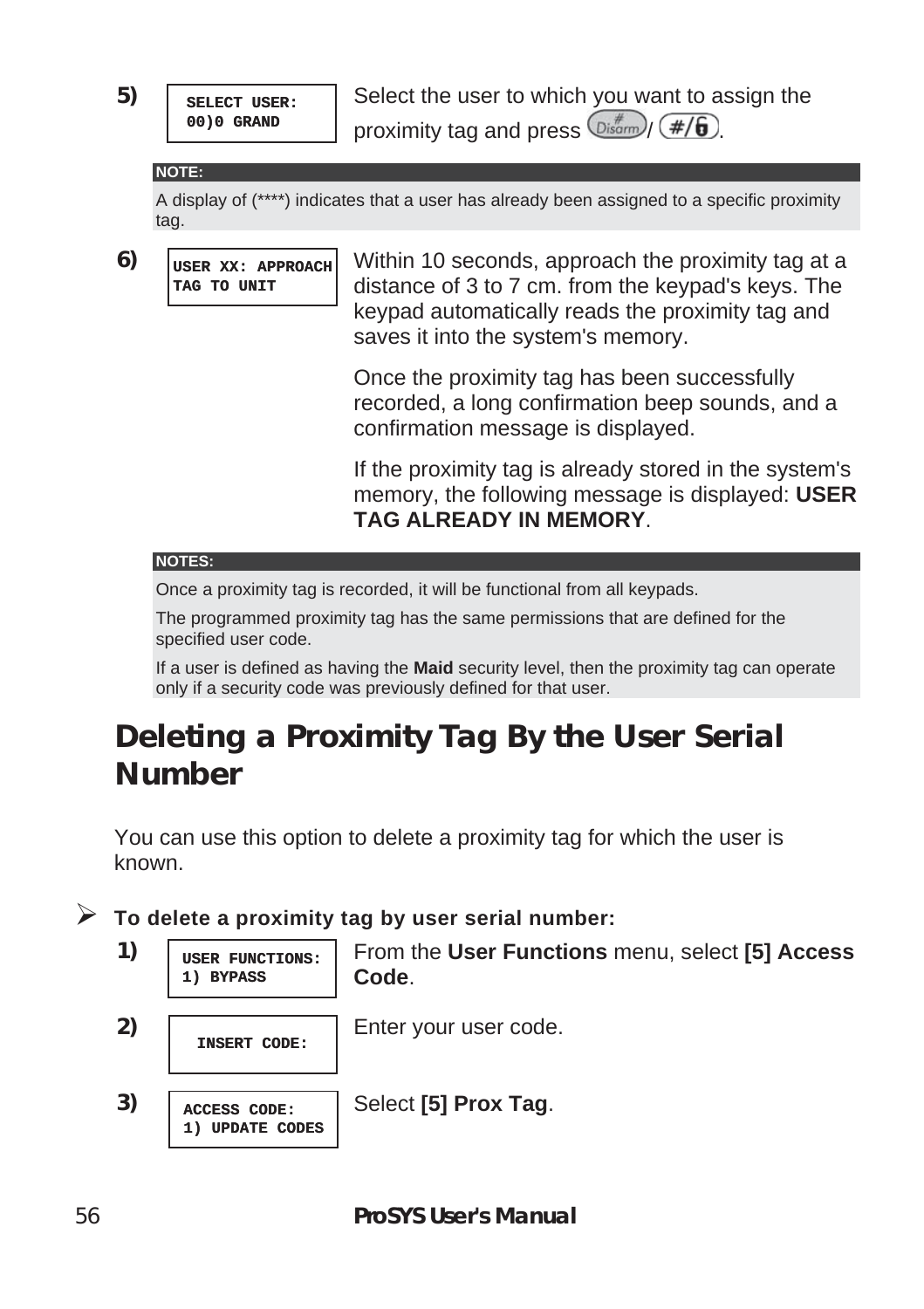

## **Deleting a Proximity Tag By the User Tag**

You can use this option to delete a proximity tag for which the user is **not** known.

¾ **To delete a proximity tag by user tag:** 

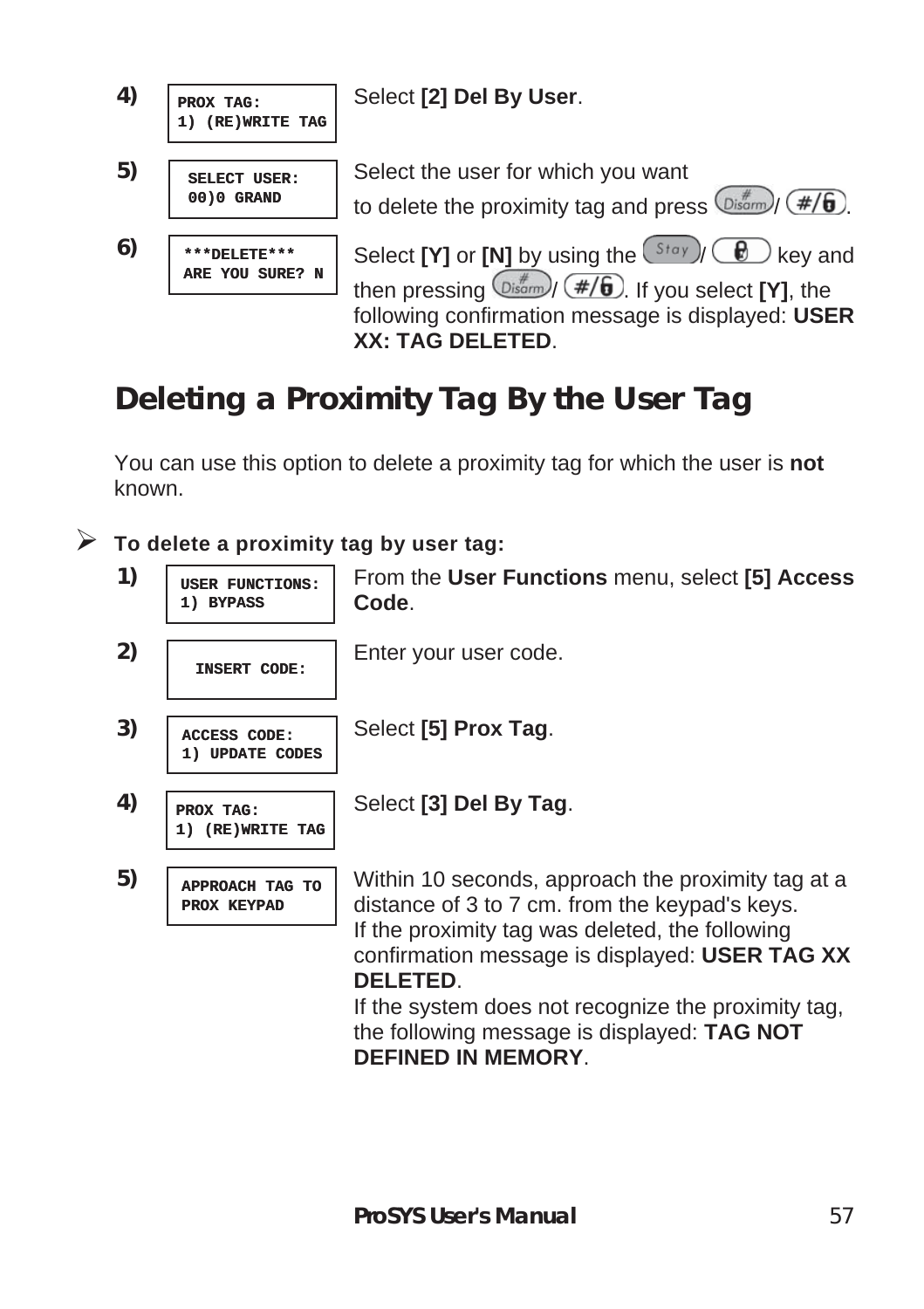# **Using a Proximity Tag**

When using a proximity tag, the following points regarding assigned partitions are relevant:

- ) If your user code is assigned to **only one** partition, then the partition will arm or disarm automatically.
- ) If your user code is assigned to **more then one** partition, use the  $\sqrt{s_{\text{totius}}}\$  or  $\left(\frac{\beta\gamma_{\text{pois}}}{\gamma}\right)$  keys to select the required partition(s) and press  $\binom{m}{\text{Disorm}}$   $\left(\frac{\#}{6}\right)$

![](_page_57_Picture_4.jpeg)

**CE!:** The proximity keypad is restricted from use in Greece.

#### ¾ **To use a proximity tag:**

- $\triangleq$  Hold the proximity tag close to the keypad's keys at a distance of approximately 3 to 7 cm. Based on your user definitions:
	- \* The partition(s) assigned to your user code are armed/disarmed. (Ask your installer for the number of partitions that are assigned to your user code.)

**-OR-** 

 $\div$  The defined home appliance(s) operates (based on its current status).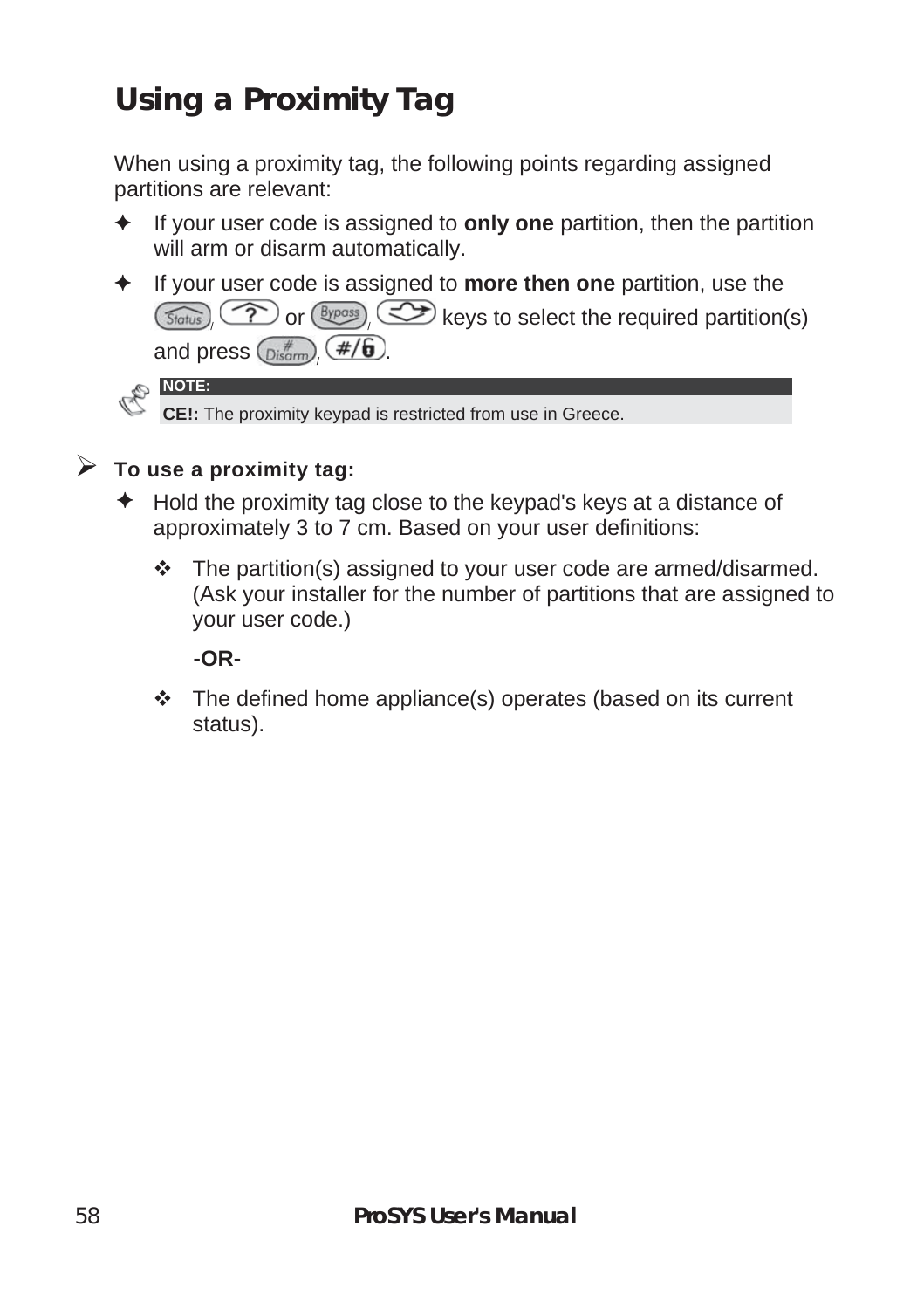# **Chapter 13: Complete Menu of User Functions**

Your ProSYS comes with a variety of selectable user functions that become available when you enter the *User Functions* mode. This chapter lists the complete menu of user functions, the most frequently used of which are described in detail in previous chapters of this manual.

To enter the *User Functions* mode, press (\*) followed by the *Function Index* or quick key (see the table below) and your user code. For example, to activate Switch Auxiliary, press

 $(2)$   $(2)$   $[1-2-3-4]$   $\binom{+}{Dissom}$   $(4/6)$ .  $(\ast)$ 

To exit the *User Functions* mode and return to *Normal Operation* mode, press  $(*)$   $(*)$  quickly.

| Quick<br>Key | <b>Function</b>            | <b>Description</b>                                                                                                                                                                                                                                                                                                                                                                                   |
|--------------|----------------------------|------------------------------------------------------------------------------------------------------------------------------------------------------------------------------------------------------------------------------------------------------------------------------------------------------------------------------------------------------------------------------------------------------|
| 1 Bypass     |                            |                                                                                                                                                                                                                                                                                                                                                                                                      |
| 1            | <b>Bypass</b><br>Zones     | Provides the ability to bypass any of the system's intrusion<br>zones, as described on page 30.                                                                                                                                                                                                                                                                                                      |
| 2            | <b>Bypass</b><br>Reset     | Removes any bypass(es) previously placed on an intrusion<br>zone(s).                                                                                                                                                                                                                                                                                                                                 |
| 3            | <b>Bypass</b><br>Recall    | Recalls the most recent zone bypass(es).                                                                                                                                                                                                                                                                                                                                                             |
| 4            | Permanent<br><b>Bypass</b> | Provides the Grand Master the ability to bypass (and reset<br>bypassing) any of the system's intrusion zones<br>permanently.<br>This feature is different from regular Zone Bypassing<br>(Quick key [*][1][1]). While in regular bypassing, the zone<br>returns to be Not Bypassed after it is armed, in Permanent<br>Bypass the zone remains bypassed until the Grand Master<br>changes its status. |
| 5            | <b>Bypass</b><br>Tamper    | Provides the Grand Master or the Installer the ability to<br>bypass bell or box tamper conditions.<br>If Bypass Tamper is selected and a tamper condition<br>occurs, the tamper LED on the LCD will light, there will be<br>no alarm, no indication to the Monitoring Station and no<br>record in the event log.<br>Note that this feature should be enabled by your installer.                      |

**ProSYS User's Manual** 59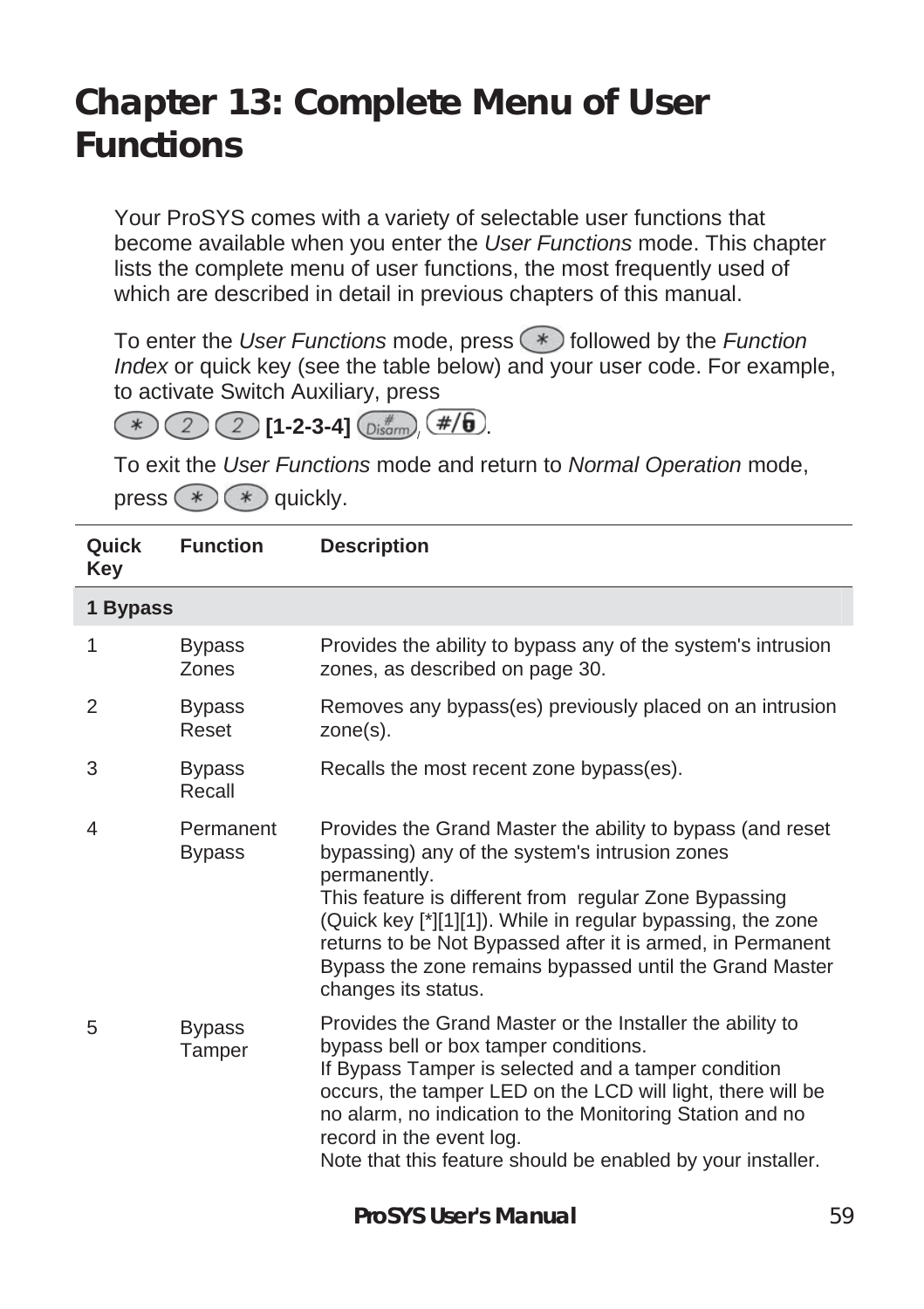| Quick<br>Key        | <b>Function</b>        | <b>Description</b>                                                                                                                                                                                                                                                                                                                                                                                                  |
|---------------------|------------------------|---------------------------------------------------------------------------------------------------------------------------------------------------------------------------------------------------------------------------------------------------------------------------------------------------------------------------------------------------------------------------------------------------------------------|
| <b>2 Activities</b> |                        |                                                                                                                                                                                                                                                                                                                                                                                                                     |
| 1                   | <b>Utility Output</b>  | Allows user control of previously designated external<br>devices (e.g. an appliance, a motor-driven garage door,<br>etc.), as described on page 32.                                                                                                                                                                                                                                                                 |
| 2                   | Switch<br>Auxiliary    | Interrupts the power supplied to the system's smoke<br>detector(s) for a predetermined interval, thus resetting and<br>"readying" them for subsequent alarms, as described on<br>page 29.                                                                                                                                                                                                                           |
| 3                   | Terminate<br><b>FM</b> | If Follow Me Destination(s) were chosen, their operation<br>can be terminated. Use this function when an alarm has<br>been tripped and there is no need to utilize the Follow Me<br>feature.                                                                                                                                                                                                                        |
| 4                   | <b>Initiate Call</b>   | By initiating a call to your Monitoring Station, this allows<br>them to perform a remote programming operation on your<br>system.                                                                                                                                                                                                                                                                                   |
| 5                   | Hand Over              | Similar in intent to Initiate Call (above), Hand Over allows<br>your Monitoring Station to call you and, during the call,<br>"hand over" to them the control of your security system.                                                                                                                                                                                                                               |
| 6                   | Void Rep<br>Prg        | For installer use only.<br>Some protocols have a report code to the monitoring<br>station for entering and exiting the installer programming.<br>To avoid the entering report and save time, this function<br>postpones the report for two minutes during which the<br>installer can enter the programming menu and no report<br>will be made.                                                                      |
| 7                   | Follow Me              | Allows the entry and/or editing of follow me destinations<br>used with the Follow-Me feature. In case of an alarm, your<br>system will generate a telephone call to a designated<br>system phone or pager, send a sms/email, and, when<br>connected to the Voice module, employ voice messages to<br>announce the event that has occurred.<br>Refer to page 34 for details about editing Follow Me<br>destinations. |
| 8                   | Enable U/D             | Each time this function is enabled, your Monitoring Station<br>may subsequently gain a single remote access to your<br>system to make any required programming changes.<br>Contact your dealer for additional information.                                                                                                                                                                                          |
| 9                   | Del Rmt Msg            | Deletes a message that has been sent to the LCD from the<br>Upload/Download software.                                                                                                                                                                                                                                                                                                                               |
| 60                  |                        | ProSYS User's Manual                                                                                                                                                                                                                                                                                                                                                                                                |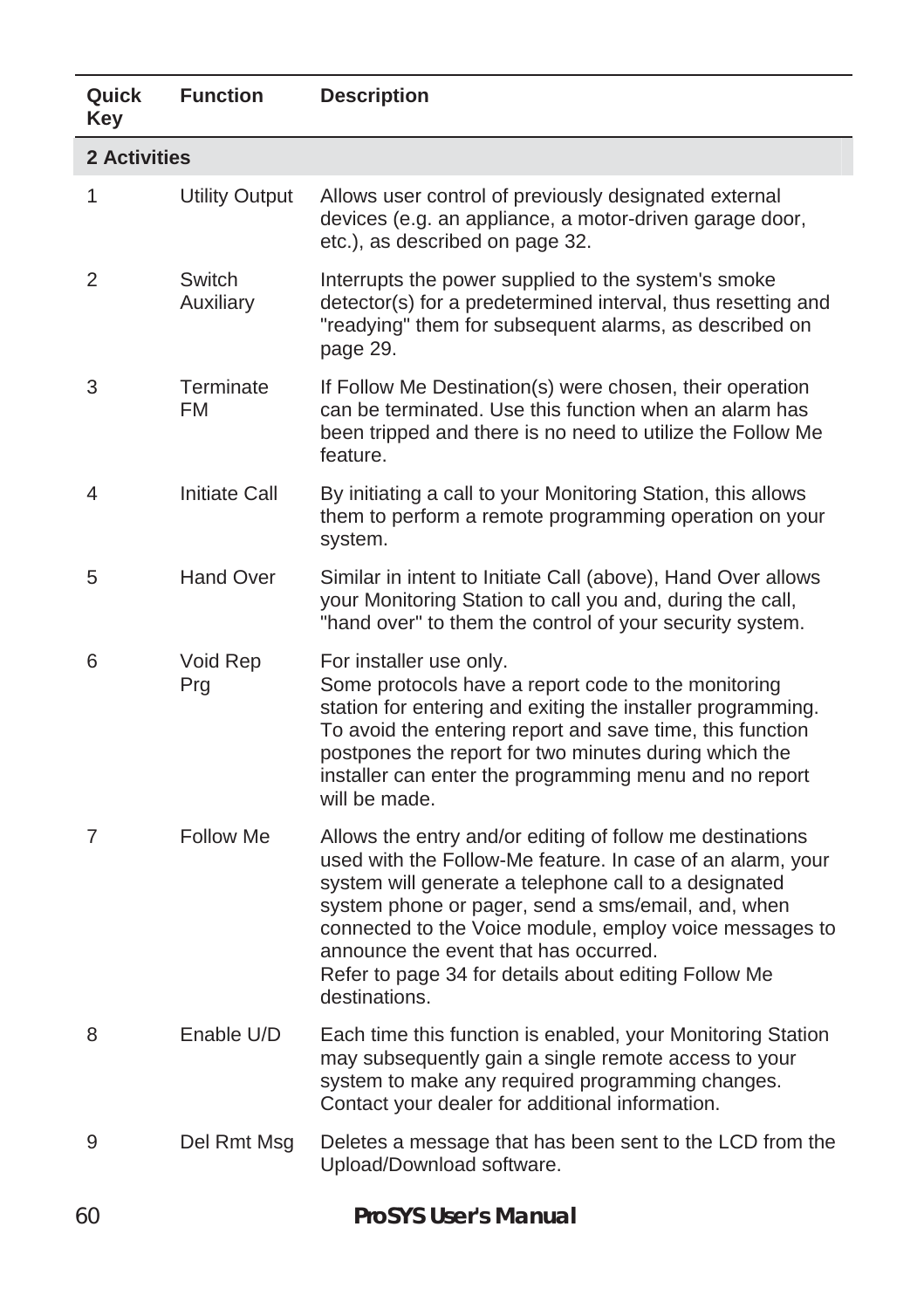| Quick<br>Key | <b>Function</b>            | <b>Description</b>                                                                                                                                                                                                                                                                                                                                                                                                                                                                                                                                                            |
|--------------|----------------------------|-------------------------------------------------------------------------------------------------------------------------------------------------------------------------------------------------------------------------------------------------------------------------------------------------------------------------------------------------------------------------------------------------------------------------------------------------------------------------------------------------------------------------------------------------------------------------------|
| 0            | More                       |                                                                                                                                                                                                                                                                                                                                                                                                                                                                                                                                                                               |
| 01           | Cancel<br>Report           | Sends a "Cancel Alarm" report message to the Monitoring<br>Station. This function is used if the alarm was activated by<br>mistake.                                                                                                                                                                                                                                                                                                                                                                                                                                           |
| 02           | Overload<br>Restore        | The Grand Master/Installer /Sub-installer/Manager can use<br>this option to restore overloading of the system's Switched<br>Power Supply. If overload condition is still present,<br>disconnect all loads from AUX. Output.                                                                                                                                                                                                                                                                                                                                                   |
| 03           | <b>Check Credit</b>        | Use this function to receive information by SMS of the<br>credit level in your Prepaid SIM card. The ProSYS will send<br>SMS Credit Level Request message (User menu: Quick<br>Key [4][0][4][1]) to the provider's phone (User menu: Quick<br>Key [4][0][4][2]). Once the SMS is received by the provider,<br>the SIM's credit level is sent back and displayed on the<br>keypad's LCD display or sent to the Follow Me (if defined).                                                                                                                                         |
| 04           | <b>Reset SIM</b>           | After charging a prepaid SIM card, the user has to reset the<br>SIM Expire Time manually. The time duration for expiration<br>is defined by your installer.                                                                                                                                                                                                                                                                                                                                                                                                                   |
| 05           | User Call                  | Use this function to receive the SIM credit level using the<br>voice channel.<br>Upon accessing this option, a dial tone is received and the<br>ProSYS keypad functions as a GSM telephone. You can<br>dial and listen to messages as with a regular telephone. To<br>end the call press the (Stay) key.<br>Note the following:<br>1. The outgoing call will always be executed through the<br>GSM channel.<br>2. Talking is not optional during the call.<br>3. This option can be used to get any provider information.<br>The call can be established to any phone number. |
| 3 View       |                            |                                                                                                                                                                                                                                                                                                                                                                                                                                                                                                                                                                               |
| 1            | Trouble                    | Should be used when the system has detected a problem,<br>which is evidenced by the rapid flashing of the Power LED,<br>as described on page 66.                                                                                                                                                                                                                                                                                                                                                                                                                              |
| 2            | Alarm<br>Memory            | Allows the viewing of the five most recent alarm conditions<br>stored by the system.                                                                                                                                                                                                                                                                                                                                                                                                                                                                                          |
| 3            | Not Ready<br><b>Status</b> | Allows the viewing of all "not ready" zones.                                                                                                                                                                                                                                                                                                                                                                                                                                                                                                                                  |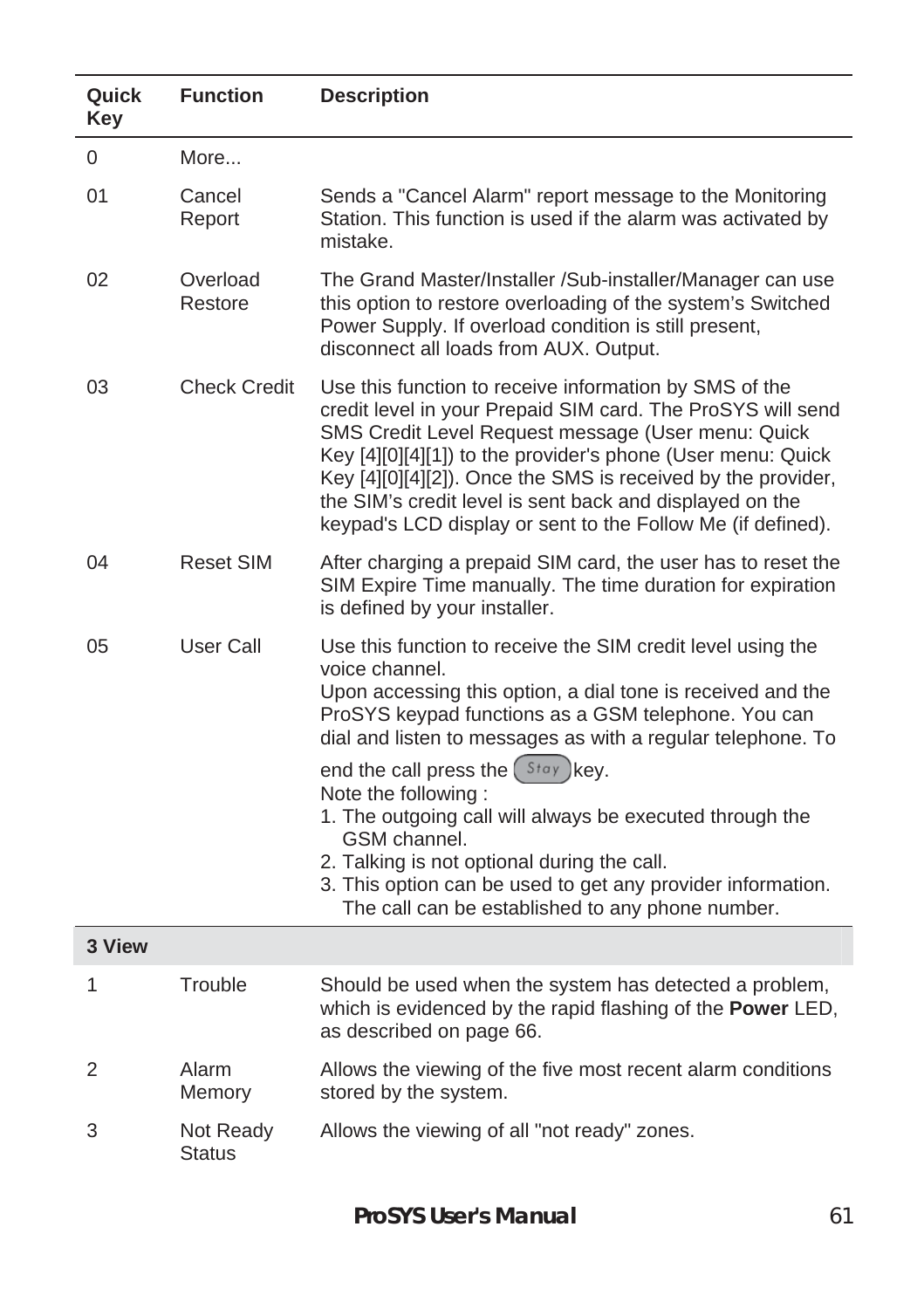| Quick<br>Key   | <b>Function</b>     | <b>Description</b>                                                                                                                                                                                                                                                                                                                                                                                                                |
|----------------|---------------------|-----------------------------------------------------------------------------------------------------------------------------------------------------------------------------------------------------------------------------------------------------------------------------------------------------------------------------------------------------------------------------------------------------------------------------------|
| 4              | Zone Status         | Allows the display of all system zones and their current<br>status.                                                                                                                                                                                                                                                                                                                                                               |
| 5              | Event Log           | Allows the viewing of significant system events including<br>date and time.                                                                                                                                                                                                                                                                                                                                                       |
| 6              | Service Info        | Allows the display of any previously entered service<br>information and the system version.                                                                                                                                                                                                                                                                                                                                       |
| 7              | Overview            | Select between the following LCD keypad display types:<br>Single: The keypad displays the partition name, time, and<br>date.<br>All: the keypad displays the status of all relevant partitions.<br>Each partition is represented by a status letter, as follows:<br>÷<br>A: Partition Armed<br>❖<br>S: Partition Stay Armed<br>❖<br><b>L: Partition in Alarm</b><br>÷<br>N: Partition Not Ready<br>❖<br><b>R:</b> Partition Ready |
| 4 Maintenance  |                     |                                                                                                                                                                                                                                                                                                                                                                                                                                   |
| 1              | <b>Keypad Test</b>  | Momentarily tests the keypad indicators and the system's<br>external sounder(s).                                                                                                                                                                                                                                                                                                                                                  |
| 2              | <b>Battery Test</b> | Tests the system's standby battery(ies).                                                                                                                                                                                                                                                                                                                                                                                          |
| 3              | Local Chime<br>Off  | Use to turn OFF a particular keypad's internal sounder for<br>any function involving the Chime feature.                                                                                                                                                                                                                                                                                                                           |
| 4              | Local Chime<br>On   | Use to turn ON a particular keypad's internal sounder for<br>any function involving the Chime feature.                                                                                                                                                                                                                                                                                                                            |
| 5              | Part. Chime<br>Off  | Use to disable the internal sounder for all keypads in the<br>partition for any function involving the Chime feature.                                                                                                                                                                                                                                                                                                             |
| 6              | Part. Chime<br>On   | Use to enable the internal sounder for all keypads in the<br>partition for any function involving the Chime feature.                                                                                                                                                                                                                                                                                                              |
| $\overline{7}$ | Local Buzzer<br>Off | Use to turn OFF a particular keypad's internal sounder<br>during both Entry and Exit Delay time periods and all fire<br>and burglar alarms.                                                                                                                                                                                                                                                                                       |
| 8              | Local Buzzer<br>On  | Use to turn ON a particular keypad's internal sounder<br>during both Entry and Exit Delay time periods and all fire<br>and burglar alarms.                                                                                                                                                                                                                                                                                        |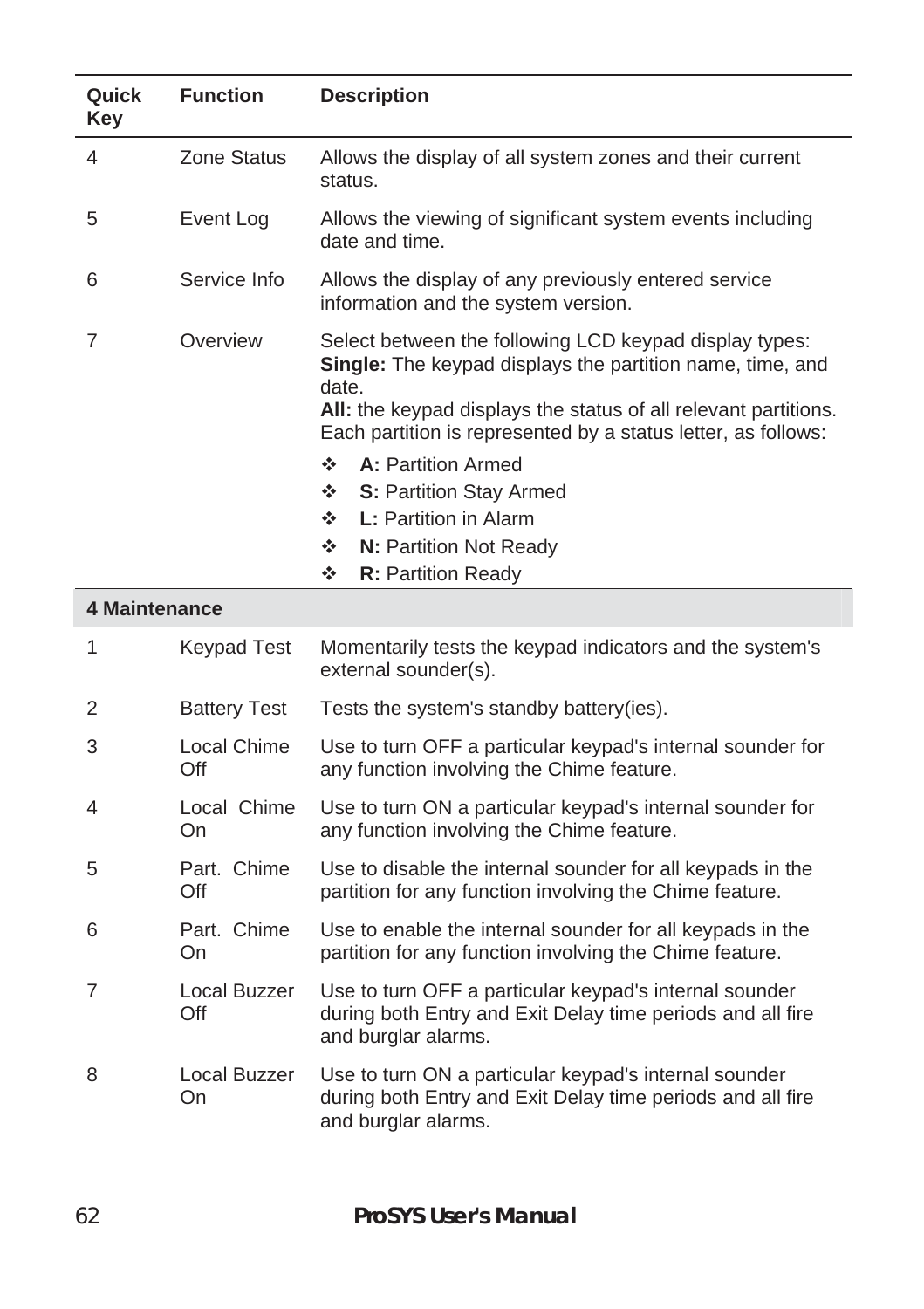| Quick<br>Key         | <b>Function</b>       | <b>Description</b>                                                                                                                                                                                           |
|----------------------|-----------------------|--------------------------------------------------------------------------------------------------------------------------------------------------------------------------------------------------------------|
| 9                    | Diagnostics           | Enables the Installer/Sub-installer to perform diagnostics<br>tests for: BUS zones, power supply, siren and GSM/GPRS<br>module.                                                                              |
| 0                    | More                  |                                                                                                                                                                                                              |
| 1                    | <b>Walk Test</b>      | Used to easily test and evaluate the operation of selected<br>zones in your system.                                                                                                                          |
| 2                    | Accessory<br>Versions | Enables viewing the software version of the BUS zones,<br>switched power supply, siren and GSM/GPRS module.                                                                                                  |
| 3                    | Get ACM IP            | View the ACM IP address. Required for establishing<br>remote communication for U/D through the IP network.                                                                                                   |
| 4                    | Prepaid SIM           | When using Pre-paid SIM cards, these options are used to<br>receive information regarding the SIM card credit level. For<br>detailed information, refer to the manuals supplied with the<br>GSM/GPRS module. |
| <b>5 Access Code</b> |                       |                                                                                                                                                                                                              |
| 1                    | Update<br>Codes       | Sets, changes, and deletes user codes, as described on<br>page 36.                                                                                                                                           |
| 2                    | Authority             | Links user codes with Authority Levels, as described on<br>page 38.                                                                                                                                          |
| 3                    | Partition             | Assigns partitions to users.                                                                                                                                                                                 |
| 4                    | User label            | Assigns labels to users (10 characters long).                                                                                                                                                                |
| 5                    | Prox Tag              | Assigns user codes to proximity tags, which are used with<br>proximity keypads to arm and disarm the system, as<br>described in the LCD Proximity Keypad instructions.                                       |
| 6                    | Digital Key           | Programs digital keys, which are used to arm and disarm<br>the system, if your system is equipped with this option.                                                                                          |
| 7                    | Double Code           | Assigns high-security double codes, as described on<br>page 41.                                                                                                                                              |
| <b>6 Clocks</b>      |                       |                                                                                                                                                                                                              |
| 1                    | <b>System Time</b>    | Allows the setting of the system time, as described on<br>page 43.                                                                                                                                           |
| 2                    | <b>System Date</b>    | Allows the setting of the system date, as described on<br>page 44.                                                                                                                                           |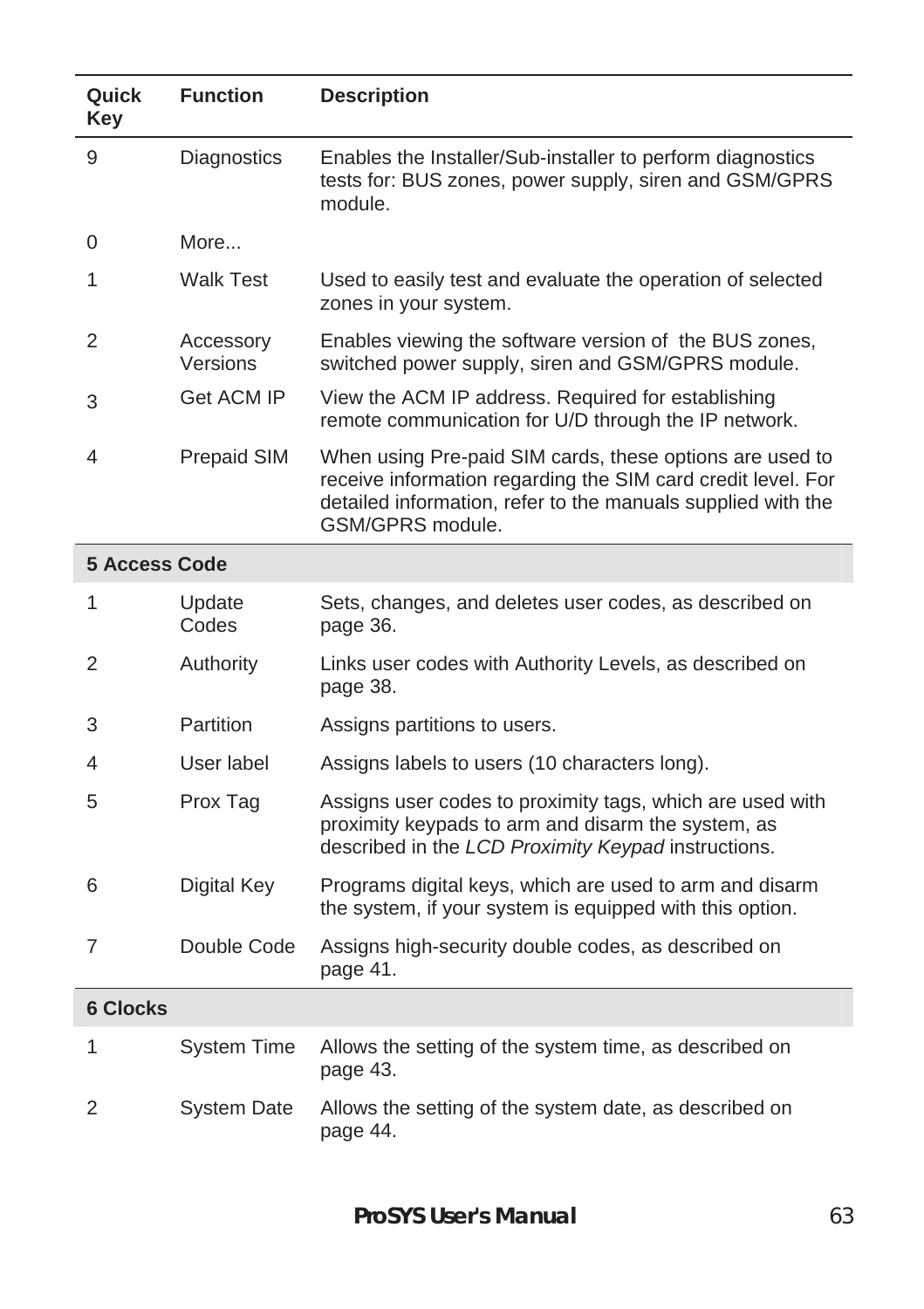| Quick<br>Key            | <b>Function</b> | <b>Description</b>                                                                                                                                                                                            |
|-------------------------|-----------------|---------------------------------------------------------------------------------------------------------------------------------------------------------------------------------------------------------------|
| 3                       | Next Arm        | Used to automatically Away arm a disarmed system at a<br>specific time within the next 24 hours. Next Arm works for<br>one time only since the system deletes the setting after it is<br>acted upon.          |
| 4                       | Next Disarm     | Used to automatically disarm an armed system at a specific<br>time within the next 24 hours. Next Disarm works for one<br>time only since the system deletes the setting after it is<br>acted upon.           |
| 5                       | Scheduler       | Enables you to define a weekly schedule with up to two<br>time intervals per day, during which the system<br>automatically arms, activates UOs, or prevents users from<br>disarming, as described on page 45. |
| 6                       | Vacation        | Use to define up to 20 vacation periods and the partitions<br>that will be armed automatically during vacation.                                                                                               |
| 7                       | User Limit.     | This feature is used to enable or disable a user from any of<br>the user limitation scheduling programs (Quick key<br>[6][code][5][xx][3]).                                                                   |
|                         |                 | Note that deleting the schedule is not sufficient in order to<br>disable a user from the user limitation schedule. You<br>should also delete the user in this programming location.                           |
| <b>7 Installer Prog</b> |                 |                                                                                                                                                                                                               |
| 1                       | Advanced        | Accesses the full menu of programming options.                                                                                                                                                                |
| 2                       | Selected        | Accesses a limited menu of programming options.                                                                                                                                                               |

#### **NOTE:**

Refer to the *ProSYS Installation and Programming Manual* for more information about the **Installer Prog** functions.

| <b>8 Access Control</b> |                  |                                                                                               |  |
|-------------------------|------------------|-----------------------------------------------------------------------------------------------|--|
|                         | Settings         | Defines the door mode for each door and the reader criteria<br>for each reader in the system. |  |
| $\mathcal{P}$           | Time<br>Schedule | Configures the time schedules by which users can access<br>the system.                        |  |
| 3                       | Group<br>Access  | Defines access to doors for groups of users during specific<br>time periods.                  |  |
| 4                       | Record<br>Users  | Adds Arm/Disarm users and Enter/Exit users to the system.                                     |  |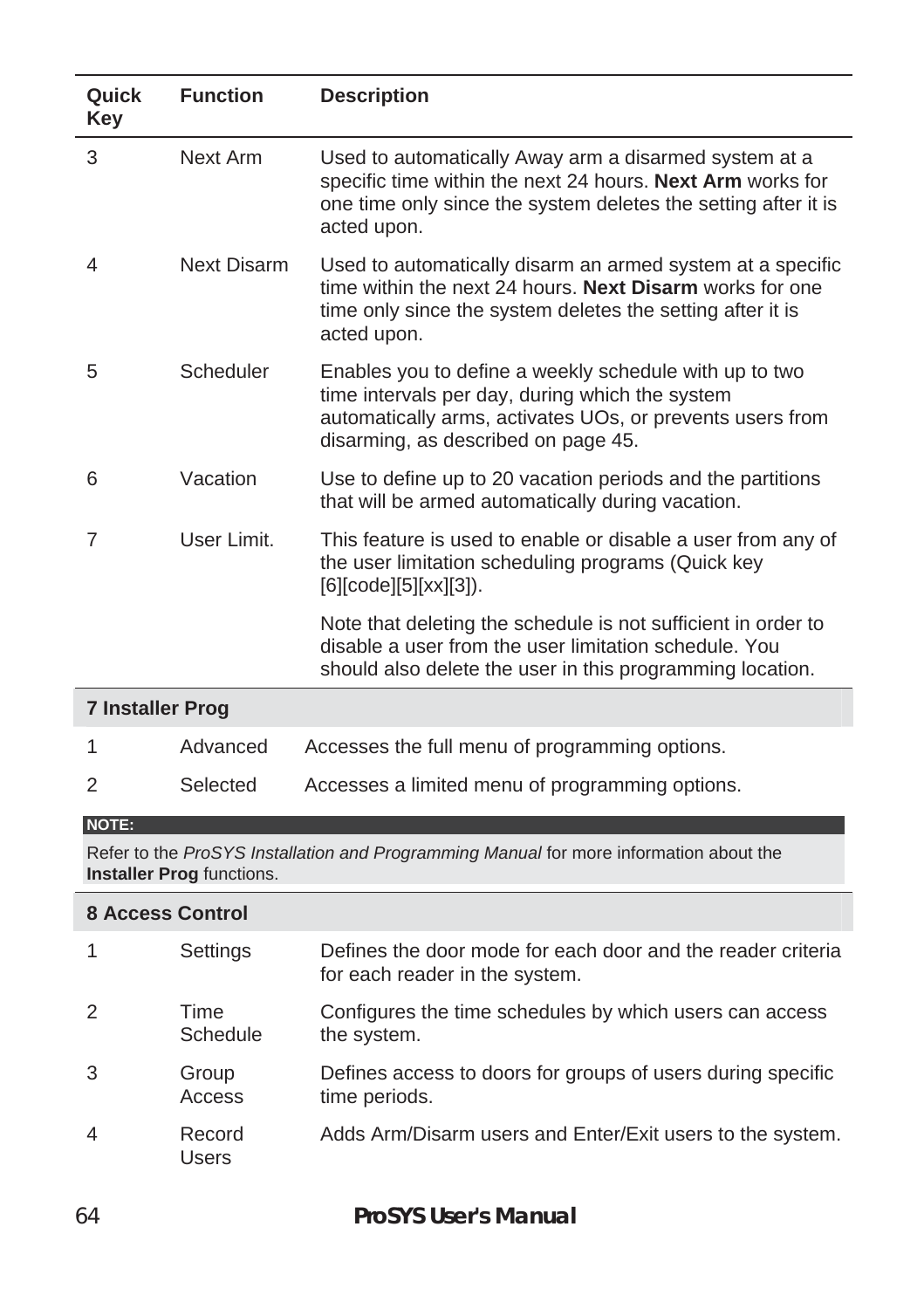| Quick<br>Key | <b>Function</b>  | <b>Description</b>                                                                                                                                               |
|--------------|------------------|------------------------------------------------------------------------------------------------------------------------------------------------------------------|
|              | User<br>Settings | Defines settings for users, including assigning PIN<br>(Personal Identification Number) codes, assigning users to<br>specific access groups, and deleting users. |
|              | Open Door        | Remotely opens any door from any keypad that has<br>previously been defined in the system.                                                                       |

#### **NOTE:**

Refer to the *Access Control User's Manual* for more information about the Access Control functions.

| 9 Miscellaneous |                                                                                                                              |                                                                                                                                                                                                                                                                                                                                                             |                                      |  |  |  |  |  |
|-----------------|------------------------------------------------------------------------------------------------------------------------------|-------------------------------------------------------------------------------------------------------------------------------------------------------------------------------------------------------------------------------------------------------------------------------------------------------------------------------------------------------------|--------------------------------------|--|--|--|--|--|
| 1               | Printer<br>Control<br>(to control<br>on-line<br>printing)                                                                    | Printer 1 on<br>1                                                                                                                                                                                                                                                                                                                                           | Activates printer 1                  |  |  |  |  |  |
|                 |                                                                                                                              | 2 Printer 1 off                                                                                                                                                                                                                                                                                                                                             | Deactivates messages to<br>printer 1 |  |  |  |  |  |
|                 |                                                                                                                              | 3 Printer 2 on                                                                                                                                                                                                                                                                                                                                              | Activates printer 2                  |  |  |  |  |  |
|                 |                                                                                                                              | 4 Printer 2 off                                                                                                                                                                                                                                                                                                                                             | Deactivates messages to<br>printer 2 |  |  |  |  |  |
| $\overline{2}$  | Anti-code                                                                                                                    | Some systems (defined during installation of the systems)<br>are not ready to Arm after an alarm or tamper condition. To<br>restore the system to Normal Operation mode, a technician<br>code or an<br>Anti-code must be entered. Entering the code supplied by<br>the technician at this location will restore the system to the<br>Normal Operation mode. |                                      |  |  |  |  |  |
| 3               | <b>Duress</b><br>Restore                                                                                                     | Deactivates a latched UO that has been activated as a<br>result of a duress code being entered.                                                                                                                                                                                                                                                             |                                      |  |  |  |  |  |
| 4               | Voice Msg                                                                                                                    | Customizes the spoken messages that are announced<br>when the user accesses the system from a remote<br>telephone. Refer to the Voice Module Programming and<br>Operations Manual for more information.                                                                                                                                                     |                                      |  |  |  |  |  |
| 5               | Key Custom<br>Records a series of commands and assigns them to a<br>function key. For detailed information refer to page 52. |                                                                                                                                                                                                                                                                                                                                                             |                                      |  |  |  |  |  |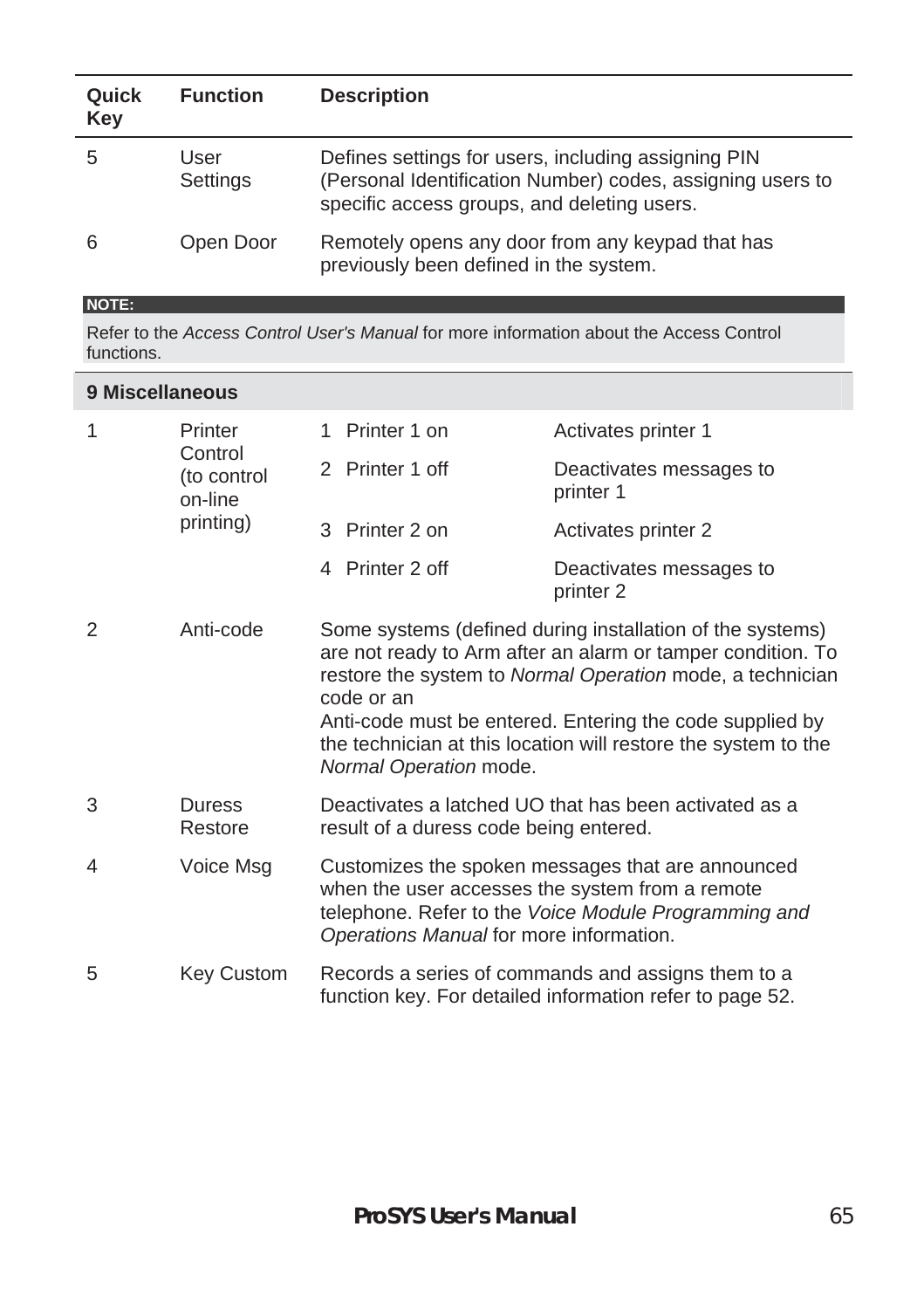# **Appendix A: System Troubles**

The following table lists possible trouble conditions, their descriptions, and recommended responses.

| <b>Trouble</b>                         | <b>Description</b>                                                                                                                                                | <b>LED KP</b>                | <b>Response</b>                                                                                                                            |  |  |
|----------------------------------------|-------------------------------------------------------------------------------------------------------------------------------------------------------------------|------------------------------|--------------------------------------------------------------------------------------------------------------------------------------------|--|--|
| Low<br><b>Battery</b>                  | The capacity of the battery is low<br>or missing and needs to be<br>recharged or replaced.                                                                        | Zone 1 LED<br>flashes.       | Contact your dealer.                                                                                                                       |  |  |
| Loss of<br><b>AC Power</b>             | The commercial power has been<br>interrupted; the system will<br>continue to operate on its<br>standby battery as long as<br>possible.                            | Zone 2 LED<br>flashes.       | Check the connection of the<br>panel's transformer to its<br>AC source. Be sure that<br>power has not been<br>interrupted or switched off. |  |  |
| <b>Auxiliary</b><br><b>Failure</b>     | The panel's auxiliary power,<br>used to supply electric current to<br>designated devices (e.g. motion<br>detectors, keypads, and smoke<br>detectors), has failed. | $7$ one $4$ I FD<br>flashes. | Contact your dealer.                                                                                                                       |  |  |
| False<br>Code<br><b>Trouble</b>        | If enabled by your dealer, your<br>system will report a false code as<br>a trouble.                                                                               | Zone 5 LED<br>flashes.       | Once the trouble has been<br>displayed (LCD keypad<br>only),<br>it will automatically be<br>removed from the system.                       |  |  |
| <b>Phone</b><br>Line<br><b>Failure</b> | The telephone line used for<br>Monitoring Station communica-<br>tion is either disconnect-ed or<br>inoperative.                                                   | Zone 6 LED<br>flashes.       | If all premises telephones<br>are operating properly,<br>contact your security dealer.                                                     |  |  |
| <b>BUS</b><br><b>Failure</b>           | A fault has been detected in the<br>wiring supporting system<br>peripherals. The trouble<br>indicates the device with the<br>communication touble                 | Zone 7 LED<br>flashes.       | Contact your dealer.                                                                                                                       |  |  |
| <b>Clock Not</b><br>Set                | The system's clock has lost track<br>of the time and/or date.                                                                                                     | Zone 8 LED<br>flashes        | Set the system's time and<br>date.                                                                                                         |  |  |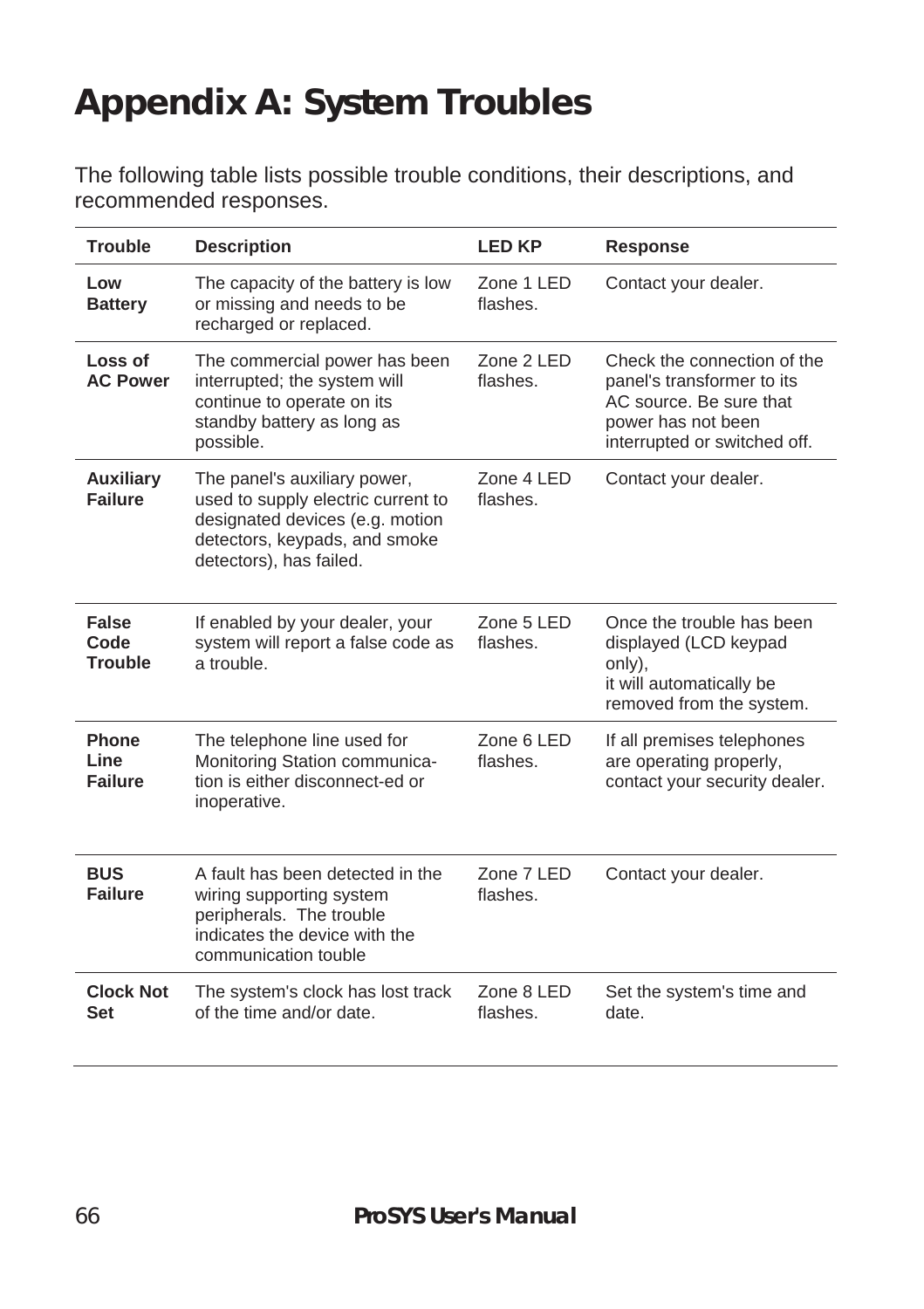| <b>Trouble</b>                           | <b>Description</b>                                                               |                                              | <b>Response</b>                                                                          |  |  |  |
|------------------------------------------|----------------------------------------------------------------------------------|----------------------------------------------|------------------------------------------------------------------------------------------|--|--|--|
| Low<br><b>Battery in</b><br><b>Power</b> | The capacity of the battery is<br>low or missing and needs to                    | Zone 9 LED<br>flashes.                       | Contact your dealer.                                                                     |  |  |  |
| <b>Supply</b><br><b>Module</b>           | be recharged or replaced                                                         | (Requires<br>the 16-Zone<br>I FD<br>keypad.) |                                                                                          |  |  |  |
| <b>AC Loss</b><br>in Power               | The commercial power has been<br>interrupted to the Power Supply                 | Zone 10 LED<br>flashes.                      | Make sure the connection<br>of this module's transformer                                 |  |  |  |
| <b>Supply</b><br><b>Module</b>           | $mode(s)$ .                                                                      | (Requires<br>the 16-Zone                     | to AC power has not been<br>disturbed.                                                   |  |  |  |
|                                          |                                                                                  | I FD<br>keypad.)                             | Make sure that the outlet<br>into which the module's<br>transformer is plugged is<br>ON. |  |  |  |
| <b>Bell</b><br><b>Trouble d</b>          | Trouble has been detected<br>in a bell conncted to the main                      | Zone 11 LED<br>flashes                       | Contact your dealer.                                                                     |  |  |  |
|                                          | panel or to the power supply<br>expander                                         | (Requires<br>the 16-Zone<br>I FD<br>keypad.) |                                                                                          |  |  |  |
| <b>Auxiliary</b><br>Power                | auxiliary power from the<br>optional Power                                       | Zone 12 LED<br>flashes.                      | Contact your dealer.                                                                     |  |  |  |
| <b>Failure</b>                           | Supply module(s).                                                                | (Requires<br>the 16-Zone<br>LED<br>keypad.)  |                                                                                          |  |  |  |
| Day Zone<br>Trouble                      | A zone designated as a<br>DAY ZONE has been faulted<br>during the disarm period. | The<br>designated<br>zone flashes.           | Check the integrity of the<br>indicated zone.                                            |  |  |  |
|                                          |                                                                                  | (Requires<br>the 16-Zone<br>LED<br>keypad.)  |                                                                                          |  |  |  |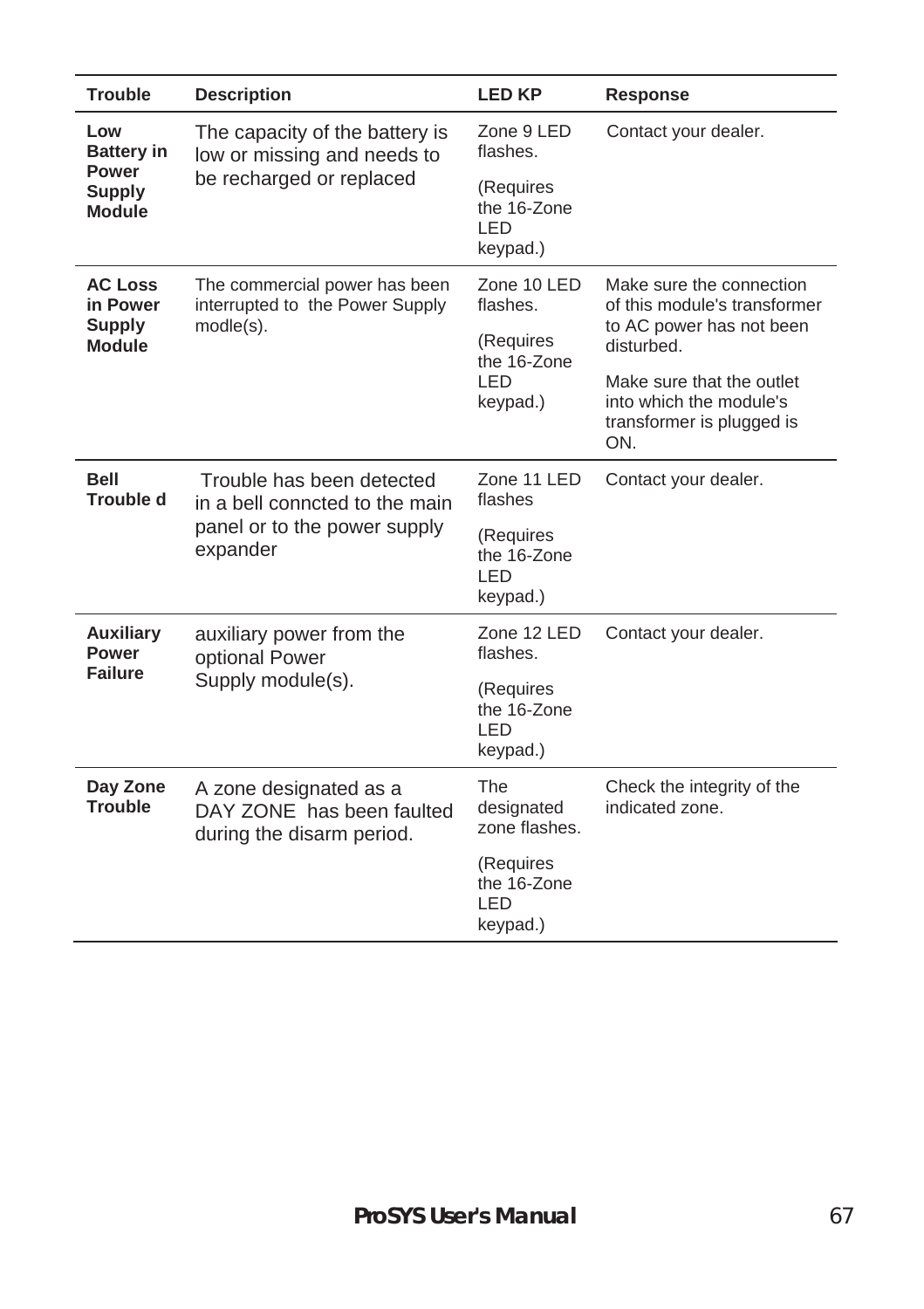# **Appendix B: System Sounds**

In addition to the visual indications provided by your keypad(s), your system is designed to produce audible annunciation after certain events. Depending on the circumstance, such sounds may be made by your system's keypad(s) or sounders (e.g. a siren or bell).

![](_page_67_Picture_2.jpeg)

**NOTES:**  If defined by your engineer, the internal bell can follow any of the keypad sounds

| Event                                                                                                            | <b>Keypad Sound</b>                                                                     | <b>Internal Bell</b>                     | <b>External Siren</b>      |  |  |
|------------------------------------------------------------------------------------------------------------------|-----------------------------------------------------------------------------------------|------------------------------------------|----------------------------|--|--|
| <b>Intrusion Alarm</b>                                                                                           | Rapid beeping                                                                           | Rapid beeping                            | Rapid beeping              |  |  |
| <b>Fire Alarm</b>                                                                                                | Rapid beeping                                                                           | Rapid beeping                            | YES (staggered)            |  |  |
| <b>Keypad Police</b><br>Emergency                                                                                | No Sound (1)                                                                            | No Sound (1)                             | No Sound (1)               |  |  |
| Keypad<br>Emergency/<br><b>Mesdical</b>                                                                          | A momentary chirp                                                                       |                                          | No sound                   |  |  |
| Arming or<br><b>Disarming</b>                                                                                    | No Sound                                                                                | Systm is armed: 1<br>chirp               | Systm is armed: 1<br>chirp |  |  |
|                                                                                                                  |                                                                                         | System Disarmed: 2<br>chirp (Key-fob)    |                            |  |  |
|                                                                                                                  |                                                                                         | Disarm after alarm:<br>4 chirps (Keyfob) |                            |  |  |
| Correct /<br><b>Incorrect Data</b>                                                                               | A one-second tone if<br>completed correctly;<br>three rapid error<br>beeps if incorrect | No sound                                 | No sound                   |  |  |
| <b>Entry Delay</b><br>Slowly repeating<br>Countdown<br>tones until the Entry<br>Delay time period<br>expires (2) |                                                                                         | No sound                                 | No sound                   |  |  |
| <b>Exit Delay</b><br>Countdown                                                                                   | Slowly repeating<br>tones until the Exit<br>Delay time period<br>expires (2)            |                                          | No sound                   |  |  |
| <b>Bell Circuit</b><br><b>Failure or Fire</b><br>Loop Trouble                                                    | Three rapid beeps at<br>10-second intervals<br>(2,3)                                    | No sound                                 | No sound                   |  |  |
| <b>Chime Sound</b>                                                                                               | 2 second buzzer<br>beep $(4)$                                                           | No sound                                 | No sound                   |  |  |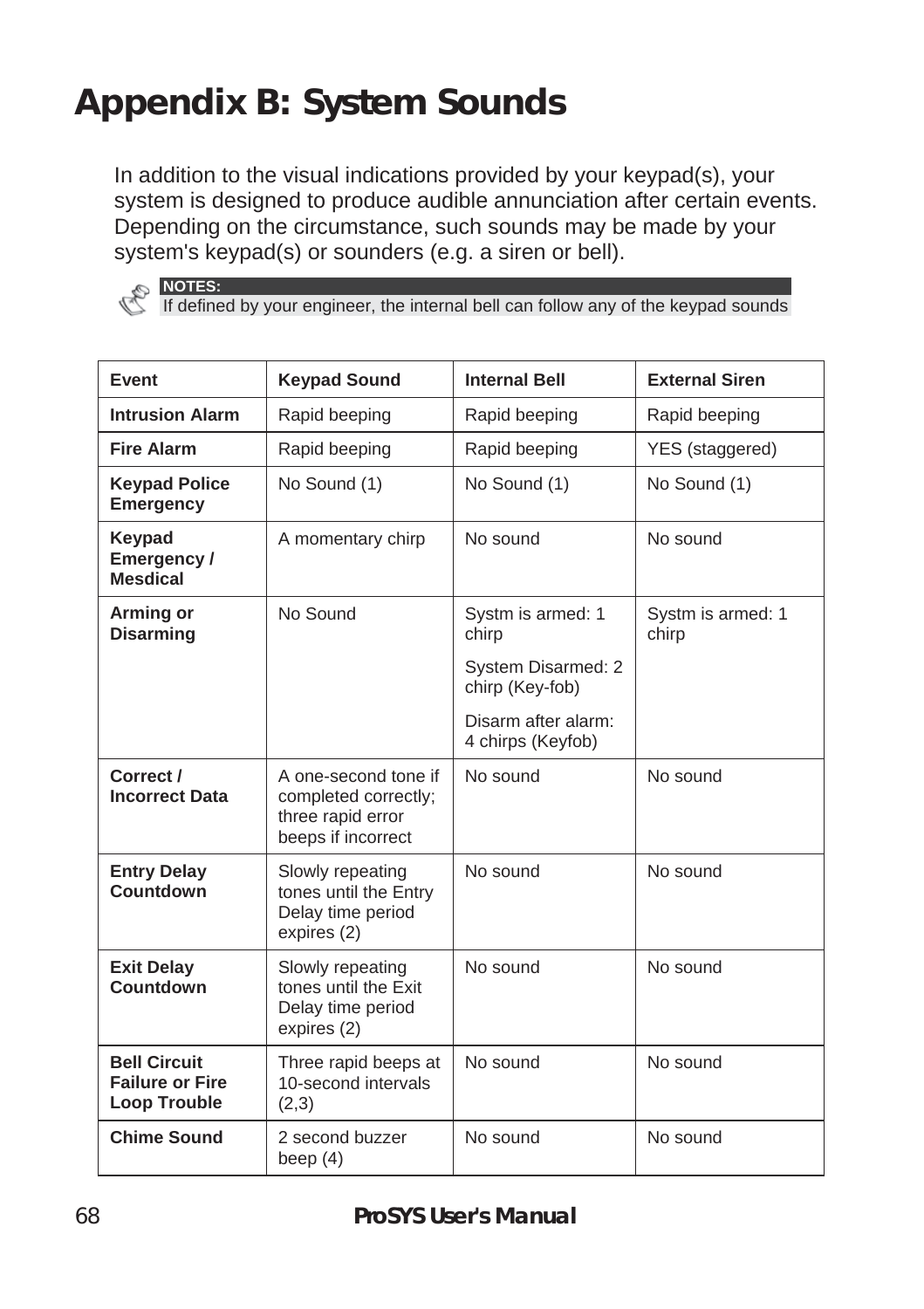![](_page_68_Picture_0.jpeg)

1. Based on decisions made at the time your alarm system was installed, keypads may beep during this type of alarm.

2. Keypad beeps may be disabled at the user's discretion, see Buzzer On/Off under User Menu > Activities

3. Press  $(F/\sqrt{6})$  for two seconds to stop the fault beeps

4 Any intrusion zone, if selected for the Chime feature, will, when violated during the disarm period, cause the keypad to annunciate the event. The chime can also be disabled when not required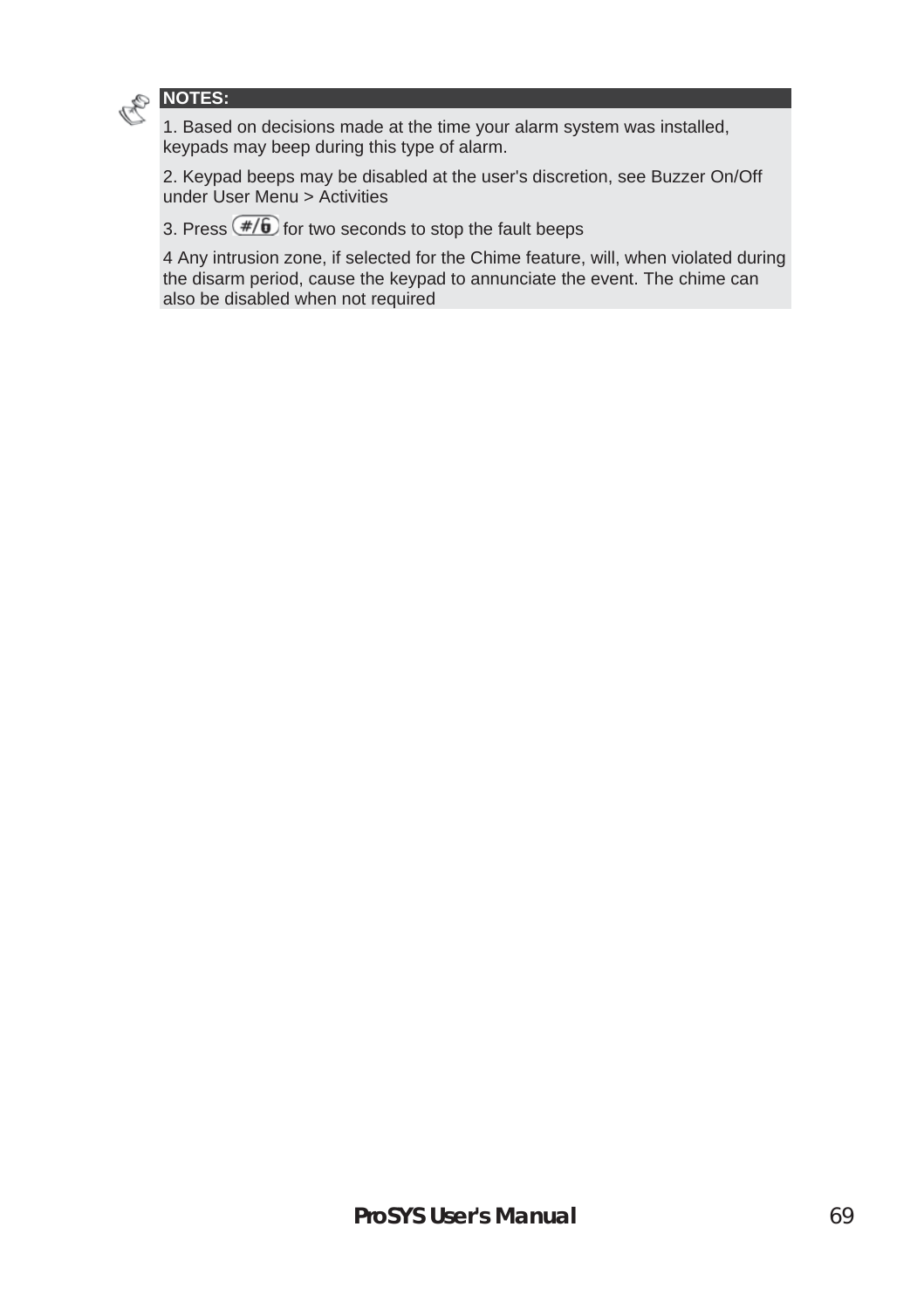# **Appendix C: Scheduling Tables**

Use the following table to define each of the weekly schedules.

Weekly Schedule :\_\_\_\_\_\_\_ Schedule Name: \_\_\_\_\_\_\_\_\_

| <b>Schedule Type</b>         |  | <b>Parameter Definitions</b>                                                                    |  |                             |                                                    |                              |                      |        |                             |                     |        |
|------------------------------|--|-------------------------------------------------------------------------------------------------|--|-----------------------------|----------------------------------------------------|------------------------------|----------------------|--------|-----------------------------|---------------------|--------|
| Arm / Disarm                 |  | Partition                                                                                       |  | 1<br>п                      | $\overline{2}$<br>п                                | 3<br>□                       | 4<br>□               | 5<br>п | 6<br>п                      | $\overline{7}$<br>п | 8<br>П |
|                              |  | Arm Mode:<br>$\Box$ Arm<br>$\square$ Home<br>$\Box$ Group                                       |  |                             | Select Group:<br>$\Box C$<br>$\Box$ A<br>ПB<br>ח ר |                              |                      |        |                             |                     |        |
| <b>Utility Output</b>        |  | 1st UO No: __________<br>2nd UO No:                                                             |  |                             |                                                    |                              | 3rd UO No: _________ |        |                             |                     |        |
|                              |  | NOTE: For the UO weekly schedule, you can<br>define a separate time definition during vacation. |  |                             |                                                    |                              |                      |        |                             |                     |        |
|                              |  | Name<br>User#                                                                                   |  |                             | User#                                              |                              |                      |        | Name                        |                     |        |
| User Access<br>Authorization |  |                                                                                                 |  |                             |                                                    |                              |                      |        |                             |                     |        |
|                              |  |                                                                                                 |  |                             |                                                    |                              |                      |        |                             |                     |        |
|                              |  | NOTE: You can choose any user in the system.                                                    |  |                             |                                                    |                              |                      |        |                             |                     |        |
| Day                          |  | <b>Start Time</b><br>1 HH:MM                                                                    |  | <b>Stop Time</b><br>1 HH:MM |                                                    | <b>Start Time</b><br>2 HH:MM |                      |        | <b>Stop Time</b><br>2 HH:MM |                     |        |
| Sunday                       |  |                                                                                                 |  |                             |                                                    |                              |                      |        |                             |                     |        |
| Monday                       |  |                                                                                                 |  |                             |                                                    |                              |                      |        |                             |                     |        |
| Tuesday                      |  |                                                                                                 |  |                             |                                                    |                              |                      |        |                             |                     |        |
| Wednesday                    |  |                                                                                                 |  |                             |                                                    |                              |                      |        |                             |                     |        |
| Thursday                     |  |                                                                                                 |  |                             |                                                    |                              |                      |        |                             |                     |        |
| Friday                       |  |                                                                                                 |  |                             |                                                    |                              |                      |        |                             |                     |        |
| Saturday                     |  |                                                                                                 |  |                             |                                                    |                              |                      |        |                             |                     |        |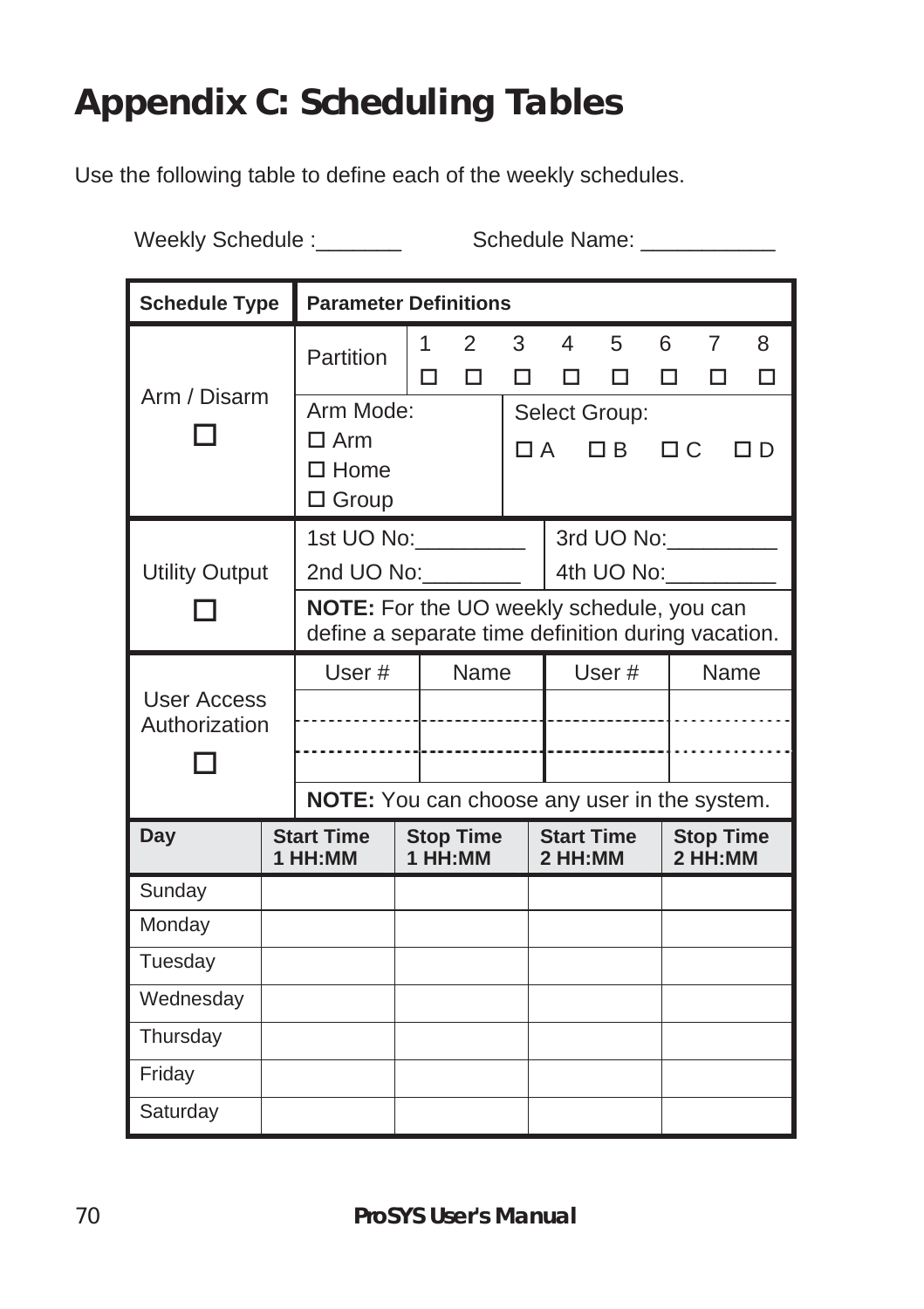# **FCC Compliance Section**

## **FCC Part 15 Note**

This equipment has been tested and found to comply with the limits for a Class B digital device, pursuant to Part 15 of the FCC rules. These limits are designed to provide reasonable protection against harmful interference in a residential installation. This equipment generates, uses and can radiate radio frequency energy and, if not installed and used in accordance with the instructions, may cause harmful interference to radio communications. However, there is no guarantee that interference will not occur in a particular installation. If this equipment does cause harmful interference to radio or television reception, which can be determined by turning the equipment off and on, the user is encouraged to try to correct the interference by one or more of the following measures:

- $\triangle$  Reorient or relocate the receiving antenna.
- $\triangleq$  Increase the separation between the equipment and receiver.
- $\triangle$  Connect the equipment to an outlet on a circuit different from that to which the receiver is connected.
- $\triangleleft$  Consult the dealer or an experienced radio/TV technician.

## **FCC Warning**

The manufacturer is not responsible for any radio or TV interference caused by unauthorized modifications to this equipment. Such modifications could void the user's authority to operate the equipment.

## **FCC Part 68 Note (Telecom)**

- **1)** This equipment complies with Part 68 of the FCC Rules and the requirements adopted by the ACTA. On the bottom panel of this equipment is a label, that contains among other information, a product identifier in the format US:RISAL10BMD2400. If requested, this number must be provided to the telephone company.
- **2)** This equipment is designed to be connected to the telephone network using a terminal block, RJ31X or RJ 11. See Installation Instructions for details.
- **3)** A plug and jack used to connect this equipment to the premises wiring and telephone network must comply with the applicable FCC Part 68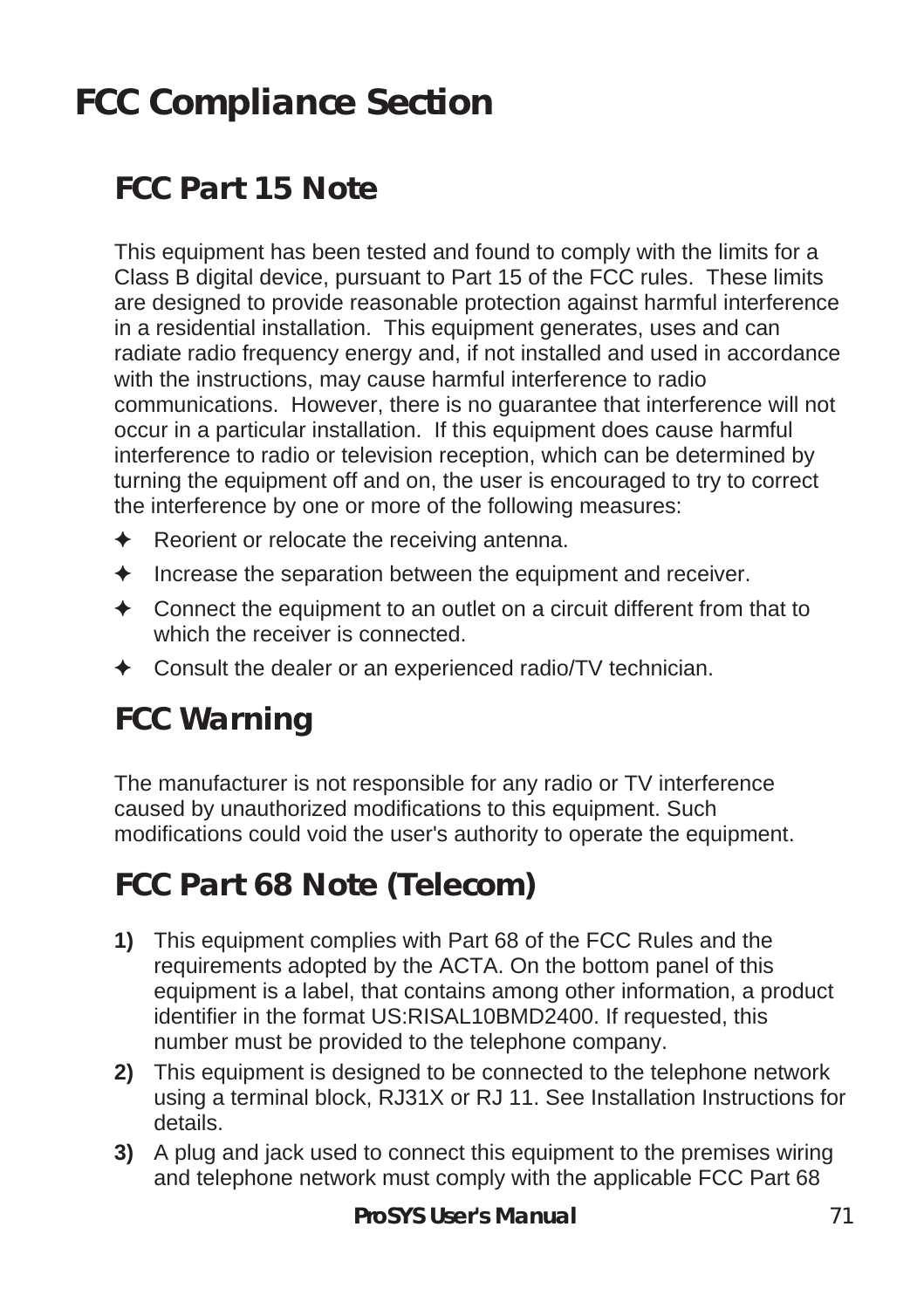rules and requirements adopted by the ACTA. A compliant telephone cord and modular plug is provided with this product. It is designed to be connected to a compatible modular jack that is also compliant. See installation instructions for details.

- **4)** The REN is used to determine the number of devices that may be connected to a telephone line. Excessive RENs on a telephone line may result in the devices not ringing in response to an incoming call. In most but not all areas, the sum of RENs should not exceed five (5.0). To be certain of the number of devices that may be connected to a line, as determined by the total RENs, contact the local telephone company. The REN of this alarm system is part of the product identifier that has the format US:RISAL10BMD2400.
- **5)** If this equipment US:RISAL10BMD2400 causes harm to the telephone network, the telephone company will notify you in advance that temporary discontinuance of service may be required. But if advance notice is not practical, the telephone company will notify the customer as soon as possible. Also, you will be advised of your right to file a complaint with the FCC if you believe it is necessary.
- **6)** The telephone company may make changes in its facilities, equipment, operations or procedures that could affect the operation of the equipment. If this happens the telephone company will provide advance notice in order for you to make necessary modifications to maintain uninterrupted service.
- **7)** If trouble is experienced with this equipment US:RISAL10BMD2400, for repair or warranty information please contact RISCO Group USA Inc 2822 NW 79th Ave. Miami, Florida 33122 USA, phone number 305 592 3820, URL: sales@riscogroup.com. If the equipment is causing harm to the telephone network, the

telephone company may request that you disconnect the equipment until the problem is resolved.

- **8)** The user or installer is not to make any repairs to the product or the telephone interface, in case of problems please contact RISCO's customer service.
- **9)** Connection to party line service is subjected to state tariffs. Contact the state public utility commission, public service commission or corporation for information.
- **10)** If your home has additional alarm dialing equipment other then the ProSYS system which is connected to the telephone line, ensure the installation of this equipment US:RISAL10BMD2400 does not disable your alarm equipment. If you have questions about what will disable alarm equipment, consult your telephone company or qualified installer.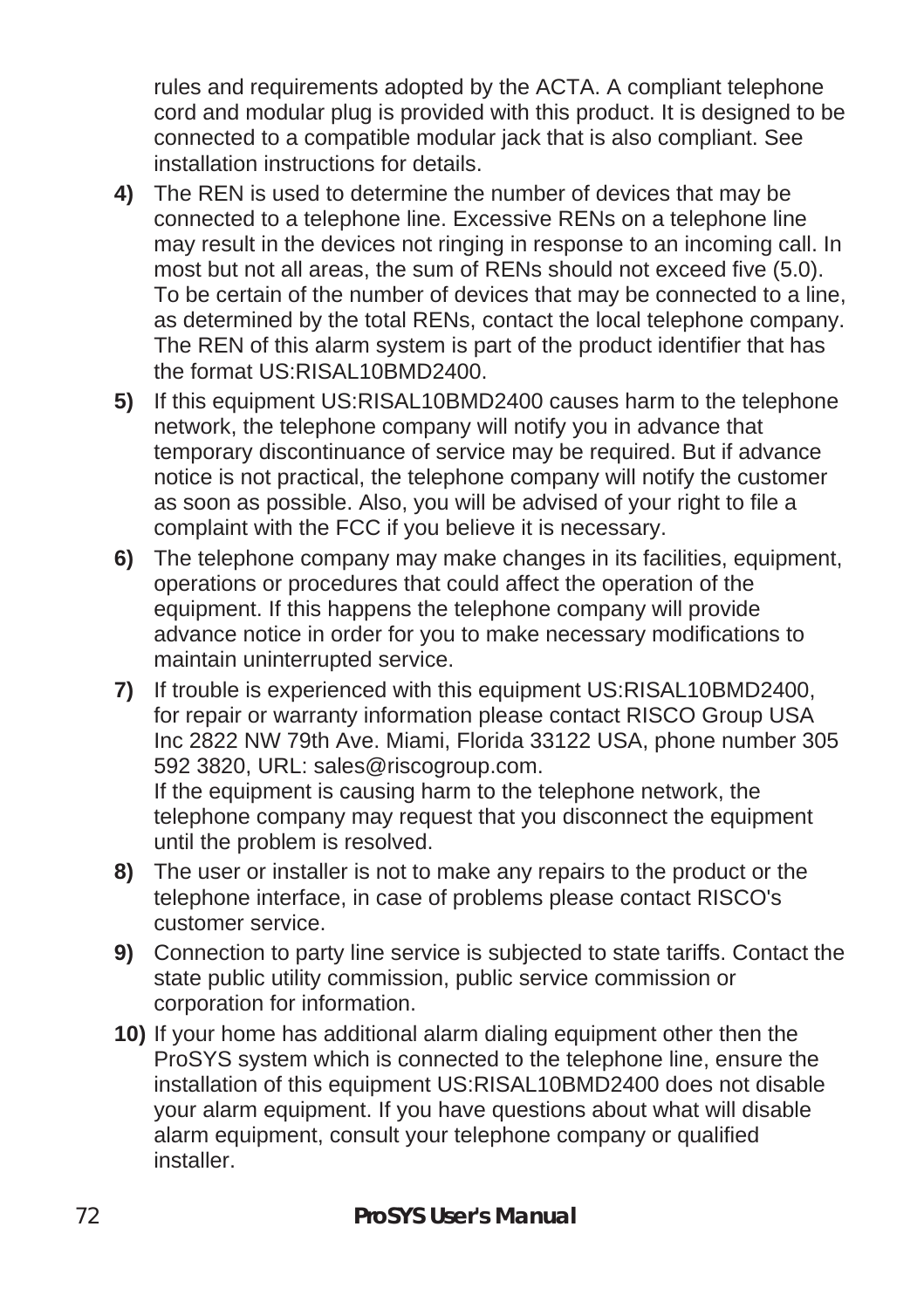#### **Caution:**

**!**

To ensure proper operation, this equipment must be installed according to the enclosed installation instructions. To verify that the equipment is operating properly and can successfully report an alarm, this equipment must be tested immediately after installation, and periodically thereafter, according to the enclosed test.

Equipment must be installed according to the manufacturer instructions in order for the alarm dialing equipment to work properly when other equipment connected to the same line is in use, see drawing below for info.

Verification of the Line Seize capability should be made immediately after installation, and periodically thereafter, in order to ensure that this equipment can initiate a call even when other equipment (telephone, answering machine, computer modem, etc.) connected to the same line in use.



**Customer Premises Equipment and Wiring**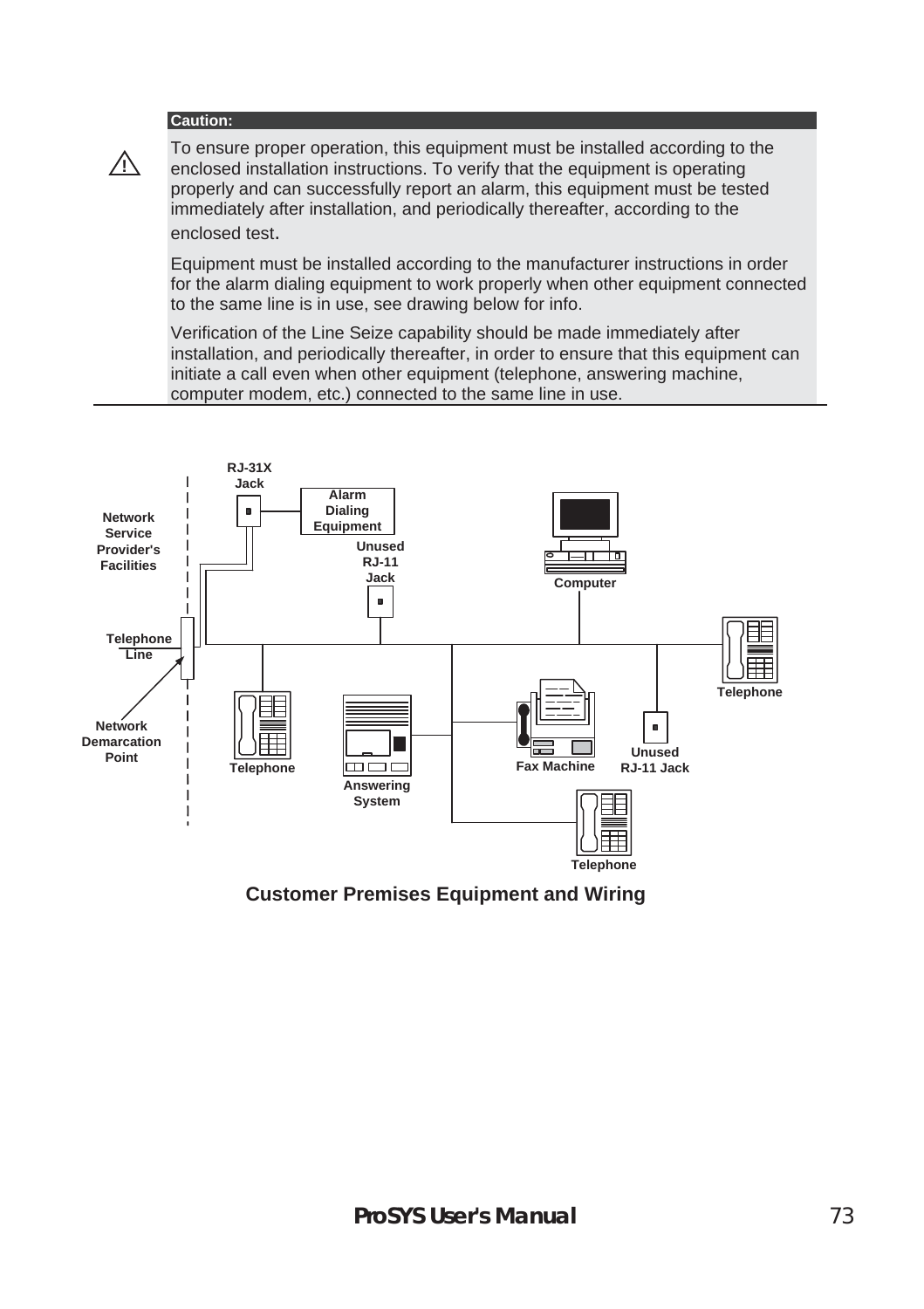### **FCC Part 68 Self Declaraion (Telecom):**



Date: December 18, 2008 Ref: sDOC\_2400BPS\_modem\_ACTA

### Supplier Declaration of Conformity (SdoC)

December 4, 2008

Risco Ltd., Located at 14 Hachoma street, Rishon Lezion 75655, Israel, Hereby declare that the 2400 BPS modem. p/n RP128MD2400A, RW132MD2400A, bearing labeling identification number US:RISAL10BMD2400 complies with the Federal Communications commission's ("FCC") rules and regulations 47 CFR part 68, and the Administrative Council on Terminal Attachments ("ACTA") adopted technical criteria: TIA-968-A, TIA-968-A-1, TIA-968-A-2 and TIA-968-A-3, TIA-968-A-4, TIA-968-A-5, TIA-1096 and TIA-1096-A, Telecommunications - Telephone Terminal Equipment - Technical Requirements for Connection of Terminal Equipment To the Telephone Network.

Signed,

Efi Goren Certification Manager Risco Ltd.

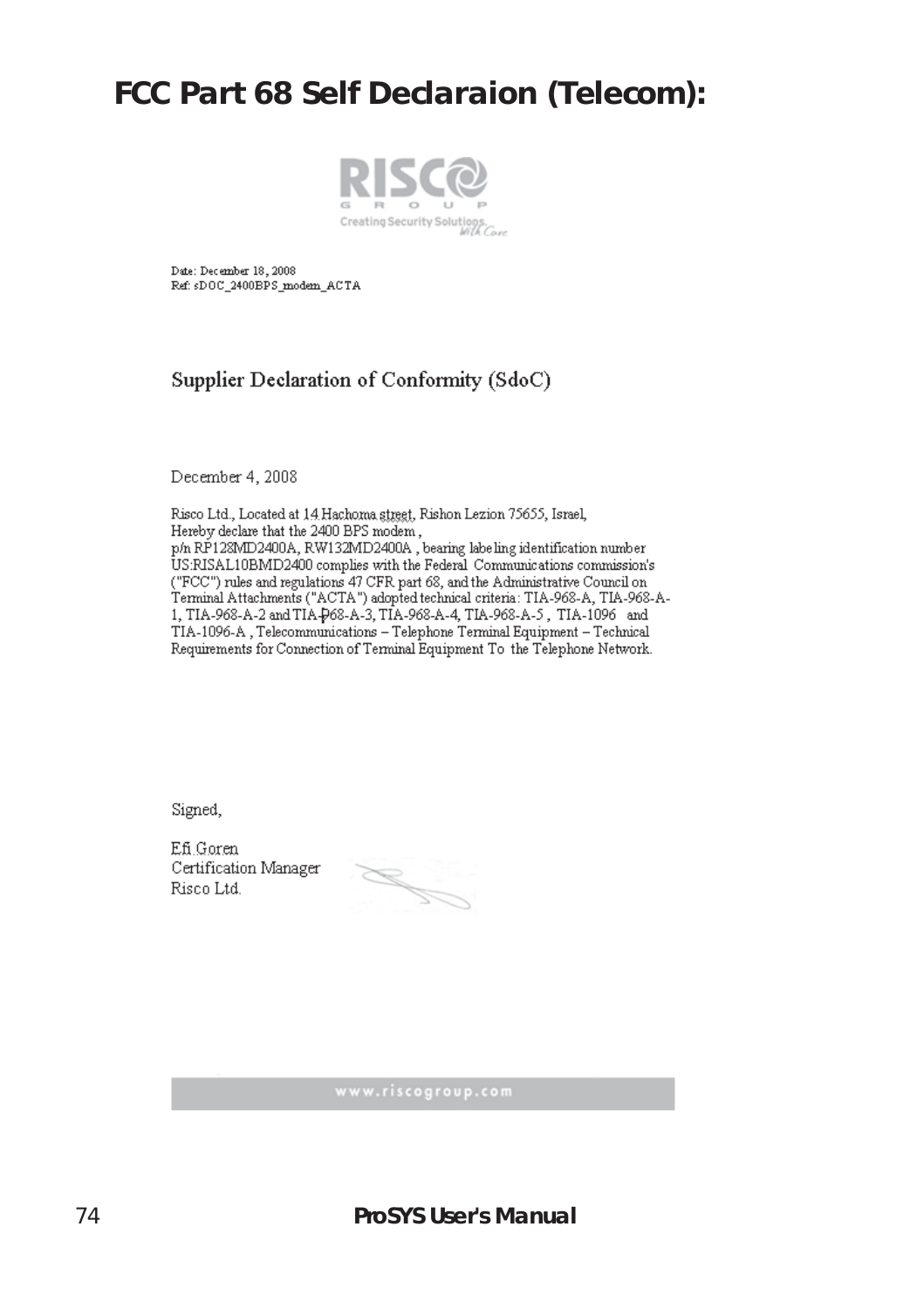# **RISCO Group Limited Warranty**

RISCO Group and its subsidiaries and affiliates ("Seller") warrants its products to be free from defects in materials and workmanship under normal use for 24 months from the date of production. Because Seller does not install or connect the product and because the product may be used in conjunction with products not manufactured by the Seller, Seller can not guarantee the performance of the security system which uses this product. Sellers obligation and liability under this warranty is expressly limited to repairing and replacing, at Sellers option, within a reasonable time after the date of delivery, any product not meeting the specifications. Seller makes no other warranty, expressed or implied, and makes no warranty of merchantability or of fitness for any particular purpose. In no case shall seller be liable for any consequential or incidental damages for breach of this or any other warranty, expressed or implied, or upon any other basis of liability whatsoever.

Sellers obligation under this warranty shall not include any transportation charges or costs of installation or any liability for direct, indirect, or consequential damages or delay.

Seller does not represent that its product may not be compromised or circumvented; that the product will prevent any persona; injury or property loss by burglary, robbery, fire or otherwise; or that the product will in all cases provide adequate warning or protection. Buyer understands that a properly installed and maintained alarm may only reduce the risk of burglary, robbery or fire without warning, but is not insurance or a guaranty that such will not occur or that there will be no personal injury or property loss as a result.

Consequently seller shall have no liability for any personal injury, property damage or loss based on a claim that the product fails to give warning. However, if seller is held liable, whether directly or indirectly, for any loss or damage arising from under this limited warranty or otherwise, regardless of cause or origin, sellers maximum liability shall not exceed the purchase price of the product, which shall be complete and exclusive remedy against seller. No employee or representative of Seller is authorized to change this warranty in any way or grant any other warranty.

WARNING: This product should be tested at least once a week.